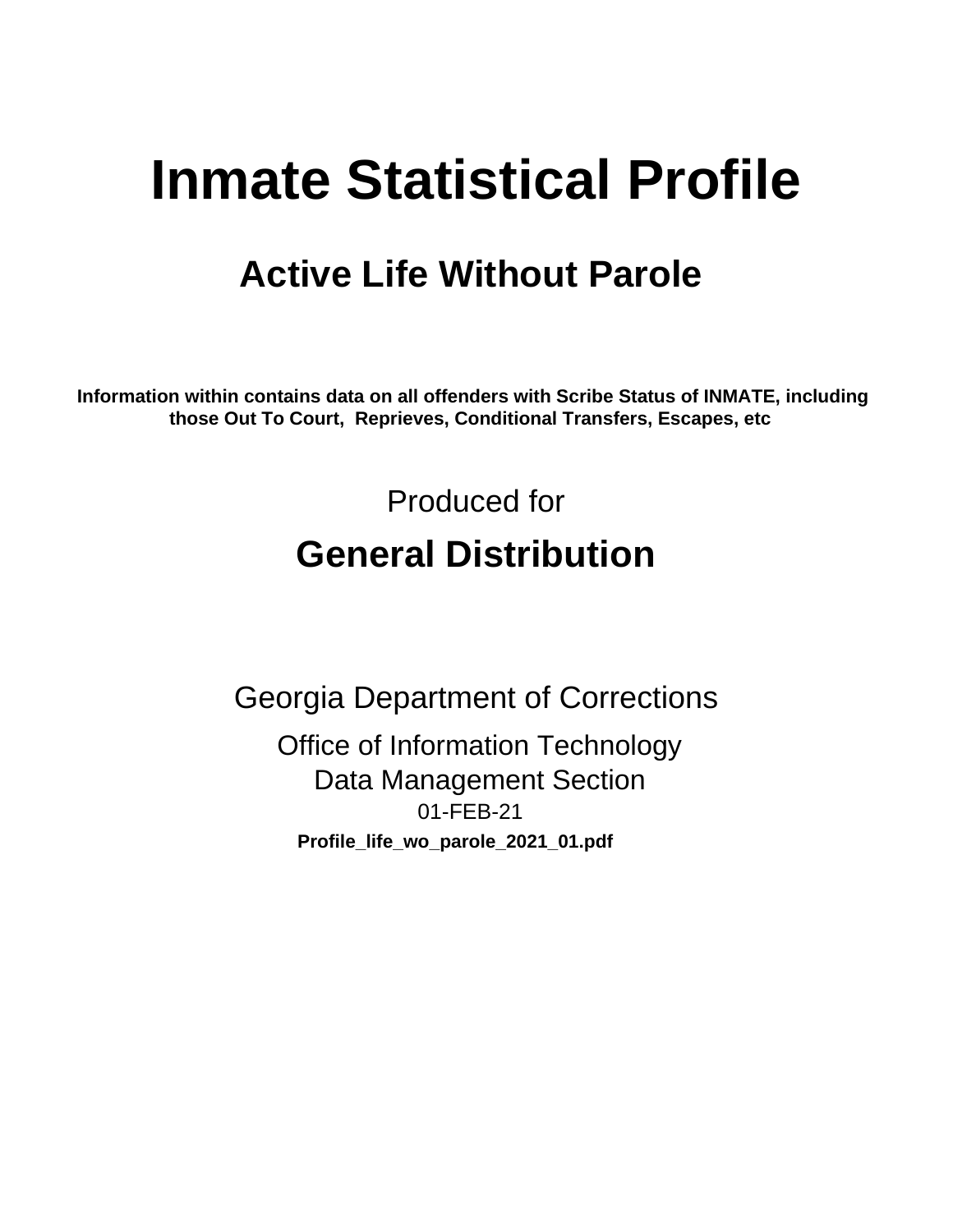## **Inmate Statistical Profile 01-FEB-21**

Contents

**Active Life Without Parole** 

Produced for General Distribution

## **Table of Contents**

| <b>Demographic information</b>                                        |
|-----------------------------------------------------------------------|
| 4 Current age, broken out in ten year age groups                      |
| 5 Race group                                                          |
| 6 Marital status, self-reported at entry to prison                    |
| 7 Number of Inmates with Dependents, self-reported at entry to prison |
| 8 Religious affiliation, self-reported at entry to prison             |
| 9 Home county - self-reported at entry to prison                      |
| 13 Employment status before prison, self-reported at entry to prison  |
| 14 Age at admission                                                   |
| 16 Height, measured at entry to prison                                |
| 17 Weight, measured at entry to prison                                |
| 18 Military service                                                   |
| <b>Correctional information</b>                                       |
| 19 Type of admission to prison                                        |
| 20 Current / last supervision level                                   |
| 21 Current / last institution type                                    |
| 22 Institution type - transitional centers                            |
| 23 Institution type - county prisons                                  |
| 24 Institution type - state prisons                                   |
| 25 Institution type - private prisons                                 |
| 26 Institution type - inmate boot camp                                |
| 27 Number of disciplinary reports                                     |
| 28 Number of transfers                                                |
| 29 Number of escapes                                                  |
| 30 Time served in current (or last) institution                       |
| Educational, psychological and physical information                   |
| 31 Highest grade level attained                                       |
| 32 Culture fair IQ scores                                             |
| 33 Wide Range Achievement Test (WRAT) reading score                   |
| 34 Wide Range Achievement Test (WRAT) math score                      |
| 35 Wide Range Achievement Test (WRAT) spelling score                  |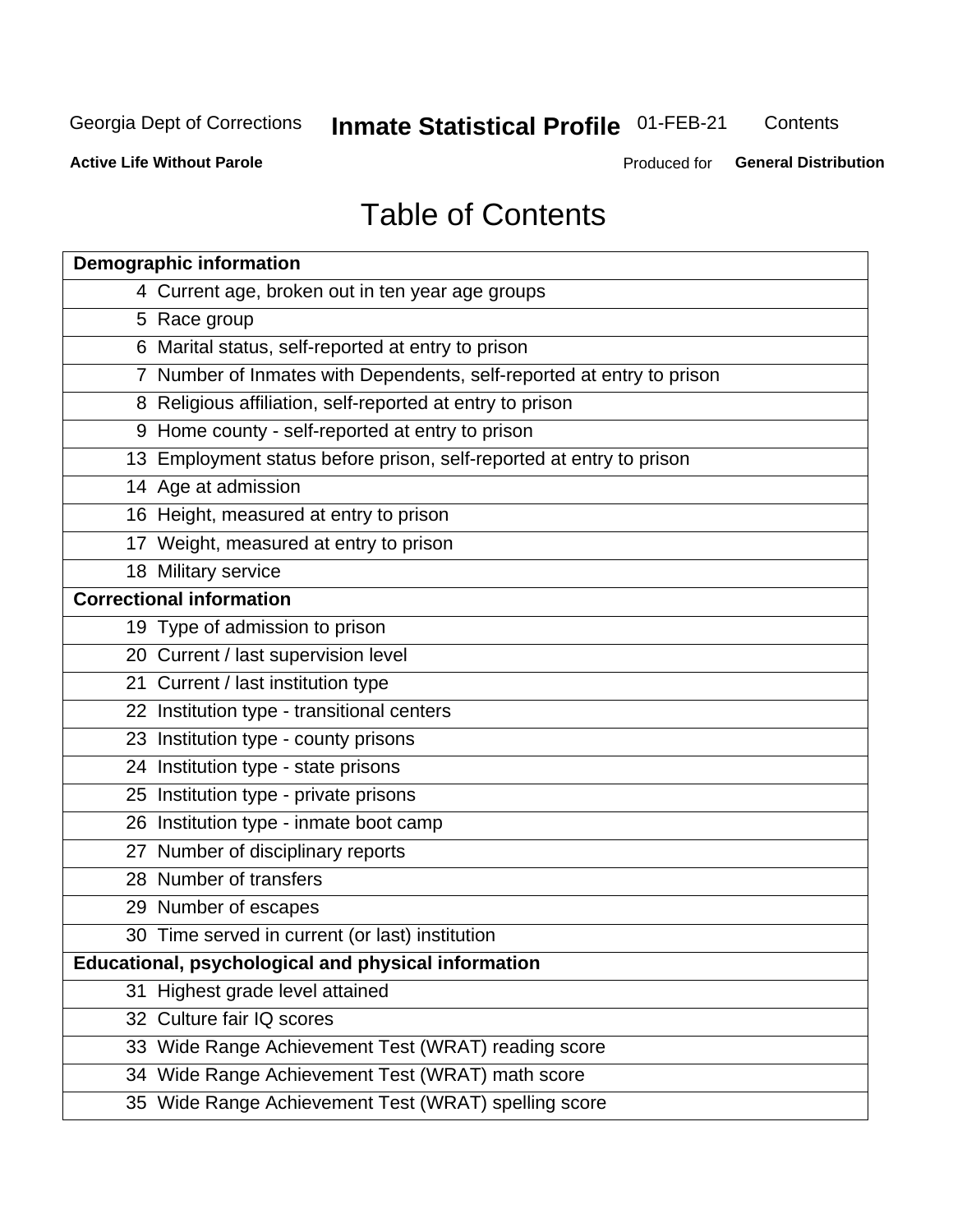## **Inmate Statistical Profile 01-FEB-21**

Contents

**Active Life Without Parole** 

Produced for General Distribution

## **Table of Contents**

| Educational, psychological and physical information              |
|------------------------------------------------------------------|
| 36 Current / last mental health treatment level                  |
| 37 PULHESDWIT medical scale - 'P' overall condition ('P'hysical) |
| 38 PULHESDWIT medical scale - 'U' upper body                     |
| 39 PULHESDWIT medical scale - 'L' lower body                     |
| 40 PULHESDWIT medical scale - 'H' hearing                        |
| 41 PULHESDWIT medical scale - 'E' vision                         |
| 42 PULHESDWIT medical scale -'S' psychiatric                     |
| 43 PULHESDWIT medical scale - 'D' dental                         |
| 44 PULHESDWIT medical scale - 'W' work ability                   |
| 45 PULHESDWIT medical scale - 'I' impairment                     |
| 46 PULHESDWIT medical scale - 'T' transportability               |
| <b>Crimes and criminal history information</b>                   |
| 47 Number of prior Georgia incarcerations                        |
| 48 Prison sentence in years                                      |
| 49 Primary offense, broken out into felonies vs misdemeanors     |
| 50 Primary offense, broken out into six broad crime categories   |
| 51 Primary offense, detailed offense code                        |
| 52 County of conviction of primary offense                       |
| 56 Circuit of conviction of primary offense                      |
| 58 Years served (jail + prison) in this incarceration            |
| <b>Medical information</b>                                       |
| 59 Results of most recent HIV test                               |
| 60 Results of most recent tuberculosis test                      |
| 61 Results of most recent syphilis test                          |
| 62 Results of most recent Hepatitis-C test                       |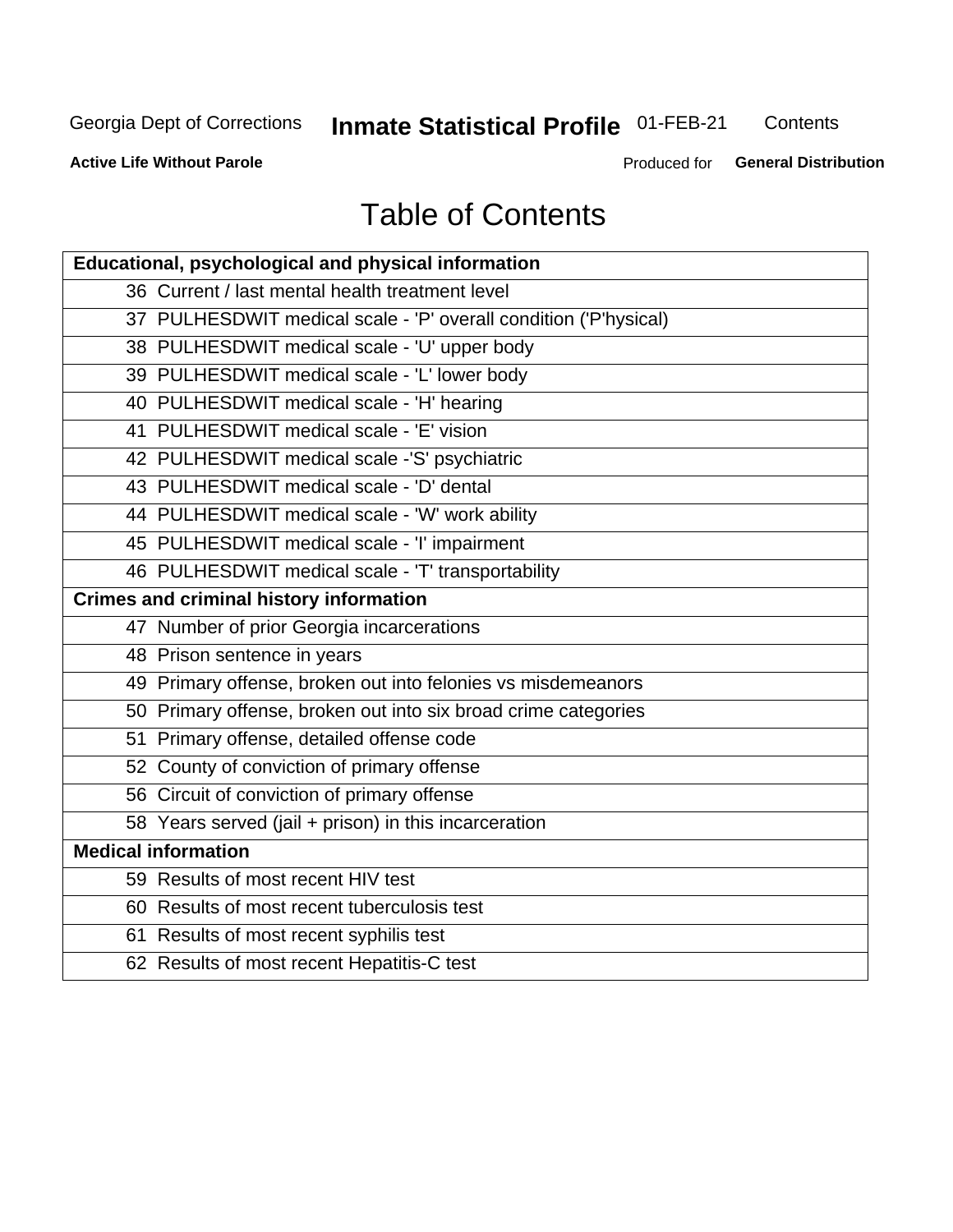### **Active Life Without Parole**

### **Produced for General Distribution**

### Current age, broken out in ten-year age groups

COL % - percent each COUNT is of its particular column

|                          | <b>Male</b>  |          |         |              | <b>Female</b> |       |              | <b>Total</b> |  |
|--------------------------|--------------|----------|---------|--------------|---------------|-------|--------------|--------------|--|
| <b>Current Age</b>       | <b>Count</b> | Col %    | Row %   | <b>Count</b> | Col %         | Row % | <b>Total</b> | Col %        |  |
| <b>Twenties (20-29)</b>  | 211          | 13.35%   | 96.35%  | 8            | 13.79%        | 3.65% | 219          | 13.36%       |  |
| Thirties (30-39)         | 437          | 27.64%   | 95.83%  | 19           | 32.76%        | 4.17% | 456          | 27.82%       |  |
| <b>Forties (40-49)</b>   | 414          | 26.19%   | 95.39%  | 20           | 34.48%        | 4.61% | 434          | 26.48%       |  |
| <b>Fifties (50-59)</b>   | 324          | 20.49%   | 97.89%  |              | 12.07%        | 2.11% | 331          | 20.20%       |  |
| <b>Sixties (60-69)</b>   | 163          | 10.31%   | 97.60%  | 4            | 6.90%         | 2.40% | 167          | 10.19%       |  |
| Seventy + (70 and above) | 32           | $2.02\%$ | 100.00% |              |               |       | 32           | 1.95%        |  |
| <b>Total Reported</b>    | 1,581        | 100%     | 96.46%  | 58           | 100%          | 3.54% | 1,639        | 100%         |  |

| <b>Reported</b><br><b>NOT</b>    |      |    |      |
|----------------------------------|------|----|------|
| <b>cotal</b><br>$\mathbf{v}$ and | ,581 | 58 | ,639 |

| <b>Mean</b><br>(average) | 43.84 | 41.26 | 43.75 |
|--------------------------|-------|-------|-------|
| Median (middle)          |       | 40    |       |
| Mode<br>(most frequent)  | 40    | vu    | 40    |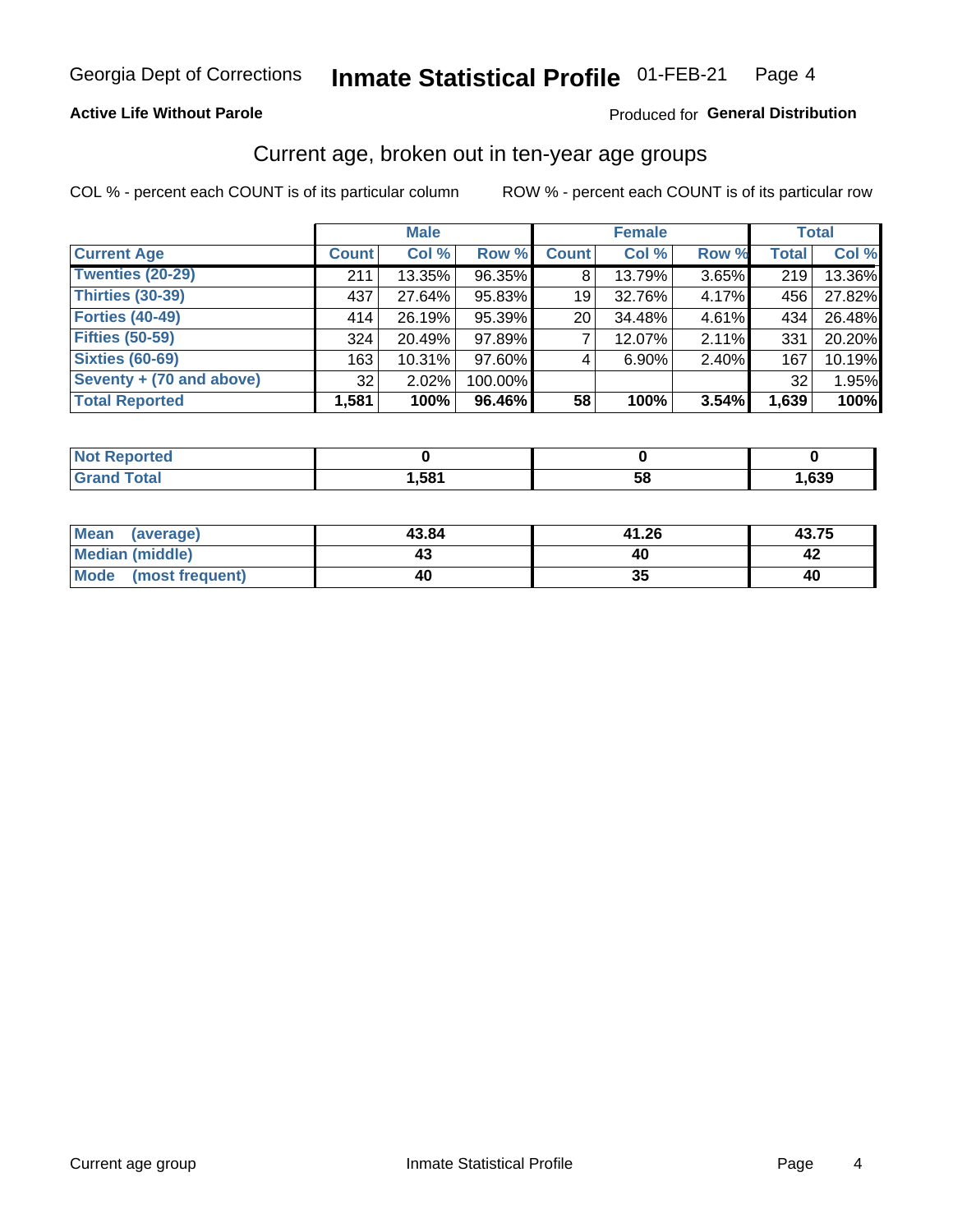#### **Inmate Statistical Profile 01-FEB-21** Page 5

### **Active Life Without Parole**

Produced for General Distribution

### Race group

COL % - percent each COUNT is of its particular column

|                                   |              | <b>Male</b> |                    |    | <b>Female</b> |       |              | <b>Total</b> |  |
|-----------------------------------|--------------|-------------|--------------------|----|---------------|-------|--------------|--------------|--|
| <b>Race Group</b>                 | <b>Count</b> | Col %       | <b>Row % Count</b> |    | Col %         | Row % | <b>Total</b> | Col %        |  |
| <b>White</b>                      | 332          | 21.00%      | 94.05%             | 21 | 36.21%        | 5.95% | 353          | 21.54%       |  |
| <b>Black</b><br>$\mathbf{2}$      | 1,210        | 76.53%      | 97.19%             | 35 | 60.34%        | 2.81% | 1,245        | 75.96%       |  |
| <b>Asian</b><br>6                 | 6            | .38%        | 100.00%            |    |               |       | 6            | $.37\%$      |  |
| <b>Hispanic</b><br>10             | 32           | $2.02\%$    | 94.12%             |    | 3.45%         | 5.88% | 34           | 2.07%        |  |
| <b>Native American</b><br>$12 \,$ |              | $.06\%$     | 100.00%            |    |               |       |              | .06%         |  |
| <b>Total Reported</b>             | 1,581        | 100%        | 96.46%             | 58 | 100%          | 3.54% | 1,639        | 100%         |  |

| <b>rted</b> |      |    |      |
|-------------|------|----|------|
| $F0+0$      | .581 | 58 | ,639 |

| M | - - - |  |
|---|-------|--|
|   |       |  |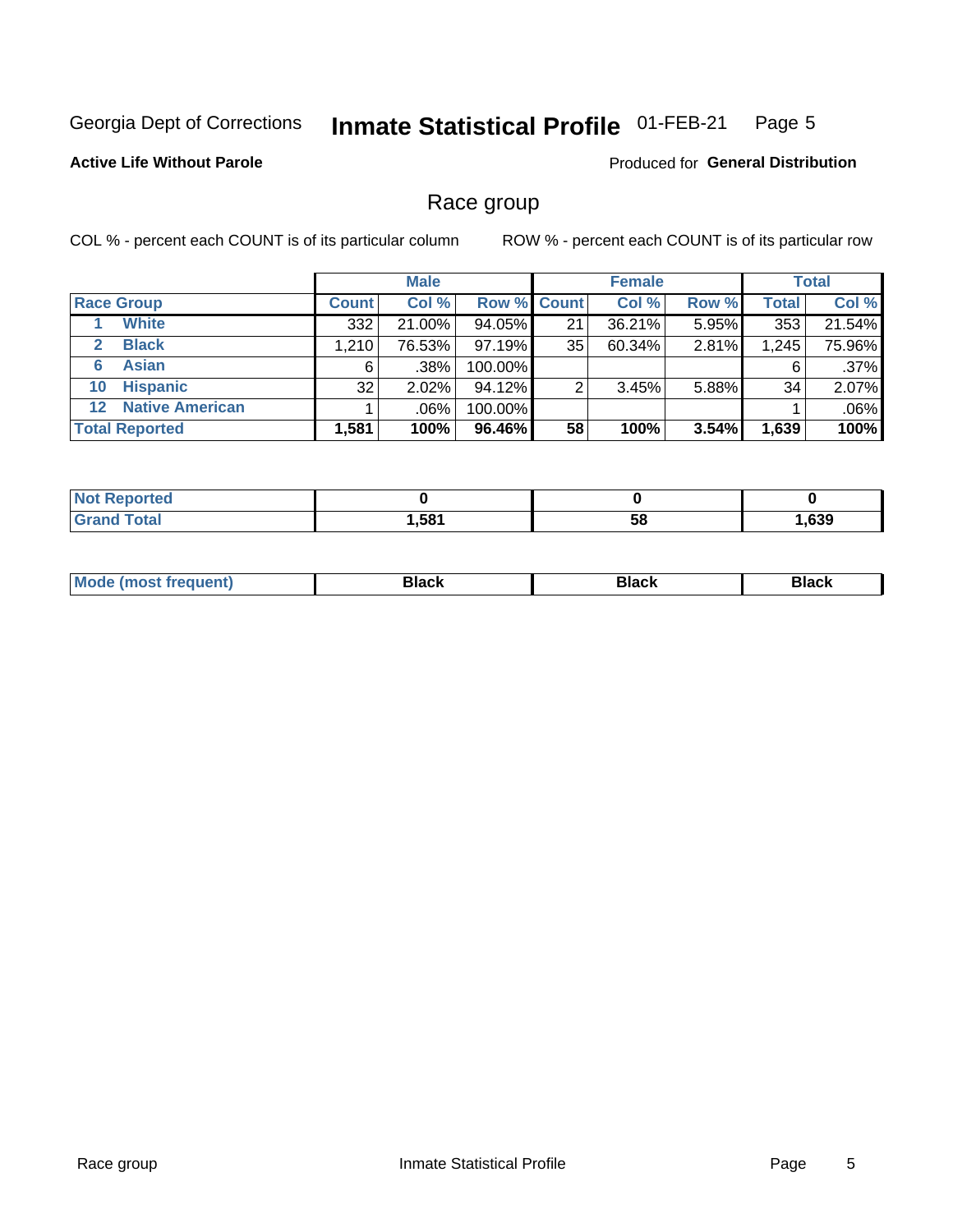#### Inmate Statistical Profile 01-FEB-21 Page 6

**Active Life Without Parole** 

### Produced for General Distribution

## Marital status, self-reported at entry to prison

COL % - percent each COUNT is of its particular column

|                            | <b>Male</b>  |        |        | <b>Female</b> |          |        | <b>Total</b> |        |
|----------------------------|--------------|--------|--------|---------------|----------|--------|--------------|--------|
| <b>Marital Status</b>      | <b>Count</b> | Col %  | Row %  | <b>Count</b>  | Col %    | Row %  | <b>Total</b> | Col %  |
| <b>Unknown</b><br>$\bf{0}$ | 14           | .89%   | 93.33% |               | 1.72%    | 6.67%  | 15           | .92%   |
| <b>Divorced</b><br>D       | 120          | 7.59%  | 96.77% | 4             | $6.90\%$ | 3.23%  | 124          | 7.57%  |
| <b>Married</b><br>М        | 209          | 13.22% | 95.00% | 11            | 18.97%   | 5.00%  | 220          | 13.42% |
| <b>Separated</b><br>S      | 47           | 2.97%  | 88.68% | 6             | 10.34%   | 11.32% | 53           | 3.23%  |
| <b>Unmarried</b><br>U      | 1,152        | 72.87% | 97.46% | 30            | 51.72%   | 2.54%  | 1,182        | 72.12% |
| <b>Widow</b><br>W          | 39           | 2.47%  | 86.67% | 6             | 10.34%   | 13.33% | 45           | 2.75%  |
| <b>Total Reported</b>      | 1,581        | 100%   | 96.46% | 58            | 100%     | 3.54%  | 1,639        | 100%   |

| <b>Not Reported</b><br>. <b>.</b> |       |    |      |
|-----------------------------------|-------|----|------|
| Total                             | 581,ا | Эč | .639 |

|  | M | . | Unmarried | າmarried<br>_____ |
|--|---|---|-----------|-------------------|
|--|---|---|-----------|-------------------|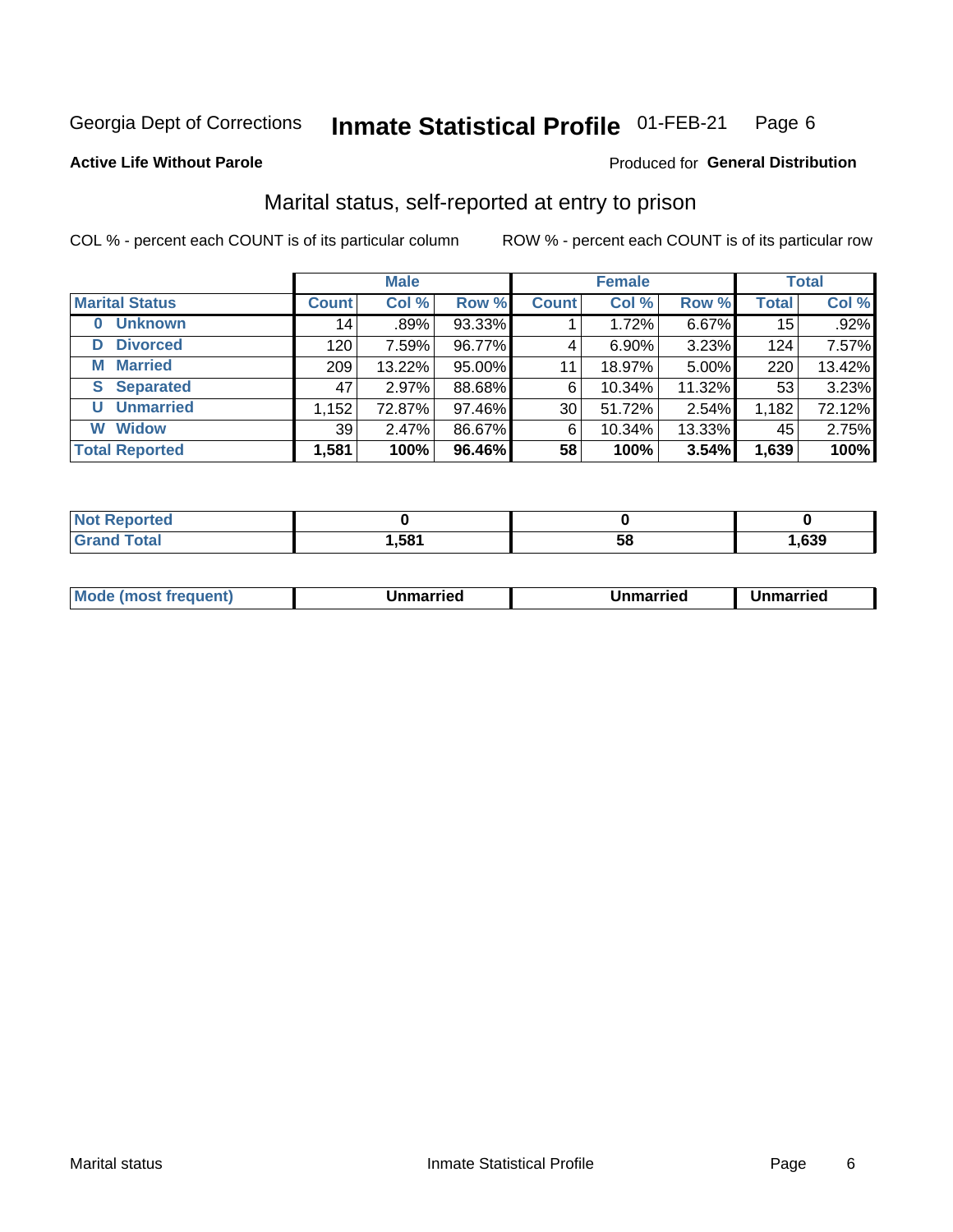#### Inmate Statistical Profile 01-FEB-21 Page 7

### **Active Life Without Parole**

### Produced for General Distribution

### Number of Inmates with Dependents, Self-Reported at Entry to Prison

COL % - percent each COUNT is of its particular column

|                             |                 | <b>Male</b> |         |              | <b>Female</b> |       |              | <b>Total</b> |
|-----------------------------|-----------------|-------------|---------|--------------|---------------|-------|--------------|--------------|
| <b>Number of dependents</b> | <b>Count</b>    | Col %       | Row %   | <b>Count</b> | Col %         | Row % | <b>Total</b> | Col %        |
| $\bf{0}$                    | 384             | 31.71%      | 95.05%  | 20           | 38.46%        | 4.95% | 404          | 31.99%       |
|                             | 286             | 23.62%      | 96.95%  | 9            | 17.31%        | 3.05% | 295          | 23.36%       |
| $\overline{2}$              | 217             | 17.92%      | 96.88%  | 7            | 13.46%        | 3.13% | 224          | 17.74%       |
| 3                           | 140             | 11.56%      | 93.96%  | 9            | 17.31%        | 6.04% | 149          | 11.80%       |
| 4                           | 91              | 7.51%       | 96.81%  | 3            | 5.77%         | 3.19% | 94           | 7.44%        |
| 5                           | 39 <sub>1</sub> | 3.22%       | 92.86%  | 3            | 5.77%         | 7.14% | 42           | 3.33%        |
| 6                           | 24              | 1.98%       | 96.00%  |              | 1.92%         | 4.00% | 25           | 1.98%        |
| 7                           | 13              | 1.07%       | 100.00% |              |               |       | 13           | 1.03%        |
| 8                           | 7               | 0.58%       | 100.00% |              |               |       | 7            | 0.55%        |
| $\boldsymbol{9}$            | 3               | 0.25%       | 100.00% |              |               |       | 3            | 0.24%        |
| Over 10                     | 7               | 0.58%       | 100.00% |              |               |       | 7            | 0.55%        |
| <b>Total Reported</b>       | 1,211           | 100%        | 95.88%  | 52           | 100%          | 4.12% | 1,263        | 100.0%       |

| 270<br>J/U<br>- - |          | <b>276</b><br>ა / O |
|-------------------|----------|---------------------|
| .581              | . .<br>◡ | ,639                |

| <b>Mean</b><br>(average) | 1.60 | - 72<br>I. I J |
|--------------------------|------|----------------|
| Median (middle)          |      |                |
| Mode<br>(most frequent)  |      |                |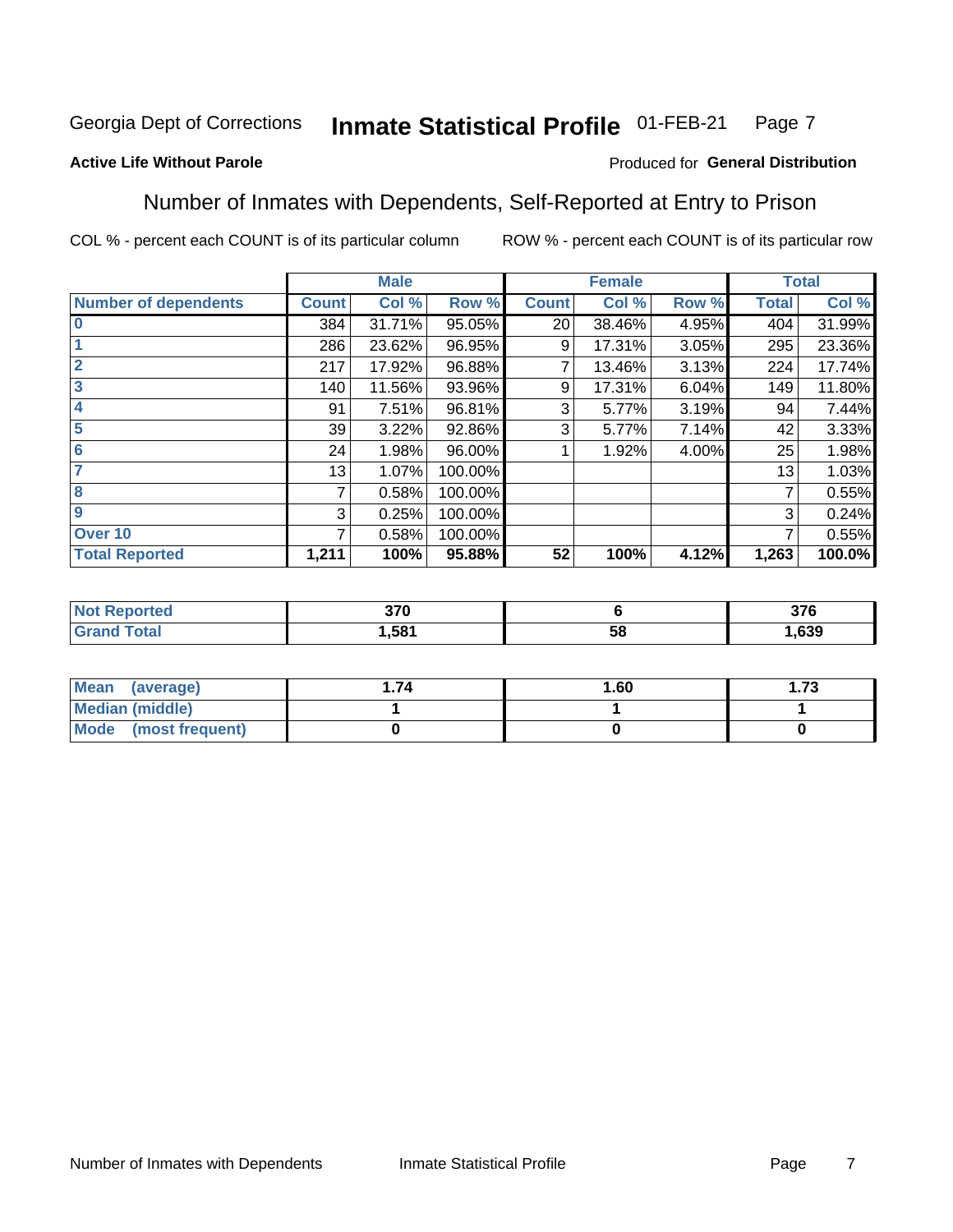#### **Inmate Statistical Profile 01-FEB-21** Page 8

#### **Active Life Without Parole**

### Produced for General Distribution

## Religious affiliation, self-reported at entry to prison

COL % - percent each COUNT is of its particular column

|                         |                              |                | <b>Male</b> |         |                | <b>Female</b> |         |                | <b>Total</b> |
|-------------------------|------------------------------|----------------|-------------|---------|----------------|---------------|---------|----------------|--------------|
|                         | <b>Religious Affiliation</b> | <b>Count</b>   | Col %       | Row %   | <b>Count</b>   | Col %         | Row %   | <b>Total</b>   | Col %        |
| 1                       | <b>Islam</b>                 | 91             | 11.00%      | 96.81%  | 3              | 6.52%         | 3.19%   | 94             | 10.77%       |
| $\overline{2}$          | <b>Catholic</b>              | 23             | 2.78%       | 88.46%  | 3              | 6.52%         | 11.54%  | 26             | 2.98%        |
| $\overline{\mathbf{3}}$ | <b>Baptist</b>               | 393            | 47.52%      | 94.24%  | 24             | 52.17%        | 5.76%   | 417            | 47.77%       |
| $\overline{\mathbf{4}}$ | <b>Methodist</b>             | 12             | 1.45%       | 92.31%  |                | 2.17%         | 7.69%   | 13             | 1.49%        |
| 7                       | <b>Church Of God</b>         | 3              | .36%        | 100.00% |                |               |         | 3              | .34%         |
| 8                       | <b>Holiness</b>              | 15             | 1.81%       | 88.24%  | 2              | 4.35%         | 11.76%  | 17             | 1.95%        |
| $\boldsymbol{9}$        | <b>Jewish</b>                | 3              | .36%        | 75.00%  | 1              | 2.17%         | 25.00%  | 4              | .46%         |
| $\overline{12}$         | <b>Hindu</b>                 | $\overline{2}$ | .24%        | 100.00% |                |               |         | $\overline{2}$ | .23%         |
| 13                      | <b>Buddhist</b>              | 3              | .36%        | 100.00% |                |               |         | 3              | .34%         |
| 16                      | <b>Seventh Day Adventist</b> | 6              | .73%        | 100.00% |                |               |         | 6              | .69%         |
| 17                      | <b>Jehovah Witness</b>       | 12             | 1.45%       | 92.31%  |                | 2.17%         | 7.69%   | 13             | 1.49%        |
| 18                      | <b>Latter Day Saints</b>     | 1              | .12%        | 100.00% |                |               |         | 1              | .11%         |
| 20                      | <b>Other Prot</b>            | 72             | 8.71%       | 98.63%  | 1              | 2.17%         | 1.37%   | 73             | 8.36%        |
| 21                      | <b>Messianic Judaism</b>     |                |             |         | 6              | 13.04%        | 100.00% | 6              | .69%         |
| 23                      | <b>Hebrew Israelite</b>      | 1              | .12%        | 100.00% |                |               |         |                | .11%         |
| 25                      | <b>Native American</b>       | 1              | .12%        | 100.00% |                |               |         |                | .11%         |
| 28                      | <b>Rastafari</b>             |                | .12%        | 50.00%  | 1              | 2.17%         | 50.00%  | $\overline{2}$ | .23%         |
| 30                      | <b>No Religion</b>           | 29             | 3.51%       | 96.67%  | 1              | 2.17%         | 3.33%   | 30             | 3.44%        |
| 31                      | Christian -                  | 60             | 7.26%       | 96.77%  | $\overline{2}$ | 4.35%         | 3.23%   | 62             | 7.10%        |
|                         | <b>Unspecified</b>           |                |             |         |                |               |         |                |              |
| 96                      | <b>None</b>                  | 99             | 11.97%      | 100.00% |                |               |         | 99             | 11.34%       |
|                         | <b>Total Reported</b>        | 827            | 100%        | 94.73%  | 46             | 100%          | 5.27%   | 873            | 100%         |

| τeα | --<br>'54 | . . | 766 |
|-----|-----------|-----|-----|
|     | .,581     | ာင  | 639 |

| <b>Mode (most frequent)</b> | aptist | Baptist | Baptist |
|-----------------------------|--------|---------|---------|
|-----------------------------|--------|---------|---------|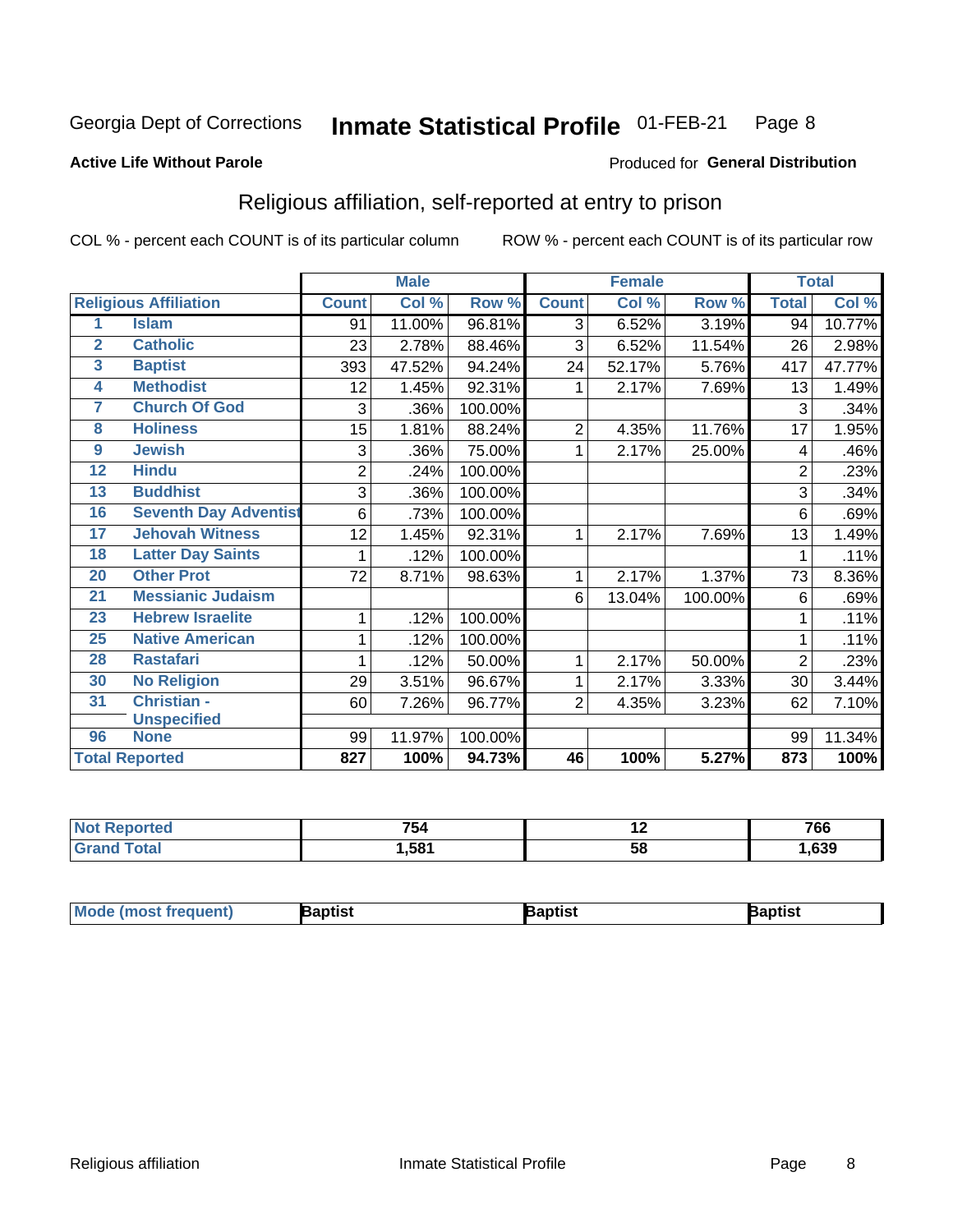#### Inmate Statistical Profile 01-FEB-21 Page 9

### **Active Life Without Parole**

#### Produced for General Distribution

## Home county, self-reported at entry to prison

COL % - percent each COUNT is of its particular column

|     |                             |                         | <b>Male</b> |         |                | <b>Female</b> |        | <b>Total</b>     |        |
|-----|-----------------------------|-------------------------|-------------|---------|----------------|---------------|--------|------------------|--------|
|     | <b>Home County</b>          | <b>Count</b>            | Col %       | Row %   | <b>Count</b>   | Col %         | Row %  | <b>Total</b>     | Col %  |
| 000 | <b>Unknown</b>              | 304                     | 19.23%      | 95.00%  | 16             | 27.59%        | 5.00%  | 320              | 19.52% |
| 001 | <b>Appling County</b>       | 6                       | .38%        | 100.00% |                |               |        | 6                | .37%   |
| 002 | <b>Atkinson County</b>      | $\overline{2}$          | .13%        | 100.00% |                |               |        | $\overline{2}$   | .12%   |
| 003 | <b>Bacon County</b>         | $\mathbf 1$             | .06%        | 100.00% |                |               |        | 1                | .06%   |
| 004 | <b>Baker County</b>         | $\overline{2}$          | .13%        | 100.00% |                |               |        | $\overline{2}$   | .12%   |
| 005 | <b>Baldwin County</b>       | 4                       | .25%        | 100.00% |                |               |        | 4                | .24%   |
| 006 | <b>Banks County</b>         | $\mathbf{1}$            | .06%        | 100.00% |                |               |        | 1                | .06%   |
| 007 | <b>Barrow County</b>        | 10                      | .63%        | 100.00% |                |               |        | 10               | .61%   |
| 008 | <b>Bartow County</b>        | 12                      | .76%        | 100.00% |                |               |        | 12               | .73%   |
| 009 | <b>Ben Hill County</b>      | $\overline{7}$          | .44%        | 100.00% |                |               |        | $\overline{7}$   | .43%   |
| 010 | <b>Berrien County</b>       | 3                       | .19%        | 100.00% |                |               |        | 3                | .18%   |
| 011 | <b>Bibb County</b>          | 41                      | 2.59%       | 97.62%  | 1              | 1.72%         | 2.38%  | 42               | 2.56%  |
| 012 | <b>Bleckley County</b>      | 1                       | .06%        | 100.00% |                |               |        | 1                | .06%   |
| 013 | <b>Brantley County</b>      | $\mathbf 1$             | .06%        | 100.00% |                |               |        | 1                | .06%   |
| 014 | <b>Brooks County</b>        | 3                       | .19%        | 100.00% |                |               |        | 3                | .18%   |
| 015 | <b>Bryan County</b>         | $\mathbf 1$             | .06%        | 100.00% |                |               |        | 1                | .06%   |
| 016 | <b>Bulloch County</b>       | 4                       | .25%        | 100.00% |                |               |        | $\overline{4}$   | .24%   |
| 017 | <b>Burke County</b>         | 10                      | .63%        | 100.00% |                |               |        | 10               | .61%   |
| 018 | <b>Butts County</b>         | 4                       | .25%        | 100.00% |                |               |        | 4                | .24%   |
| 019 | <b>Calhoun County</b>       | $\mathbf 1$             | .06%        | 100.00% |                |               |        | 1                | .06%   |
| 020 | <b>Camden County</b>        | 5                       | .32%        | 100.00% |                |               |        | 5                | .31%   |
| 021 | <b>Candler County</b>       | 5                       | .32%        | 100.00% |                |               |        | 5                | .31%   |
| 022 | <b>Carroll County</b>       | 6                       | .38%        | 85.71%  | 1              | 1.72%         | 14.29% | 7                | .43%   |
| 023 | <b>Catoosa County</b>       | 5                       | .32%        | 100.00% |                |               |        | 5                | .31%   |
| 025 | <b>Chatham County</b>       | 57                      | 3.61%       | 100.00% |                |               |        | 57               | 3.48%  |
| 026 | <b>Chattahoochee County</b> | 1                       | .06%        | 100.00% |                |               |        | 1                | .06%   |
| 027 | <b>Chattooga County</b>     | $\mathbf 1$             | .06%        | 100.00% |                |               |        | 1                | .06%   |
| 028 | <b>Cherokee County</b>      | $\overline{7}$          | .44%        | 100.00% |                |               |        | $\overline{7}$   | .43%   |
| 029 | <b>Clarke County</b>        | 22                      | 1.39%       | 95.65%  | 1              | 1.72%         | 4.35%  | 23               | 1.40%  |
| 030 | <b>Clay County</b>          | $\mathbf{1}$            | .06%        | 100.00% |                |               |        | 1                | .06%   |
| 031 | <b>Clayton County</b>       | 58                      | 3.67%       | 95.08%  | $\sqrt{3}$     | 5.17%         | 4.92%  | 61               | 3.72%  |
| 033 | <b>Cobb County</b>          | 52                      | 3.29%       | 98.11%  | 1              | 1.72%         | 1.89%  | 53               | 3.23%  |
| 034 | <b>Coffee County</b>        | $\overline{7}$          | .44%        | 77.78%  | $\overline{2}$ | 3.45%         | 22.22% | $\boldsymbol{9}$ | .55%   |
| 035 | <b>Colquitt County</b>      | 3                       | .19%        | 100.00% |                |               |        | $\overline{3}$   | .18%   |
| 036 | <b>Columbia County</b>      | $\overline{9}$          | .57%        | 100.00% |                |               |        | 9                | .55%   |
| 037 | <b>Cook County</b>          | $\overline{\mathbf{4}}$ | .25%        | 100.00% |                |               |        | 4                | .24%   |
| 038 | <b>Coweta County</b>        | 6                       | .38%        | 100.00% |                |               |        | 6                | .37%   |
| 040 | <b>Crisp County</b>         | 5                       | .32%        | 100.00% |                |               |        | 5                | .31%   |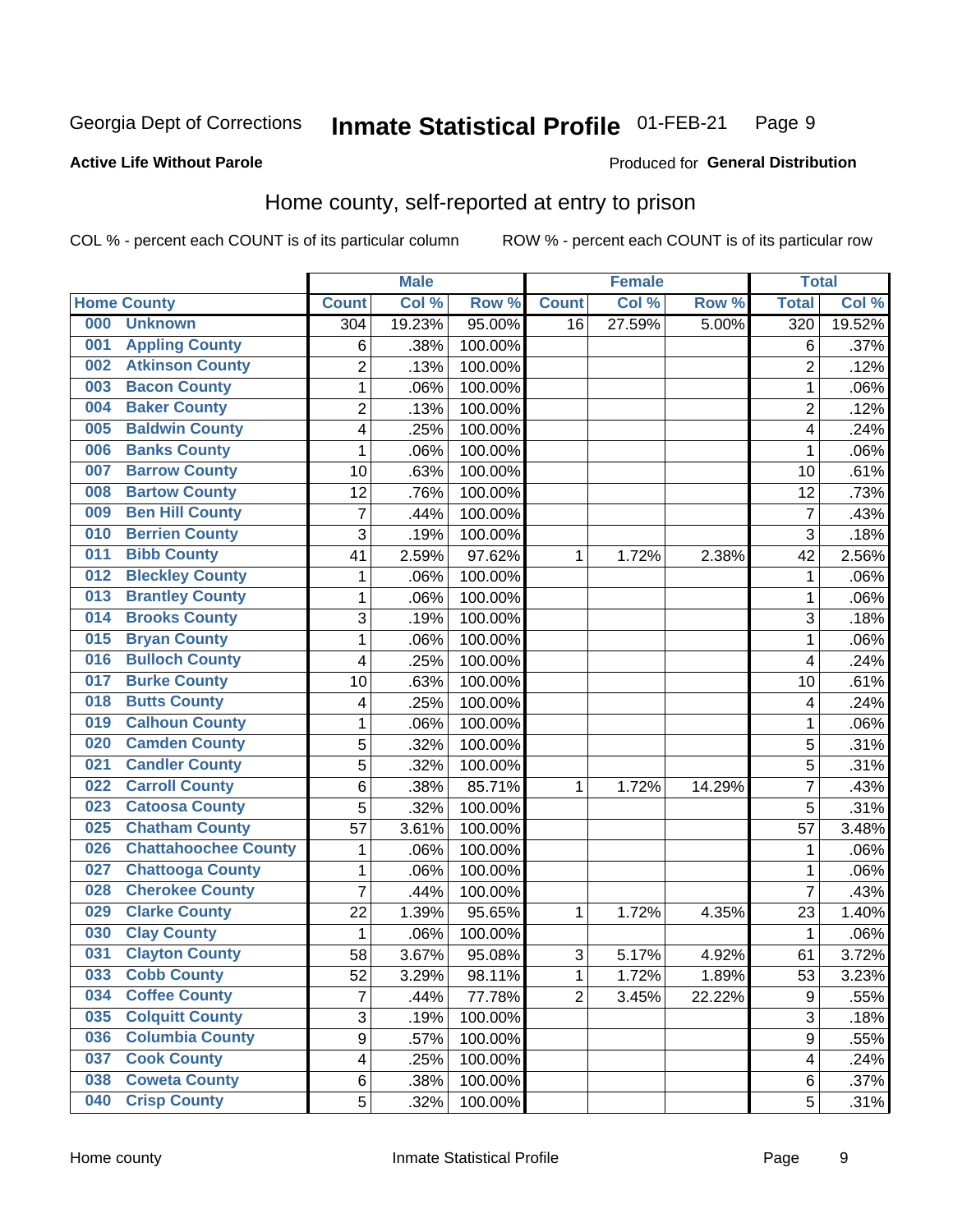#### Inmate Statistical Profile 01-FEB-21 Page 10

#### **Active Life Without Parole**

### Produced for General Distribution

## Home county, self-reported at entry to prison

COL % - percent each COUNT is of its particular column

|     |                          |                         | <b>Male</b> |                  |                | <b>Female</b> |         | <b>Total</b>            |        |
|-----|--------------------------|-------------------------|-------------|------------------|----------------|---------------|---------|-------------------------|--------|
|     | <b>Home County</b>       | <b>Count</b>            | Col %       | Row <sup>%</sup> | <b>Count</b>   | Col %         | Row %   | <b>Total</b>            | Col %  |
| 043 | <b>Decatur County</b>    | 6                       | .38%        | 100.00%          |                |               |         | $\overline{6}$          | .37%   |
| 044 | <b>Dekalb County</b>     | 116                     | 7.34%       | 99.15%           | 1              | 1.72%         | .85%    | 117                     | 7.14%  |
| 045 | <b>Dodge County</b>      | 1                       | .06%        | 100.00%          |                |               |         | 1                       | .06%   |
| 046 | <b>Dooly County</b>      | 1                       | .06%        | 100.00%          |                |               |         | 1                       | .06%   |
| 047 | <b>Dougherty County</b>  | 25                      | 1.58%       | 92.59%           | $\overline{2}$ | 3.45%         | 7.41%   | 27                      | 1.65%  |
| 048 | <b>Douglas County</b>    | 18                      | 1.14%       | 100.00%          |                |               |         | 18                      | 1.10%  |
| 049 | <b>Early County</b>      | 3                       | .19%        | 100.00%          |                |               |         | 3                       | .18%   |
| 051 | <b>Effingham County</b>  | 5                       | .32%        | 100.00%          |                |               |         | 5                       | .31%   |
| 052 | <b>Elbert County</b>     | $\overline{2}$          | .13%        | 100.00%          |                |               |         | $\overline{2}$          | .12%   |
| 053 | <b>Emanuel County</b>    | 5                       | .32%        | 100.00%          |                |               |         | 5                       | .31%   |
| 054 | <b>Evans County</b>      |                         |             |                  | 1              | 1.72%         | 100.00% | 1                       | .06%   |
| 056 | <b>Fayette County</b>    | 7                       | .44%        | 100.00%          |                |               |         | 7                       | .43%   |
| 057 | <b>Floyd County</b>      | 21                      | 1.33%       | 91.30%           | 2              | 3.45%         | 8.70%   | 23                      | 1.40%  |
| 058 | <b>Forsyth County</b>    | 3                       | .19%        | 60.00%           | $\overline{2}$ | 3.45%         | 40.00%  | 5                       | .31%   |
| 059 | <b>Franklin County</b>   | 4                       | .25%        | 100.00%          |                |               |         | 4                       | .24%   |
| 060 | <b>Fulton County</b>     | 185                     | 11.70%      | 97.88%           | 4              | 6.90%         | 2.12%   | 189                     | 11.53% |
| 061 | <b>Gilmer County</b>     | $\overline{2}$          | .13%        | 100.00%          |                |               |         | $\overline{2}$          | .12%   |
| 063 | <b>Glynn County</b>      | 13                      | .82%        | 100.00%          |                |               |         | 13                      | .79%   |
| 064 | <b>Gordon County</b>     | 8                       | .51%        | 100.00%          |                |               |         | 8                       | .49%   |
| 066 | <b>Greene County</b>     | 3                       | .19%        | 100.00%          |                |               |         | 3                       | .18%   |
| 067 | <b>Gwinnett County</b>   | 48                      | 3.04%       | 94.12%           | 3              | 5.17%         | 5.88%   | 51                      | 3.11%  |
| 068 | <b>Habersham County</b>  | $\overline{2}$          | .13%        | 100.00%          |                |               |         | $\overline{2}$          | .12%   |
| 069 | <b>Hall County</b>       | 14                      | .89%        | 93.33%           | 1              | 1.72%         | 6.67%   | 15                      | .92%   |
| 070 | <b>Hancock County</b>    | $\overline{2}$          | .13%        | 100.00%          |                |               |         | $\overline{2}$          | .12%   |
| 071 | <b>Haralson County</b>   | 3                       | .19%        | 100.00%          |                |               |         | 3                       | .18%   |
| 072 | <b>Harris County</b>     | 4                       | .25%        | 100.00%          |                |               |         | 4                       | .24%   |
| 073 | <b>Hart County</b>       | 3                       | .19%        | 100.00%          |                |               |         | 3                       | .18%   |
| 074 | <b>Heard County</b>      | 1                       | .06%        | 100.00%          |                |               |         | 1                       | .06%   |
| 075 | <b>Henry County</b>      | 16                      | 1.01%       | 94.12%           | 1              | 1.72%         | 5.88%   | 17                      | 1.04%  |
| 076 | <b>Houston County</b>    | 21                      | 1.33%       | 95.45%           | 1              | 1.72%         | 4.55%   | 22                      | 1.34%  |
| 078 | <b>Jackson County</b>    | 11                      | .70%        | 100.00%          |                |               |         | 11                      | .67%   |
| 080 | <b>Jeff Davis County</b> | 1                       | .06%        | 100.00%          |                |               |         | 1                       | .06%   |
| 081 | <b>Jefferson County</b>  | $\overline{7}$          | .44%        | 87.50%           | $\mathbf{1}$   | 1.72%         | 12.50%  | 8                       | .49%   |
| 082 | <b>Jenkins County</b>    | $\overline{2}$          | .13%        | 100.00%          |                |               |         | $\overline{2}$          | .12%   |
| 083 | <b>Johnson County</b>    | $\mathbf{1}$            | .06%        | 100.00%          |                |               |         | 1                       | .06%   |
| 084 | <b>Jones County</b>      | 1                       | .06%        | 50.00%           | 1              | 1.72%         | 50.00%  | $\overline{2}$          | .12%   |
| 087 | <b>Laurens County</b>    | $\overline{\mathbf{4}}$ | .25%        | 100.00%          |                |               |         | $\overline{\mathbf{4}}$ | .24%   |
| 088 | <b>Lee County</b>        | 3                       | .19%        | 100.00%          |                |               |         | 3                       | .18%   |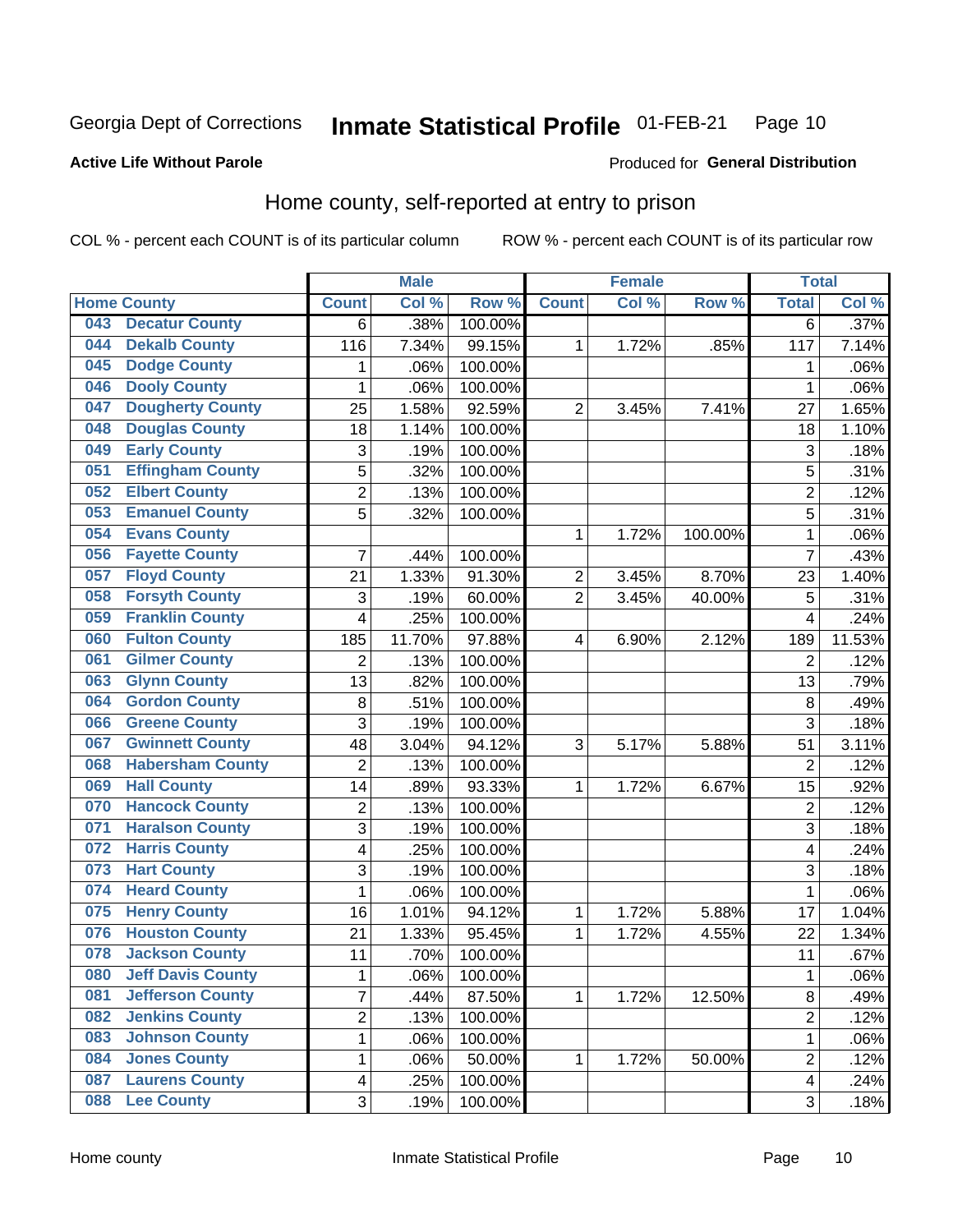#### Inmate Statistical Profile 01-FEB-21 Page 11

**Active Life Without Parole** 

Produced for General Distribution

## Home county, self-reported at entry to prison

COL % - percent each COUNT is of its particular column

|                  |                          |                | <b>Male</b> |         |                  | <b>Female</b> |         | <b>Total</b>    |        |
|------------------|--------------------------|----------------|-------------|---------|------------------|---------------|---------|-----------------|--------|
|                  | <b>Home County</b>       | <b>Count</b>   | Col %       | Row %   | <b>Count</b>     | Col %         | Row %   | <b>Total</b>    | Col %  |
| 089              | <b>Liberty County</b>    | 11             | .70%        | 91.67%  | $\mathbf{1}$     | 1.72%         | 8.33%   | $\overline{12}$ | .73%   |
| 090              | <b>Lincoln County</b>    | $\overline{c}$ | .13%        | 100.00% |                  |               |         | $\overline{2}$  | .12%   |
| 091              | <b>Long County</b>       | $\mathbf 1$    | .06%        | 100.00% |                  |               |         | 1               | .06%   |
| 092              | <b>Lowndes County</b>    | 10             | .63%        | 100.00% |                  |               |         | 10              | .61%   |
| 093              | <b>Lumpkin County</b>    | $\overline{2}$ | .13%        | 100.00% |                  |               |         | $\overline{2}$  | .12%   |
| 094              | <b>Macon County</b>      | $\mathbf 1$    | .06%        | 100.00% |                  |               |         | 1               | .06%   |
| 095              | <b>Madison County</b>    | $\mathbf 1$    | .06%        | 100.00% |                  |               |         | 1               | .06%   |
| 096              | <b>Marion County</b>     | $\mathbf 1$    | .06%        | 50.00%  | 1                | 1.72%         | 50.00%  | $\overline{2}$  | .12%   |
| 097              | <b>Mcduffie County</b>   | 3              | .19%        | 100.00% |                  |               |         | 3               | .18%   |
| 098              | <b>Mcintosh County</b>   | $\mathbf 1$    | .06%        | 100.00% |                  |               |         | 1               | .06%   |
| 099              | <b>Meriwether County</b> | $\mathfrak{B}$ | .19%        | 100.00% |                  |               |         | 3               | .18%   |
| 100              | <b>Miller County</b>     | $\overline{c}$ | .13%        | 100.00% |                  |               |         | $\overline{2}$  | .12%   |
| 101              | <b>Mitchell County</b>   | $\overline{2}$ | .13%        | 100.00% |                  |               |         | $\overline{2}$  | .12%   |
| 102              | <b>Monroe County</b>     | 6              | .38%        | 100.00% |                  |               |         | 6               | .37%   |
| 103              | <b>Montgomery County</b> | $\mathbf 1$    | .06%        | 100.00% |                  |               |         | 1               | .06%   |
| 104              | <b>Morgan County</b>     | $\overline{2}$ | .13%        | 100.00% |                  |               |         | $\overline{2}$  | .12%   |
| 106              | <b>Muscogee County</b>   | 33             | 2.09%       | 100.00% |                  |               |         | 33              | 2.01%  |
| 107              | <b>Newton County</b>     | 8              | .51%        | 80.00%  | $\boldsymbol{2}$ | 3.45%         | 20.00%  | 10              | .61%   |
| 108              | <b>Oconee County</b>     |                |             |         | 1                | 1.72%         | 100.00% | 1               | .06%   |
| 109              | <b>Oglethorpe County</b> | 4              | .25%        | 100.00% |                  |               |         | 4               | .24%   |
| 110              | <b>Paulding County</b>   | 11             | .70%        | 100.00% |                  |               |         | 11              | .67%   |
| 111              | <b>Peach County</b>      | $\mathbf 1$    | .06%        | 100.00% |                  |               |         | 1               | .06%   |
| 112              | <b>Pickens County</b>    | $\mathbf 1$    | .06%        | 100.00% |                  |               |         | 1               | .06%   |
| 113              | <b>Pierce County</b>     | 6              | .38%        | 100.00% |                  |               |         | 6               | .37%   |
| 114              | <b>Pike County</b>       | $\overline{2}$ | .13%        | 100.00% |                  |               |         | $\overline{2}$  | .12%   |
| $\overline{115}$ | <b>Polk County</b>       | 5              | .32%        | 100.00% |                  |               |         | 5               | .31%   |
| 117              | <b>Putnam County</b>     | 5              | .32%        | 83.33%  | 1                | 1.72%         | 16.67%  | 6               | .37%   |
| 119              | <b>Rabun County</b>      | $\overline{2}$ | .13%        | 100.00% |                  |               |         | $\overline{2}$  | .12%   |
| 120              | <b>Randolph County</b>   | $\overline{2}$ | .13%        | 100.00% |                  |               |         | $\overline{2}$  | .12%   |
| 121              | <b>Richmond County</b>   | 54             | 3.42%       | 94.74%  | 3                | 5.17%         | 5.26%   | 57              | 3.48%  |
| 122              | <b>Rockdale County</b>   | 8              | .51%        | 100.00% |                  |               |         | 8               | $-49%$ |
| 124              | <b>Screven County</b>    | 1              | .06%        | 100.00% |                  |               |         | 1               | .06%   |
| 125              | <b>Seminole County</b>   | $\overline{2}$ | .13%        | 100.00% |                  |               |         | $\overline{2}$  | .12%   |
| 126              | <b>Spalding County</b>   | 14             | .89%        | 100.00% |                  |               |         | 14              | .85%   |
| 127              | <b>Stephens County</b>   | 2              | .13%        | 66.67%  | 1                | 1.72%         | 33.33%  | 3               | .18%   |
| 128              | <b>Stewart County</b>    | $\mathbf 1$    | .06%        | 100.00% |                  |               |         | 1               | .06%   |
| 129              | <b>Sumter County</b>     | 5              | .32%        | 100.00% |                  |               |         | $\mathbf 5$     | .31%   |
| 132              | <b>Tattnall County</b>   | $\overline{7}$ | .44%        | 100.00% |                  |               |         | $\overline{7}$  | .43%   |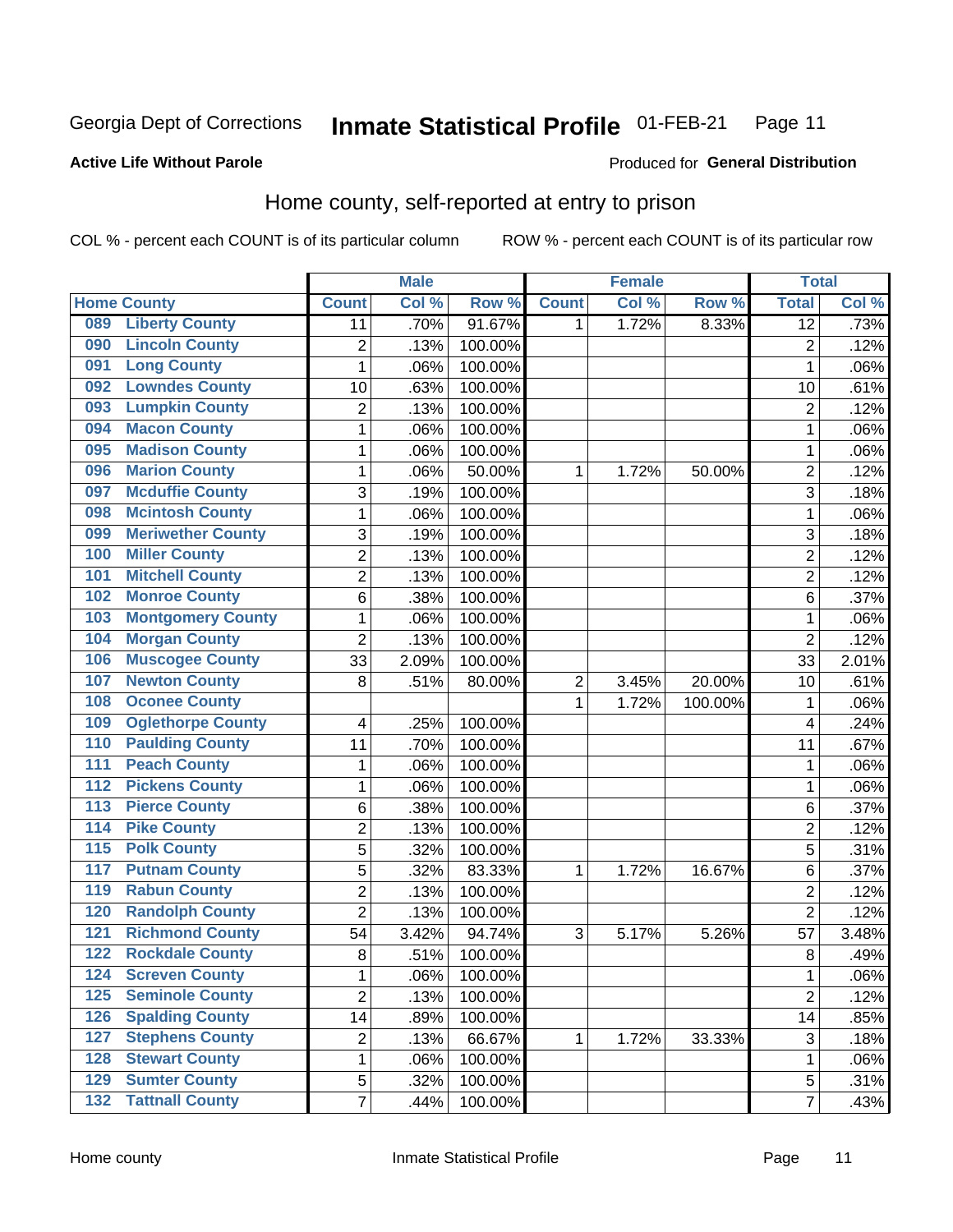#### Inmate Statistical Profile 01-FEB-21 Page 12

### **Active Life Without Parole**

#### Produced for General Distribution

## Home county, self-reported at entry to prison

COL % - percent each COUNT is of its particular column

|                                           |                | <b>Male</b> |         |                 | <b>Female</b> |        | <b>Total</b>   |         |
|-------------------------------------------|----------------|-------------|---------|-----------------|---------------|--------|----------------|---------|
| <b>Home County</b>                        | <b>Count</b>   | Col %       | Row %   | <b>Count</b>    | Col %         | Row %  | <b>Total</b>   | Col %   |
| <b>Taylor County</b><br>133               | 1              | .06%        | 100.00% |                 |               |        | 1              | $.06\%$ |
| <b>Telfair County</b><br>$13\overline{4}$ | $\overline{2}$ | .13%        | 100.00% |                 |               |        | $\overline{2}$ | .12%    |
| <b>Thomas County</b><br>136               | 4              | .25%        | 100.00% |                 |               |        | 4              | .24%    |
| <b>Tift County</b><br>137                 | 9              | .57%        | 100.00% |                 |               |        | 9              | .55%    |
| <b>Toombs County</b><br>138               | 10             | .63%        | 100.00% |                 |               |        | 10             | .61%    |
| <b>Treutlen County</b><br>140             | 4              | .25%        | 100.00% |                 |               |        | 4              | .24%    |
| <b>Troup County</b><br>141                | 6              | .38%        | 100.00% |                 |               |        | 6              | .37%    |
| <b>Twiggs County</b><br>143               | $\overline{2}$ | .13%        | 100.00% |                 |               |        | 2              | .12%    |
| <b>Union County</b><br>144                | 1              | .06%        | 100.00% |                 |               |        |                | $.06\%$ |
| <b>Upson County</b><br>145                | 5              | .32%        | 100.00% |                 |               |        | 5              | .31%    |
| <b>Walker County</b><br>146               | 3              | .19%        | 75.00%  | 1               | 1.72%         | 25.00% | 4              | .24%    |
| <b>Walton County</b><br>147               | 14             | .89%        | 100.00% |                 |               |        | 14             | .85%    |
| <b>Ware County</b><br>148                 | 12             | .76%        | 100.00% |                 |               |        | 12             | .73%    |
| <b>Warren County</b><br>149               | $\overline{2}$ | .13%        | 66.67%  | 1               | 1.72%         | 33.33% | 3              | .18%    |
| <b>Washington County</b><br>150           | 6              | .38%        | 100.00% |                 |               |        | 6              | $.37\%$ |
| <b>Wayne County</b><br>151                | 9              | .57%        | 100.00% |                 |               |        | 9              | .55%    |
| <b>Wheeler County</b><br>153              | 1              | .06%        | 100.00% |                 |               |        | 1              | $.06\%$ |
| <b>White County</b><br>154                | 1              | .06%        | 50.00%  | 1               | 1.72%         | 50.00% | $\overline{2}$ | .12%    |
| <b>Whitfield County</b><br>155            | 12             | .76%        | 100.00% |                 |               |        | 12             | .73%    |
| <b>Wilkes County</b><br>157               | 4              | .25%        | 100.00% |                 |               |        | 4              | .24%    |
| <b>Wilkinson County</b><br>158            | $\overline{2}$ | .13%        | 100.00% |                 |               |        | $\overline{2}$ | .12%    |
| <b>Worth County</b><br>159                | 1              | .06%        | 100.00% |                 |               |        |                | $.06\%$ |
| Other Custody/Out Of<br>999               | 3              | .19%        | 100.00% |                 |               |        | 3              | .18%    |
| <b>State</b>                              |                |             |         |                 |               |        |                |         |
| <b>Total Rported</b>                      | 1,581          | 100%        | 96.46%  | $\overline{58}$ | 100%          | 3.54%  | 1,639          | 100%    |

| <b>Not Reported</b> |      |    |      |
|---------------------|------|----|------|
| `otal               | ,58' | ວດ | ,639 |

| Mode (most frequent) | <b>Fulton County</b> | <b>Fulton County</b> | <b>Fulton County</b> |
|----------------------|----------------------|----------------------|----------------------|
|----------------------|----------------------|----------------------|----------------------|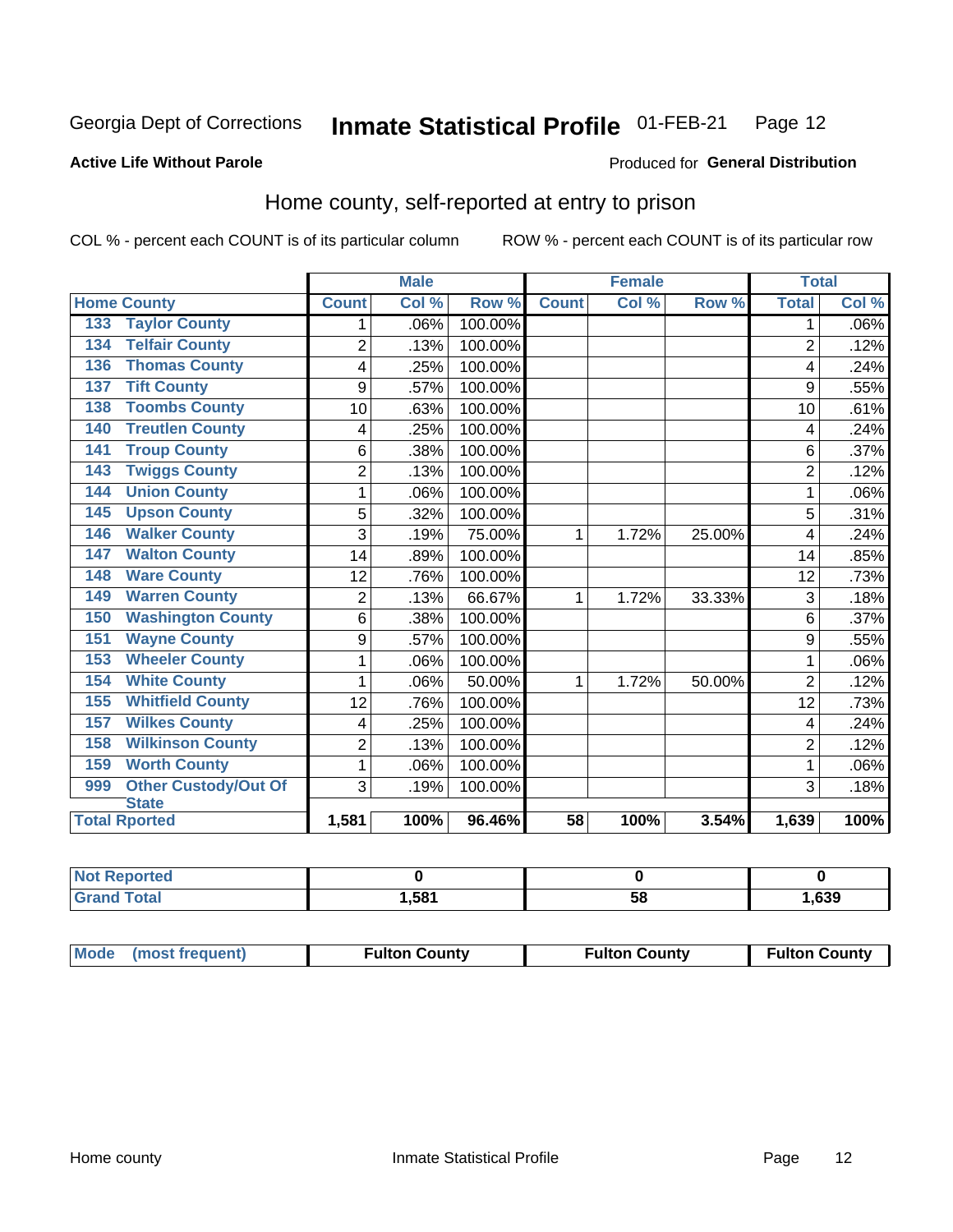#### Inmate Statistical Profile 01-FEB-21 Page 13

### **Active Life Without Parole**

### Produced for General Distribution

## Employment status before prison, self-reported at entry to prison

COL % - percent each COUNT is of its particular column

|                           |              | <b>Male</b> |         |              | <b>Female</b> |        |       | <b>Total</b> |
|---------------------------|--------------|-------------|---------|--------------|---------------|--------|-------|--------------|
| <b>Employment Status</b>  | <b>Count</b> | Col %       | Row %   | <b>Count</b> | Col %         | Row %  | Total | Col %        |
| <b>Full Time</b><br>01    | 513          | 45.16%      | 96.07%  | 21           | 47.73%        | 3.93%  | 534   | 45.25%       |
| <b>Part Time</b><br>02    | 75           | 6.60%       | 100.00% |              |               |        | 75    | 6.36%        |
| Unempl $<$ 6M<br>03       | 69           | 6.07%       | 98.57%  |              | 2.27%         | 1.43%  | 70    | 5.93%        |
| Unempl > 6M<br>04         | 288          | 25.35%      | 94.74%  | 16           | 36.36%        | 5.26%  | 304   | 25.76%       |
| <b>Never Worked</b><br>05 | 105          | 9.24%       | 100.00% |              |               |        | 105   | 8.90%        |
| <b>Student</b><br>06      | 34           | 2.99%       | 100.00% |              |               |        | 34    | 2.88%        |
| <b>Incapable</b><br>07    | 52           | 4.58%       | 89.66%  | 6            | 13.64%        | 10.34% | 58    | 4.92%        |
| <b>Total Reported</b>     | 1,136        | 100%        | 96.27%  | 44           | 100%          | 3.73%  | 1,180 | 100%         |

| .<br>л Л "<br>__ | "  | $\overline{ }$<br>459 |
|------------------|----|-----------------------|
| .581             | ວເ | .639                  |

| Mc | ----<br>me<br>ш | nc<br>. |
|----|-----------------|---------|
|    |                 |         |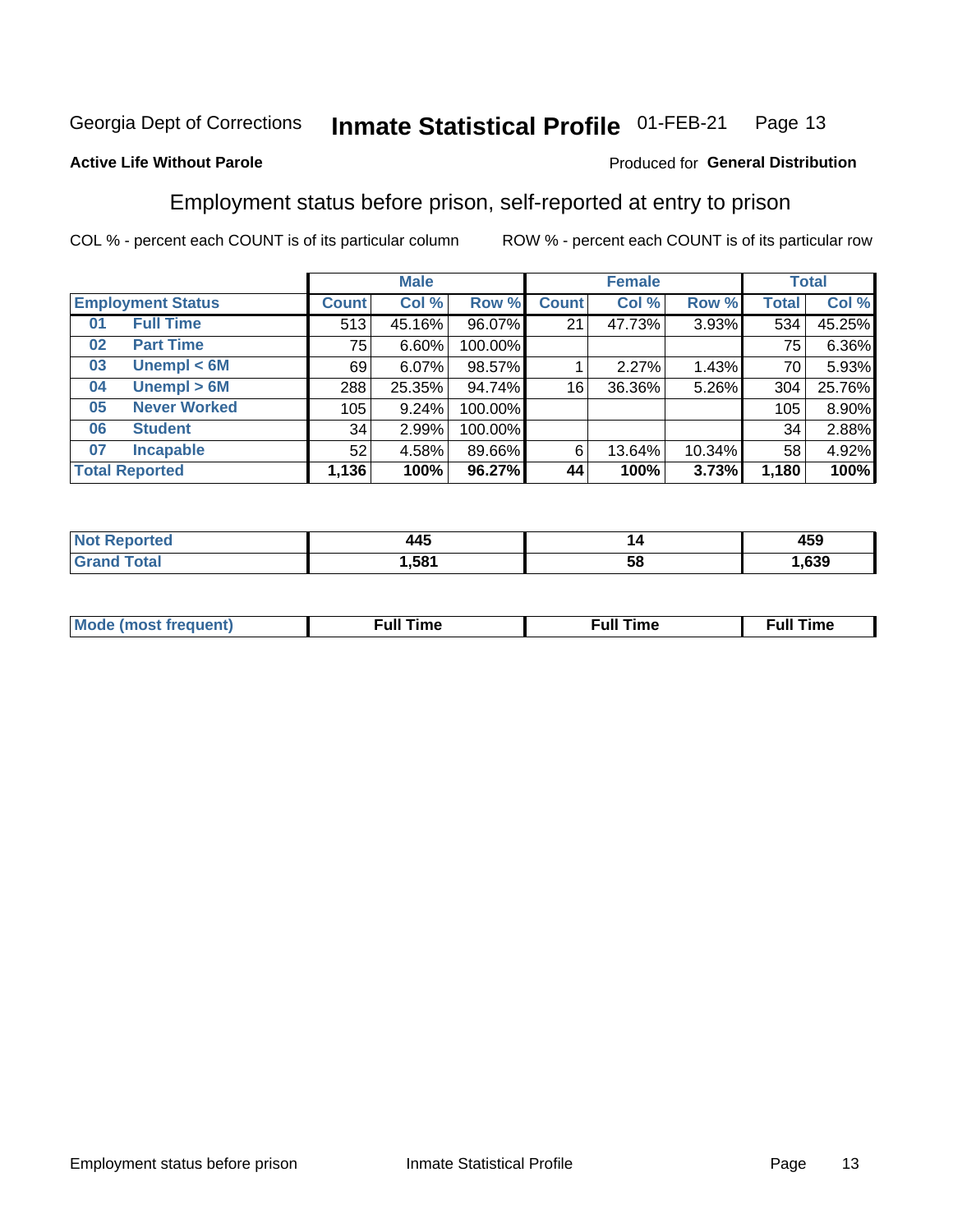### **Active Life Without Parole**

Produced for General Distribution

### Age at admission

COL % - percent each COUNT is of its particular column

|                         |              | <b>Male</b> |         |                | <b>Female</b> |        |              | <b>Total</b> |
|-------------------------|--------------|-------------|---------|----------------|---------------|--------|--------------|--------------|
| <b>Age At Admission</b> | <b>Count</b> | Col %       | Row %   | <b>Count</b>   | Col %         | Row %  | <b>Total</b> | Col %        |
| 15                      | 2            | 0.13%       | 100.00% |                |               |        | 2            | 0.12%        |
| 16                      | 1            | 0.06%       | 100.00% |                |               |        | 1            | 0.06%        |
| $\overline{17}$         | 8            | 0.51%       | 100.00% |                |               |        | 8            | 0.49%        |
| 18                      | 9            | 0.57%       | 100.00% |                |               |        | 9            | 0.55%        |
| 19                      | 22           | 1.39%       | 100.00% |                |               |        | 22           | 1.34%        |
| $\overline{20}$         | 41           | 2.59%       | 97.62%  | 1              | 1.72%         | 2.38%  | 42           | 2.56%        |
| 21                      | 36           | 2.28%       | 94.74%  | $\overline{2}$ | 3.45%         | 5.26%  | 38           | 2.32%        |
| 22                      | 63           | 3.98%       | 96.92%  | $\overline{2}$ | 3.45%         | 3.08%  | 65           | 3.97%        |
| 23                      | 55           | 3.48%       | 98.21%  | 1              | 1.72%         | 1.79%  | 56           | 3.42%        |
| 24                      | 57           | 3.61%       | 95.00%  | 3              | 5.17%         | 5.00%  | 60           | 3.66%        |
| $\overline{25}$         | 70           | 4.43%       | 94.59%  | 4              | 6.90%         | 5.41%  | 74           | 4.51%        |
| 26                      | 73           | 4.62%       | 97.33%  | $\overline{2}$ | 3.45%         | 2.67%  | 75           | 4.58%        |
| $\overline{27}$         | 62           | 3.92%       | 93.94%  | 4              | 6.90%         | 6.06%  | 66           | 4.03%        |
| 28                      | 69           | 4.36%       | 97.18%  | $\overline{2}$ | 3.45%         | 2.82%  | 71           | 4.33%        |
| 29                      | 70           | 4.43%       | 98.59%  | 1              | 1.72%         | 1.41%  | 71           | 4.33%        |
| 30                      | 54           | 3.42%       | 100.00% |                |               |        | 54           | 3.29%        |
| 31                      | 70           | 4.43%       | 98.59%  | 1              | 1.72%         | 1.41%  | 71           | 4.33%        |
| 32                      | 65           | 4.11%       | 95.59%  | 3              | 5.17%         | 4.41%  | 68           | 4.15%        |
| 33                      | 53           | 3.35%       | 96.36%  | $\overline{2}$ | 3.45%         | 3.64%  | 55           | 3.36%        |
| 34                      | 35           | 2.21%       | 92.11%  | 3              | 5.17%         | 7.89%  | 38           | 2.32%        |
| 35                      | 43           | 2.72%       | 95.56%  | $\overline{2}$ | 3.45%         | 4.44%  | 45           | 2.75%        |
| 36                      | 53           | 3.35%       | 96.36%  | $\overline{2}$ | 3.45%         | 3.64%  | 55           | 3.36%        |
| $\overline{37}$         | 44           | 2.78%       | 97.78%  | 1              | 1.72%         | 2.22%  | 45           | 2.75%        |
| 38                      | 52           | 3.29%       | 100.00% |                |               |        | 52           | 3.17%        |
| 39                      | 39           | 2.47%       | 86.67%  | 6              | 10.34%        | 13.33% | 45           | 2.75%        |
| 40                      | 34           | 2.15%       | 94.44%  | $\overline{2}$ | 3.45%         | 5.56%  | 36           | 2.20%        |
| 41                      | 42           | 2.66%       | 95.45%  | $\overline{2}$ | 3.45%         | 4.55%  | 44           | 2.68%        |
| 42                      | 35           | 2.21%       | 100.00% |                |               |        | 35           | 2.14%        |
| 43                      | 30           | 1.90%       | 93.75%  | $\overline{2}$ | 3.45%         | 6.25%  | 32           | 1.95%        |
| 44                      | 24           | 1.52%       | 92.31%  | $\overline{2}$ | 3.45%         | 7.69%  | 26           | 1.59%        |
| 45                      | 33           | 2.09%       | 97.06%  | 1              | 1.72%         | 2.94%  | 34           | 2.07%        |
| 46                      | 24           | 1.52%       | 88.89%  | 3              | 5.17%         | 11.11% | 27           | 1.65%        |
| 47                      | 29           | 1.83%       | 100.00% |                |               |        | 29           | 1.77%        |
| 48                      | 25           | 1.58%       | 89.29%  | 3              | 5.17%         | 10.71% | 28           | 1.71%        |
| 49                      | 24           | 1.52%       | 100.00% |                |               |        | 24           | 1.46%        |
| 50                      | 26           | 1.64%       | 100.00% |                |               |        | 26           | 1.59%        |
| $\overline{51}$         | 11           | 0.70%       | 100.00% |                |               |        | 11           | 0.67%        |
| 52                      | 13           | 0.82%       | 100.00% |                |               |        | 13           | 0.79%        |
| 53                      | 16           | 1.01%       | 100.00% |                |               |        | 16           | 0.98%        |
| 54                      | 11           | 0.70%       | 100.00% |                |               |        | 11           | 0.67%        |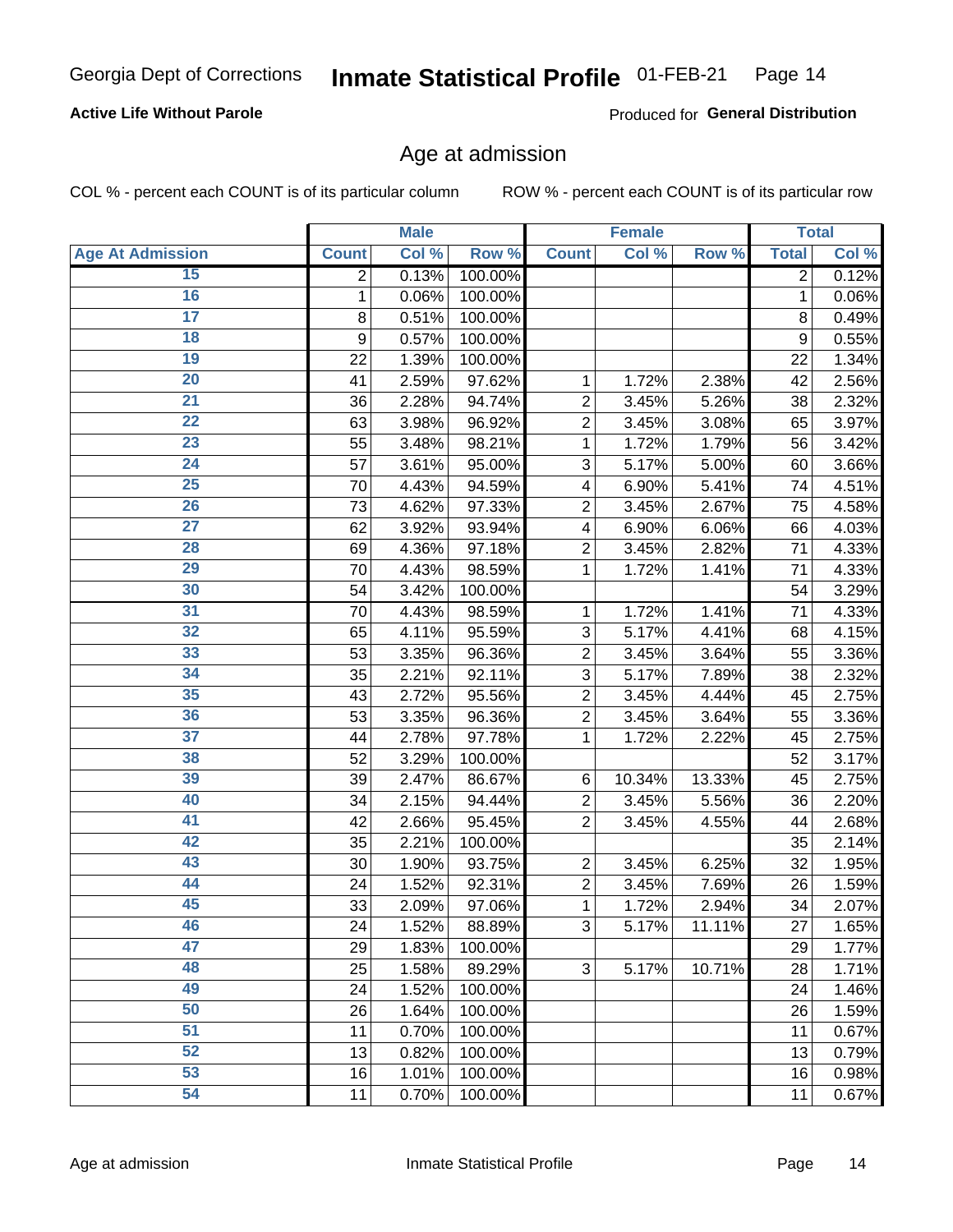### **Active Life Without Parole**

Produced for General Distribution

## Age at admission

COL % - percent each COUNT is of its particular column

|                         |              | <b>Male</b> |         |              | <b>Female</b> |       |                | <b>Total</b> |
|-------------------------|--------------|-------------|---------|--------------|---------------|-------|----------------|--------------|
| <b>Age At Admission</b> | <b>Count</b> | Col %       | Row %   | <b>Count</b> | Col %         | Row % | <b>Total</b>   | Col %        |
| 55                      | 12           | 0.76%       | 92.31%  |              | 1.72%         | 7.69% | 13             | 0.79%        |
| 56                      | 7            | 0.44%       | 100.00% |              |               |       |                | 0.43%        |
| 57                      | 10           | 0.63%       | 100.00% |              |               |       | 10             | 0.61%        |
| 58                      | 5            | 0.32%       | 100.00% |              |               |       | 5              | 0.31%        |
| 59                      | 5            | 0.32%       | 100.00% |              |               |       | 5              | 0.31%        |
| 60                      | 3            | 0.19%       | 100.00% |              |               |       | 3              | 0.18%        |
| 61                      | 2            | 0.13%       | 100.00% |              |               |       | 2              | 0.12%        |
| 62                      | 2            | 0.13%       | 100.00% |              |               |       | 2              | 0.12%        |
| 63                      |              | 0.06%       | 100.00% |              |               |       |                | 0.06%        |
| 64                      | 3            | 0.19%       | 100.00% |              |               |       | 3              | 0.18%        |
| 65                      |              | 0.06%       | 100.00% |              |               |       |                | 0.06%        |
| 66                      | 2            | 0.13%       | 100.00% |              |               |       | 2              | 0.12%        |
| 67                      | 2            | 0.13%       | 100.00% |              |               |       | 2              | 0.12%        |
| 69                      | 2            | 0.13%       | 100.00% |              |               |       | $\overline{2}$ | 0.12%        |
| 73                      |              | 0.06%       | 100.00% |              |               |       |                | 0.06%        |
| <b>Total Reported</b>   | 1,581        | 100%        | 96.46%  | 58           | 100%          | 3.54% | 1,639          | 100%         |

| <b>Not Reported</b> |      |    |      |
|---------------------|------|----|------|
| <b>Total</b>        | ,581 | Эō | ,639 |

| <b>Mean</b><br>(average)       | 33.92 | 34 | 33.92     |
|--------------------------------|-------|----|-----------|
| <b>Median (middle)</b>         | JZ    |    | n g<br>34 |
| <b>Mode</b><br>(most frequent) | 26    | 39 | 26        |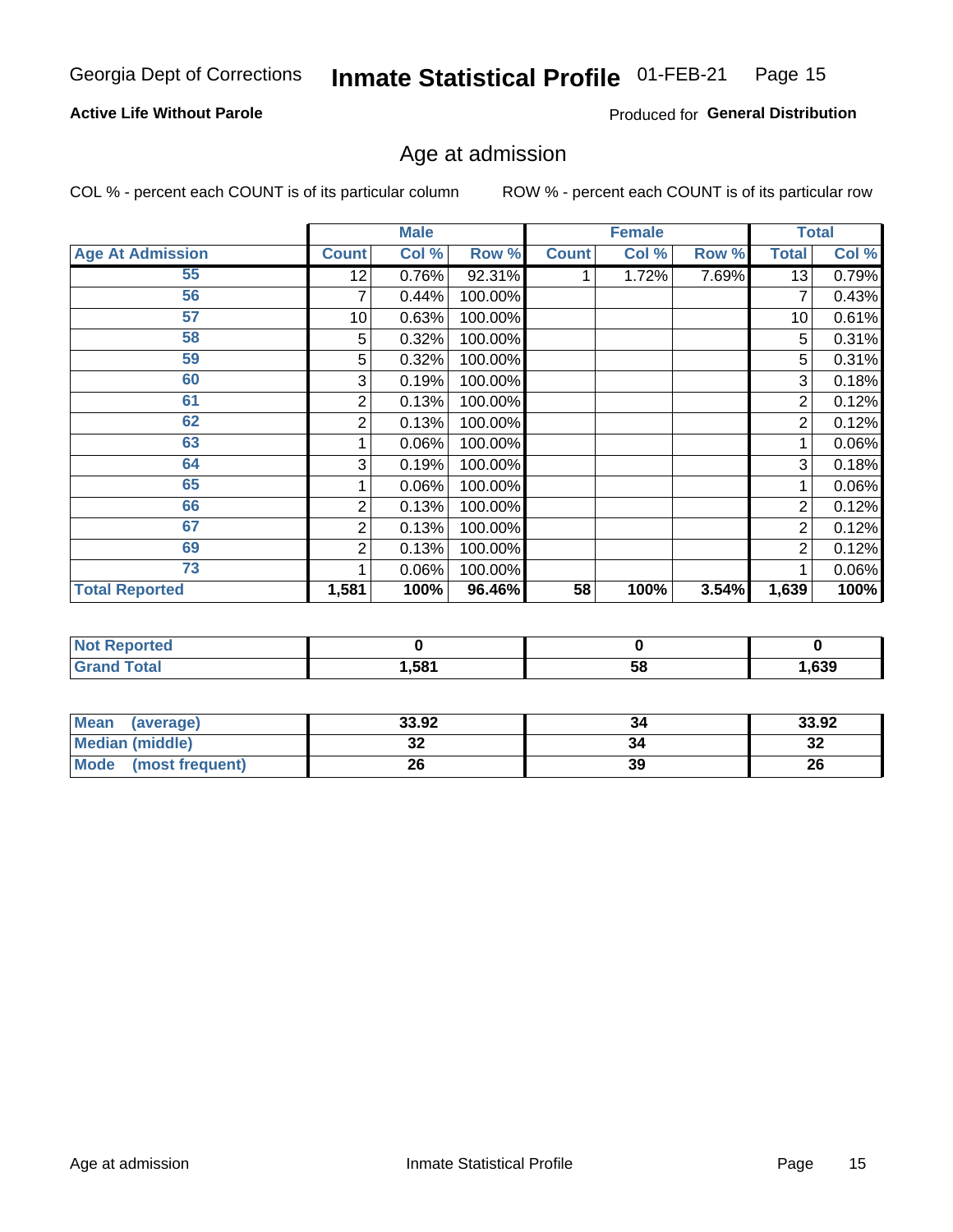### **Active Life Without Parole**

### Produced for General Distribution

### Height, measured at entry to prison

COL % - percent each COUNT is of its particular column

|                       |                         | <b>Male</b> |         |                 | <b>Female</b> |         |                | <b>Total</b> |
|-----------------------|-------------------------|-------------|---------|-----------------|---------------|---------|----------------|--------------|
| <b>Height</b>         | <b>Count</b>            | Col %       | Row %   | <b>Count</b>    | Col %         | Row %   | <b>Total</b>   | Col %        |
| $\bf{0}$              | 6                       | 0.38%       | 100.00% |                 |               |         | 6              | 0.37%        |
| 4'10"                 |                         |             |         | $\mathbf 1$     | 1.72%         | 100.00% | 1              | 0.06%        |
| 5'00''                | $\overline{\mathbf{4}}$ | 0.25%       | 100.00% |                 |               |         | 4              | 0.24%        |
| 5'01"                 | 4                       | 0.25%       | 80.00%  | 1.              | 1.72%         | 20.00%  | 5              | 0.31%        |
| 5'02"                 | 8                       | 0.51%       | 72.73%  | 3               | 5.17%         | 27.27%  | 11             | 0.67%        |
| 5'03''                | 13                      | 0.82%       | 50.00%  | 13              | 22.41%        | 50.00%  | 26             | 1.59%        |
| 5'04"                 | 19                      | 1.20%       | 63.33%  | 11              | 18.97%        | 36.67%  | 30             | 1.83%        |
| 5'05"                 | 41                      | 2.59%       | 82.00%  | 9               | 15.52%        | 18.00%  | 50             | 3.05%        |
| 5'06''                | 105                     | 6.64%       | 95.45%  | 5               | 8.62%         | 4.55%   | 110            | 6.71%        |
| 5'07''                | 111                     | 7.02%       | 94.07%  | $\overline{7}$  | 12.07%        | 5.93%   | 118            | 7.20%        |
| 5'08''                | 159                     | 10.06%      | 98.76%  | $\overline{2}$  | 3.45%         | 1.24%   | 161            | 9.82%        |
| 5'09''                | 206                     | 13.03%      | 99.04%  | $\overline{2}$  | 3.45%         | 0.96%   | 208            | 12.69%       |
| 5'10''                | 188                     | 11.89%      | 98.95%  | $\overline{2}$  | 3.45%         | 1.05%   | 190            | 11.59%       |
| 5'11''                | 197                     | 12.46%      | 100.00% |                 |               |         | 197            | 12.02%       |
| 6'00''                | 172                     | 10.88%      | 99.42%  | $\mathbf{1}$    | 1.72%         | 0.58%   | 173            | 10.56%       |
| 6'01''                | 132                     | 8.35%       | 99.25%  | 1.              | 1.72%         | 0.75%   | 133            | 8.11%        |
| 6'02"                 | 104                     | 6.58%       | 100.00% |                 |               |         | 104            | 6.35%        |
| 6'03''                | 53                      | 3.35%       | 100.00% |                 |               |         | 53             | 3.23%        |
| 6'04"                 | 35                      | 2.21%       | 100.00% |                 |               |         | 35             | 2.14%        |
| 6'05"                 | 13                      | 0.82%       | 100.00% |                 |               |         | 13             | 0.79%        |
| 6'06''                | 7                       | 0.44%       | 100.00% |                 |               |         | $\overline{7}$ | 0.43%        |
| 6'07''                | $\overline{2}$          | 0.13%       | 100.00% |                 |               |         | $\overline{2}$ | 0.12%        |
| 6'08''                | 1                       | 0.06%       | 100.00% |                 |               |         | 1              | 0.06%        |
| 6'11''                |                         | 0.06%       | 100.00% |                 |               |         |                | 0.06%        |
| <b>Total Reported</b> | 1,581                   | 100%        | 96.46%  | $\overline{58}$ | 100%          | 3.54%   | 1,639          | 100%         |

| <b>NOT</b><br>rtea<br>менон |      |    |      |
|-----------------------------|------|----|------|
| $\sim$ 10                   | .581 | 58 | ,639 |

| <b>Mean</b> | (average)      | 5'10" | 5'05"           | 5'10"<br>ັ |  |
|-------------|----------------|-------|-----------------|------------|--|
|             |                |       |                 |            |  |
| <b>Mode</b> | iost frequent) | 5'09" | EINS !!<br>ა სა | 5'09"      |  |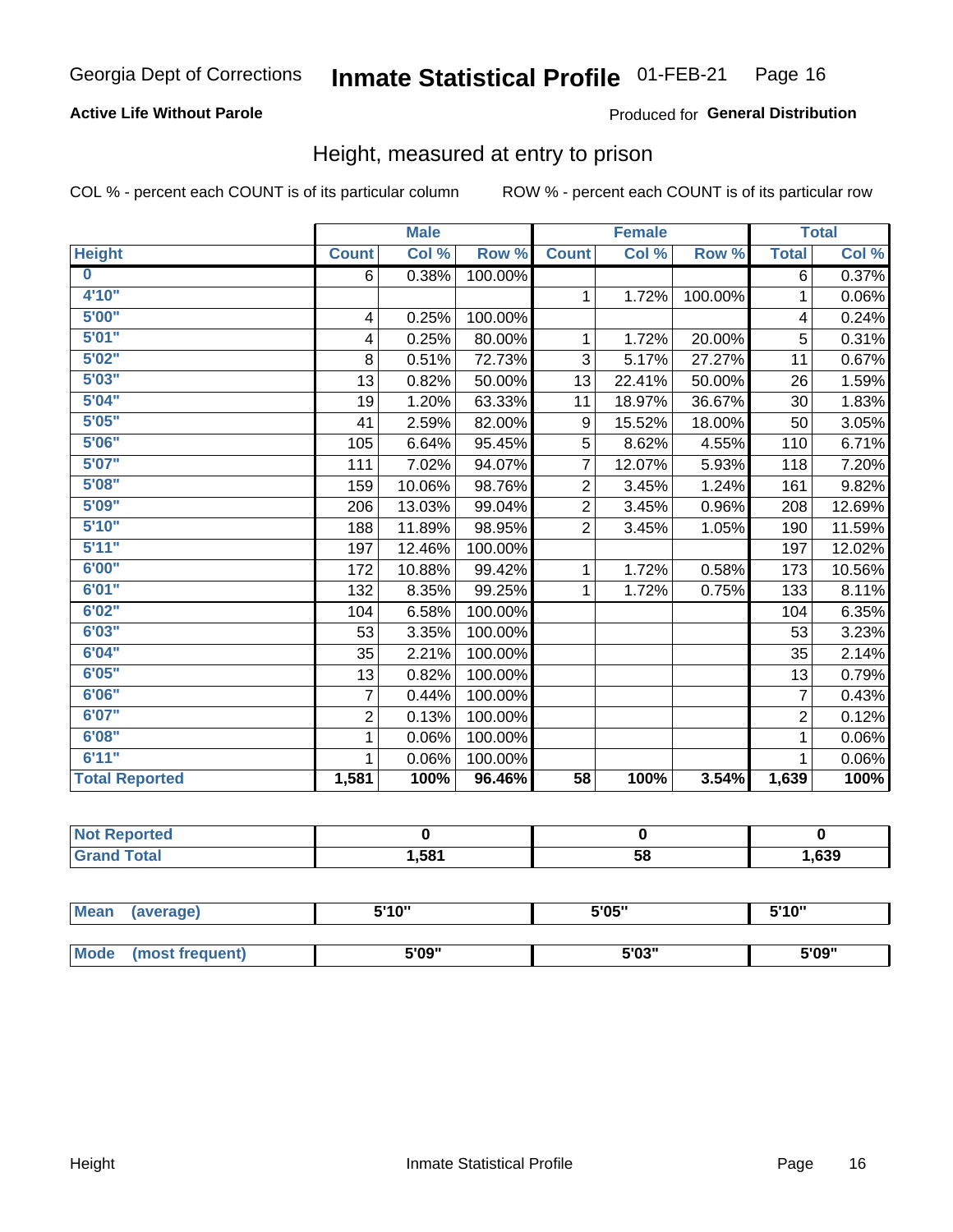**Active Life Without Parole** 

Produced for General Distribution

## Weight, measured at entry to prison

COL % - percent each COUNT is of its particular column

|                                |                          | <b>Male</b>    |         |                         | <b>Female</b>    |         |                | <b>Total</b>       |  |
|--------------------------------|--------------------------|----------------|---------|-------------------------|------------------|---------|----------------|--------------------|--|
| <b>Weight</b>                  | <b>Count</b>             | Col %          | Row %   | <b>Count</b>            | Col %            | Row %   | <b>Total</b>   | Col %              |  |
| 100 - 109 pounds               | $\mathbf 1$              | 0.06%          | 50.00%  | 1                       | 1.72%            | 50.00%  | $\overline{2}$ | 0.12%              |  |
| 110 - 119 pounds               | $\overline{4}$           | 0.25%          | 66.67%  | $\overline{2}$          | 3.45%            | 33.33%  | $\overline{6}$ | 0.37%              |  |
| 120 - 129 pounds               | $\overline{8}$           | 0.51%          | 72.73%  | 3                       | 5.17%            | 27.27%  | 11             | 0.67%              |  |
| 130 - 139 pounds               | 45                       | 2.85%          | 95.74%  | $\overline{2}$          | 3.45%            | 4.26%   | 47             | 2.87%              |  |
| 140 - 149 pounds               | $\overline{97}$          | 6.14%          | 96.04%  | $\overline{\mathbf{4}}$ | 6.90%            | 3.96%   | 101            | 6.17%              |  |
| 150 - 159 pounds               | 147                      | 9.31%          | 93.63%  | 10                      | 17.24%           | 6.37%   | 157            | 9.59%              |  |
| 160 - 169 pounds               | 198                      | 12.54%         | 97.54%  | $\overline{5}$          | 8.62%            | 2.46%   | 203            | 12.40%             |  |
| 170 - 179 pounds               | 207                      | 13.11%         | 98.57%  | 3                       | 5.17%            | 1.43%   | 210            | 12.83%             |  |
| 180 - 189 pounds               | 206                      | 13.05%         | 98.56%  | 3                       | 5.17%            | 1.44%   | 209            | 12.77%             |  |
| 190 - 199 pounds               | 133                      | 8.42%          | 95.00%  | $\overline{7}$          | 12.07%           | 5.00%   | 140            | 8.55%              |  |
| 200 - 209 pounds               | 137                      | 8.68%          | 95.14%  | $\overline{7}$          | 12.07%           | 4.86%   | 144            | 8.80%              |  |
| 210 - 219 pounds               | 93                       | 5.89%          | 95.88%  | $\overline{4}$          | 6.90%            | 4.12%   | 97             | 5.93%              |  |
| 220 - 229 pounds               | 95                       | 6.02%          | 100.00% |                         |                  |         | 95             | 5.80%              |  |
| 230 - 239 pounds               | $\overline{56}$          | 3.55%          | 98.25%  | 1                       | 1.72%            | 1.75%   | 57             | 3.48%              |  |
| 240 - 249 pounds               | 48                       | 3.04%          | 100.00% |                         |                  |         | 48             | 2.93%              |  |
| 250 - 259 pounds               | 31                       | 1.96%          | 96.88%  | $\mathbf{1}$            | 1.72%            | 3.13%   | 32             | 1.95%              |  |
| 260 - 269 pounds               | 19                       | 1.20%          | 100.00% |                         |                  |         | 19             | 1.16%              |  |
| 270 - 279 pounds               | 17                       | 1.08%          | 94.44%  | 1                       | 1.72%            | 5.56%   | 18             | 1.10%              |  |
| 280 - 289 pounds               | 14                       | 0.89%          | 93.33%  | $\mathbf{1}$            | 1.72%            | 6.67%   | 15             | 0.92%              |  |
| 290 - 299 pounds               | 5                        | 0.32%          | 71.43%  | $\overline{2}$          | 3.45%            | 28.57%  | $\overline{7}$ | 0.43%              |  |
| 300 - 309 pounds               | 5                        | 0.32%          | 100.00% |                         |                  |         | 5              | 0.31%              |  |
| 320 - 329 pounds               | 3                        | 0.19%          | 100.00% |                         |                  |         | 3              | 0.18%              |  |
| 330 - 339 pounds               | 5                        | 0.32%          | 100.00% |                         |                  |         | 5              | 0.31%              |  |
| 350 - 359 pounds               | 1                        | 0.06%          | 100.00% |                         |                  |         | $\mathbf{1}$   | 0.06%              |  |
| 360 - 369 pounds               | 1                        | 0.06%          | 100.00% |                         |                  |         | $\mathbf{1}$   | 0.06%              |  |
| 370 - 379 pounds               | 1                        | 0.06%          | 100.00% |                         |                  |         | $\mathbf 1$    | 0.06%              |  |
| 390 - 399 pounds               |                          |                |         | 1                       | 1.72%            | 100.00% | $\mathbf{1}$   | 0.06%              |  |
| 400 pounds and over            | $\overline{2}$           | 0.13%          | 100.00% |                         |                  |         | $\overline{2}$ | 0.12%              |  |
| <b>Total Reported</b>          | 1,579                    | 100%           | 96.46%  | $\overline{58}$         | 100%             | 3.54%   | 1,637          | $\overline{100\%}$ |  |
| <b>Not Reported</b>            |                          | $\overline{2}$ |         |                         | $\pmb{0}$        |         |                | $\overline{2}$     |  |
| <b>Grand Total</b>             | 1,581<br>$\overline{58}$ |                |         |                         | 1,639            |         |                |                    |  |
|                                |                          |                |         |                         |                  |         |                |                    |  |
| <b>Mean</b><br>(average)       |                          | 188            |         |                         | $\overline{183}$ |         |                | 188                |  |
| <b>Median (middle)</b>         |                          | 180            |         |                         | $\overline{176}$ |         |                | 180                |  |
| <b>Mode</b><br>(most frequent) |                          | 180            |         | 200                     |                  |         | 180            |                    |  |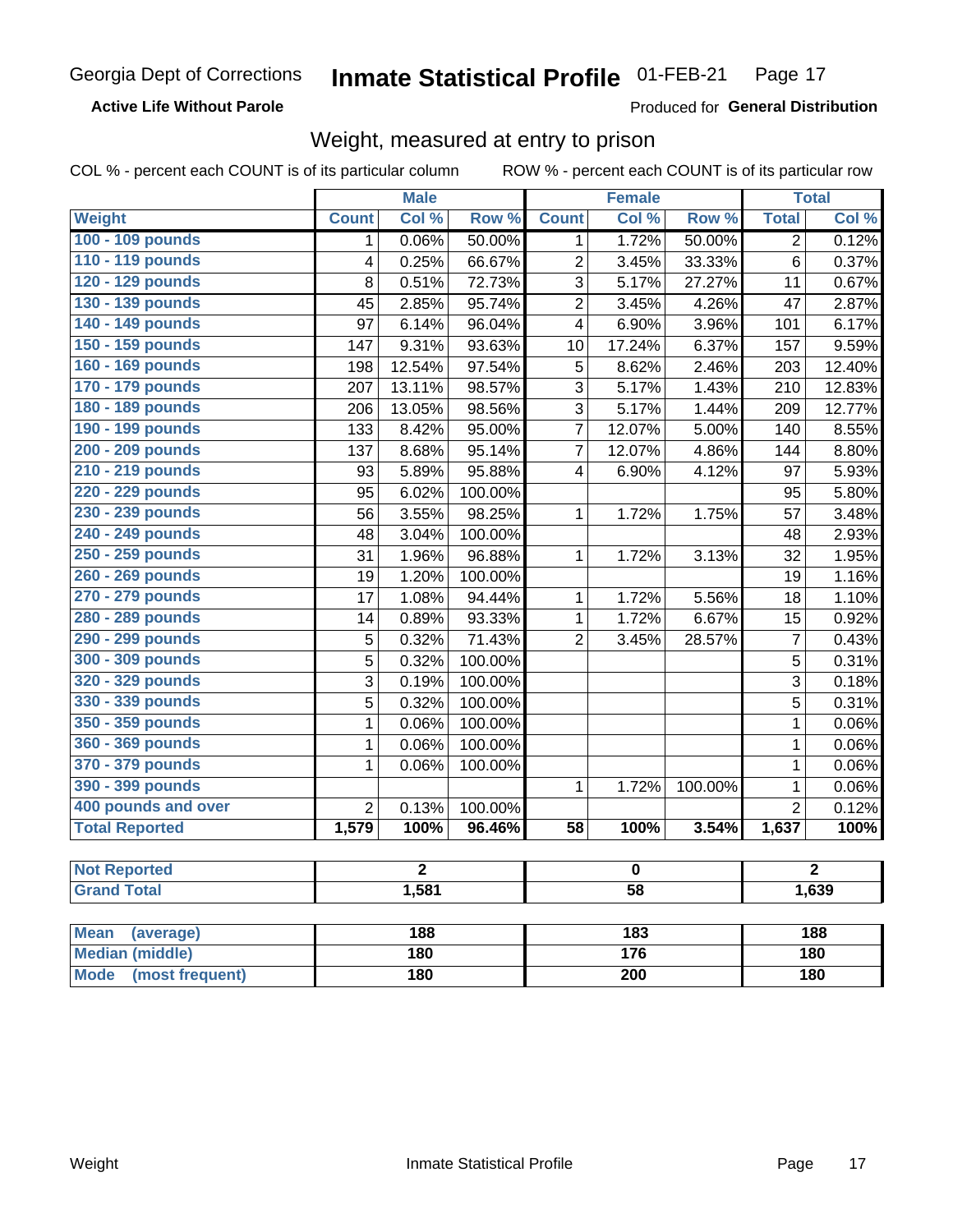#### Inmate Statistical Profile 01-FEB-21 Page 18

Produced for General Distribution

### **Active Life Without Parole**

## Veterans validated by Veteran's Administration

COL % - percent each COUNT is of its particular column

|                           |              | <b>Male</b> |                    | <b>Female</b> |       |              | <b>Total</b> |
|---------------------------|--------------|-------------|--------------------|---------------|-------|--------------|--------------|
| <b>Military service</b>   | <b>Count</b> | Col %       | <b>Row % Count</b> | Col %         | Row % | <b>Total</b> | Col %        |
| <b>Others</b><br>$\bf{0}$ | 52           | 41.60%      | 100.00%            |               |       | 52           | 41.27%       |
| <b>Air Force</b>          | 46           | 36.80%      | 97.87%             | 100.00%       | 2.13% | 47           | 37.30%       |
| Army                      | 6            | 4.80%       | 100.00%            |               |       | 6            | 4.76%        |
| <b>Navy</b><br>3          |              | $6.40\%$    | 100.00%            |               |       | 8            | 6.35%        |
| <b>Coast Guard</b><br>5.  | 13           | 10.40%      | 100.00%            |               |       | 13           | 10.32%       |
| <b>Total Reported</b>     | 125          | 100%        | 99.21%             | 100%          | .79%  | 126          | 100%         |

| тес          | .456 | --<br>IJ | E49            |
|--------------|------|----------|----------------|
| <b>Total</b> | .581 | 5٤       | $\sim$<br>,639 |

|--|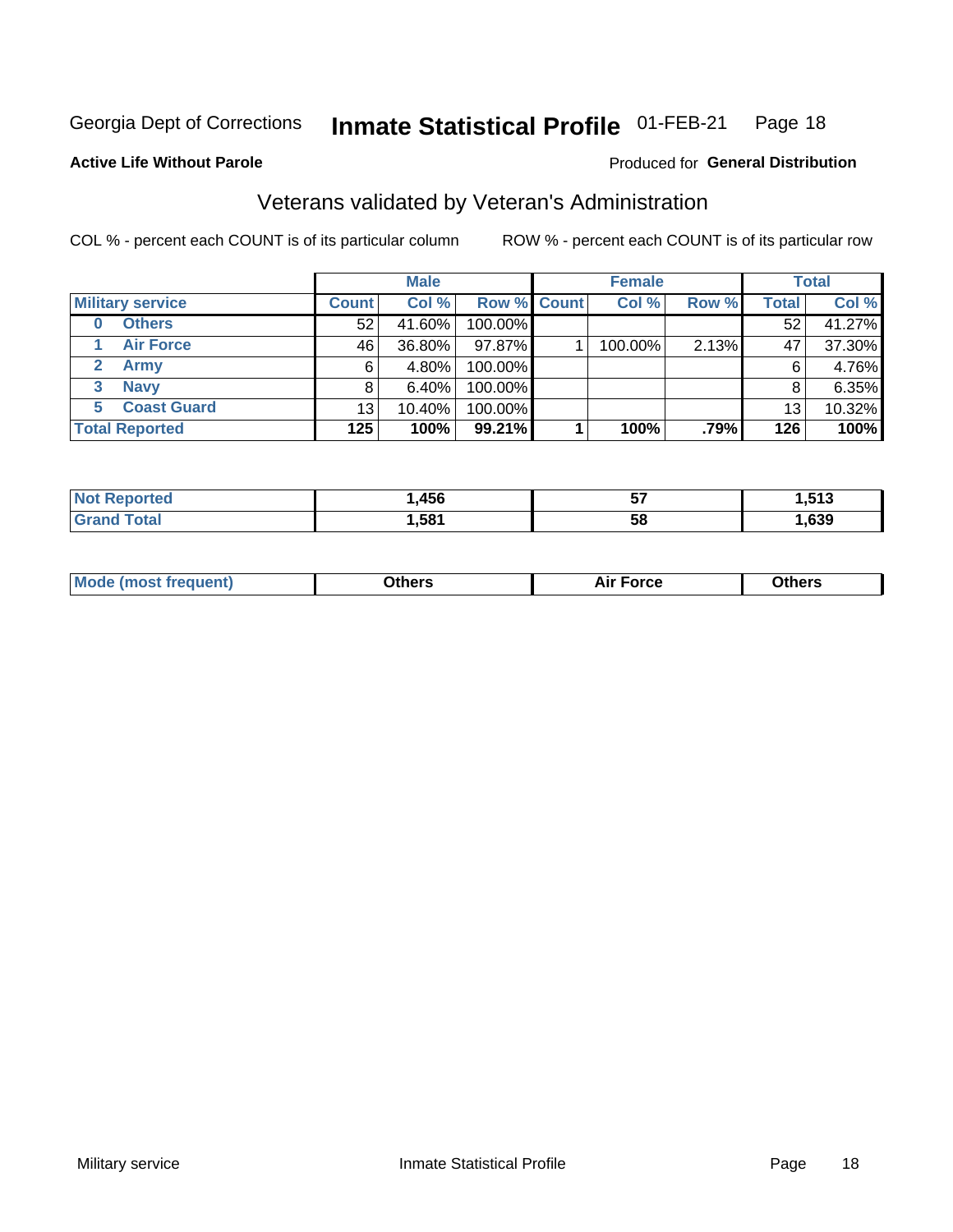#### Inmate Statistical Profile 01-FEB-21 Page 19

**Active Life Without Parole** 

Produced for General Distribution

## Type of admission to prison

COL % - percent each COUNT is of its particular column

|                                      |                 | <b>Male</b> |                    |    | <b>Female</b> |       |              | <b>Total</b> |
|--------------------------------------|-----------------|-------------|--------------------|----|---------------|-------|--------------|--------------|
| <b>Type of Admission</b>             | <b>Count</b>    | Col %       | <b>Row % Count</b> |    | Col %         | Row % | <b>Total</b> | Col %        |
| <b>New Sentence</b><br>52            | 1,493           | 94.43%      | 96.26%             | 58 | 100.00%       | 3.74% | 1,551        | 94.63%       |
| <b>Probation Rev Partial</b><br>53   | 9               | .57%        | 100.00%            |    |               |       | 9            | .55%         |
| <b>Probation Rev Remainder</b><br>54 | 24              | 1.52%       | 100.00%            |    |               |       | 24           | 1.46%        |
| <b>Parole Rev New Sentence</b><br>55 | 22              | 1.39%       | 100.00%            |    |               |       | 22           | 1.34%        |
| <b>Parole Rev No New</b><br>56       | 19              | 1.20%       | 100.00%            |    |               |       | 19           | 1.16%        |
| <b>Sentence</b>                      |                 |             |                    |    |               |       |              |              |
| <b>Life W/O Parole</b><br>70         | 13 <sub>1</sub> | .82%        | 100.00%            |    |               |       | 13           | .79%         |
| <b>Unknown</b><br>82                 |                 | $.06\%$     | 100.00%            |    |               |       |              | .06%         |
| <b>Total Reported</b>                | 1,581           | 100%        | 96.46%             | 58 | 100%          | 3.54% | 1,639        | 100%         |

| Reported<br><b>NOT</b> |       |    |      |
|------------------------|-------|----|------|
| <b>Total</b><br>"Gran. | 1,581 | วง | .639 |

| <b>Mode (most frequent)</b> | <b>New Sentence</b> | <b>New Sentence</b> | <b>New Sentence</b> |
|-----------------------------|---------------------|---------------------|---------------------|
|                             |                     |                     |                     |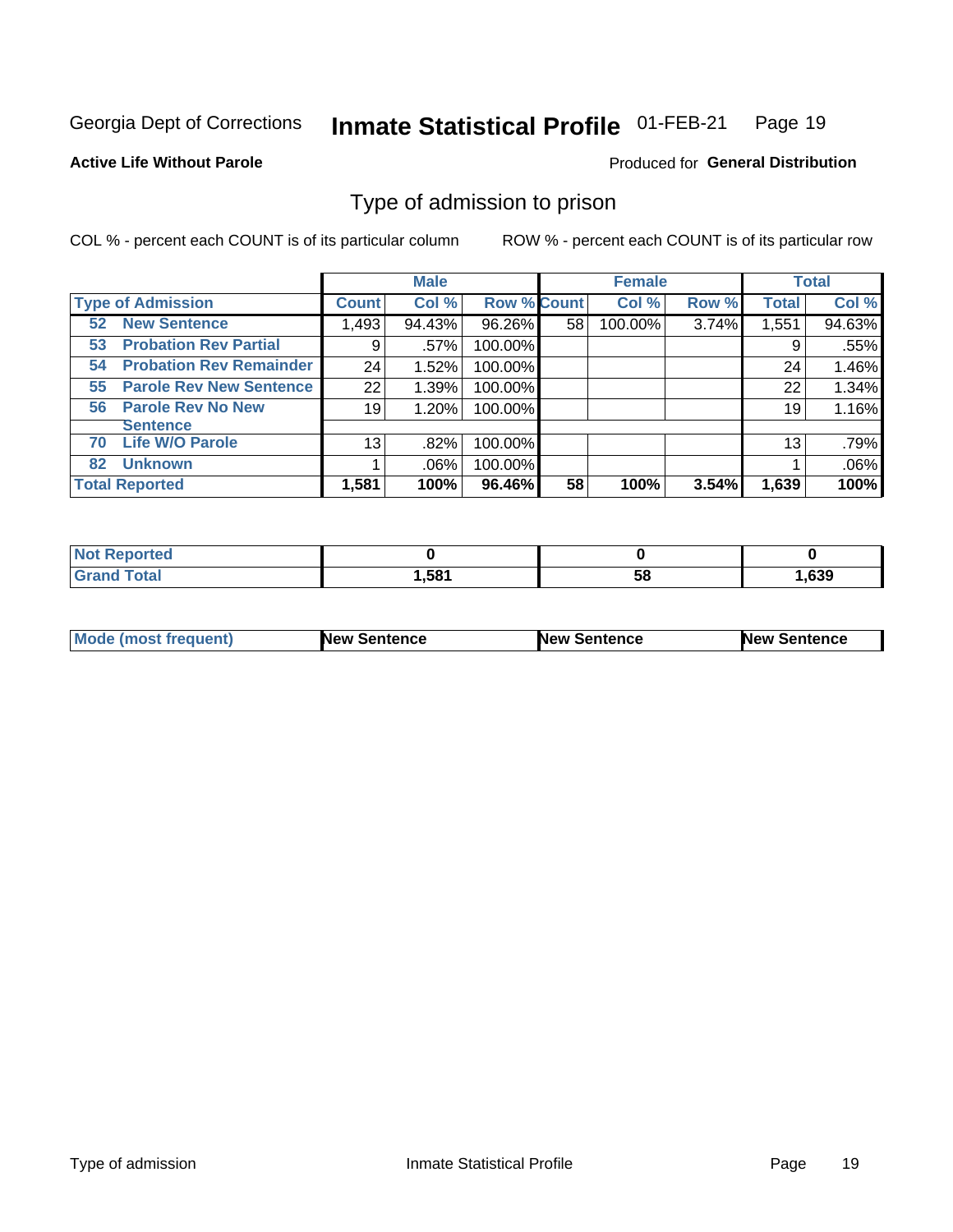#### Inmate Statistical Profile 01-FEB-21 Page 20

**Active Life Without Parole** 

Produced for General Distribution

## Current / last supervision level

COL % - percent each COUNT is of its particular column

|                        |         | <b>Male</b> |                    |    | <b>Female</b> |          |       | Total   |
|------------------------|---------|-------------|--------------------|----|---------------|----------|-------|---------|
| <b>Security Status</b> | Count l | Col%        | <b>Row % Count</b> |    | Col %         | Row %    | Total | Col %   |
| 5 Close                | .581    | 100.00%     | 96.46%             | 58 | $100.00\%$    | $3.54\%$ | 1,639 | 100.00% |
| <b>Total Reported</b>  | .581    | 100%        | 96.46%             | 58 | $100\%$ .     | $3.54\%$ | 1,639 | 100%    |

| <b>Still being diagnosed</b> |       |    |       |
|------------------------------|-------|----|-------|
| <b>Not Reported</b>          |       |    |       |
| <b>Grand Total</b>           | 1,581 | 58 | 1,639 |

| <b>Mode (most frequent)</b> | Close | Close | Close |
|-----------------------------|-------|-------|-------|
|                             |       |       |       |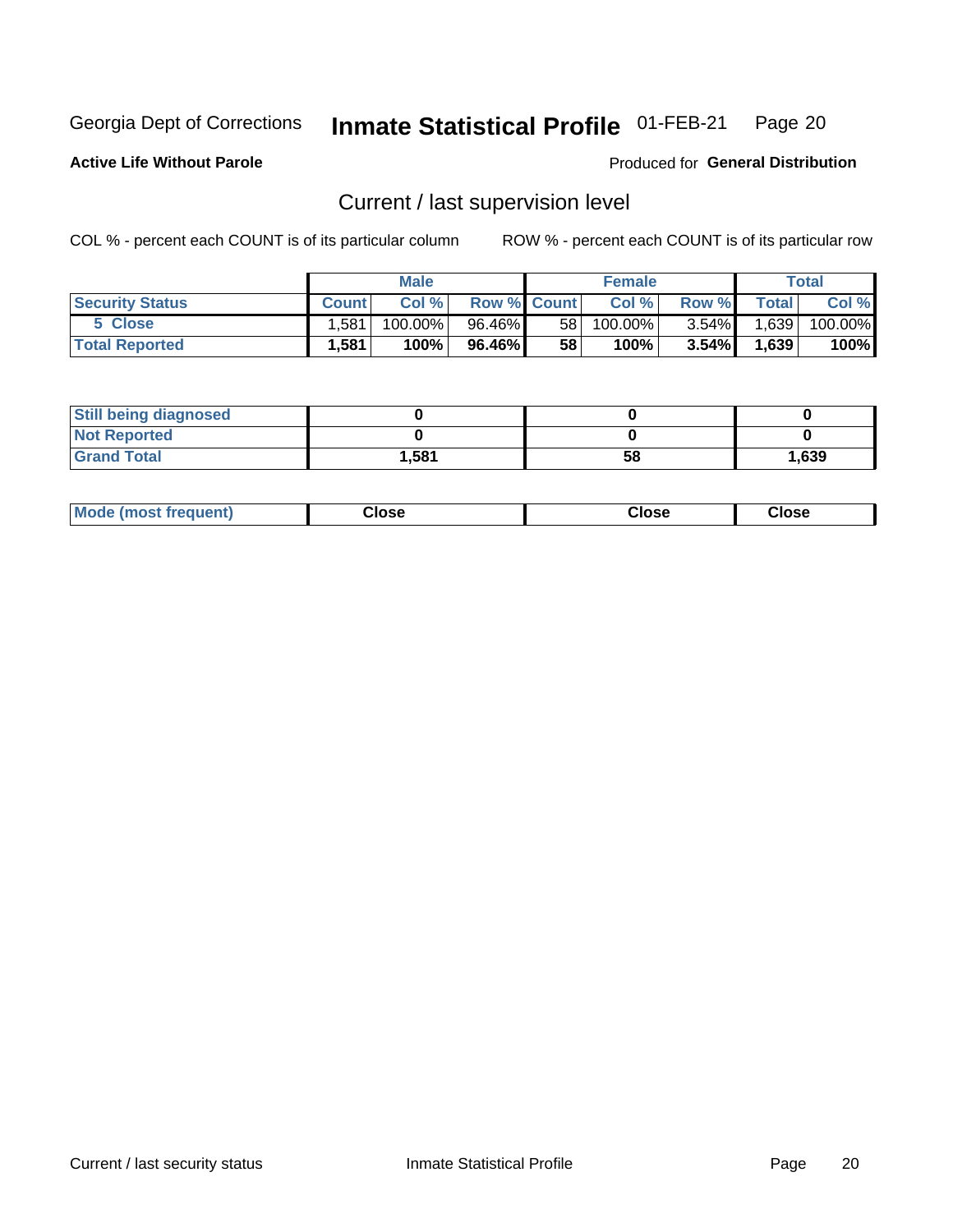#### Inmate Statistical Profile 01-FEB-21 Page 21

**Active Life Without Parole** 

Produced for General Distribution

## Current / last type of institution

COL % - percent each COUNT is of its particular column

|                            |              | <b>Male</b> |                    |    | <b>Female</b> |          |              | Total   |
|----------------------------|--------------|-------------|--------------------|----|---------------|----------|--------------|---------|
| <b>Type of Institution</b> | <b>Count</b> | Col %       | <b>Row % Count</b> |    | Col %         | Row %    | <b>Total</b> | Col %   |
| <b>State Prison</b>        | .581         | $100.00\%$  | 96.46%             | 58 | $100.00\%$    | $3.54\%$ | 1,639        | 100.00% |
| <b>Total Reported</b>      | 1,581        | 100%        | 96.46% I           | 58 | 100%          | $3.54\%$ | 1,639        | 100%    |

| <b>eported</b> |      |    |      |
|----------------|------|----|------|
|                | ,581 | ວເ | .639 |

|  | <b>Mode (most frequent)</b> | State Prison | <b>State Prison</b> | <b>State Prison</b> |
|--|-----------------------------|--------------|---------------------|---------------------|
|--|-----------------------------|--------------|---------------------|---------------------|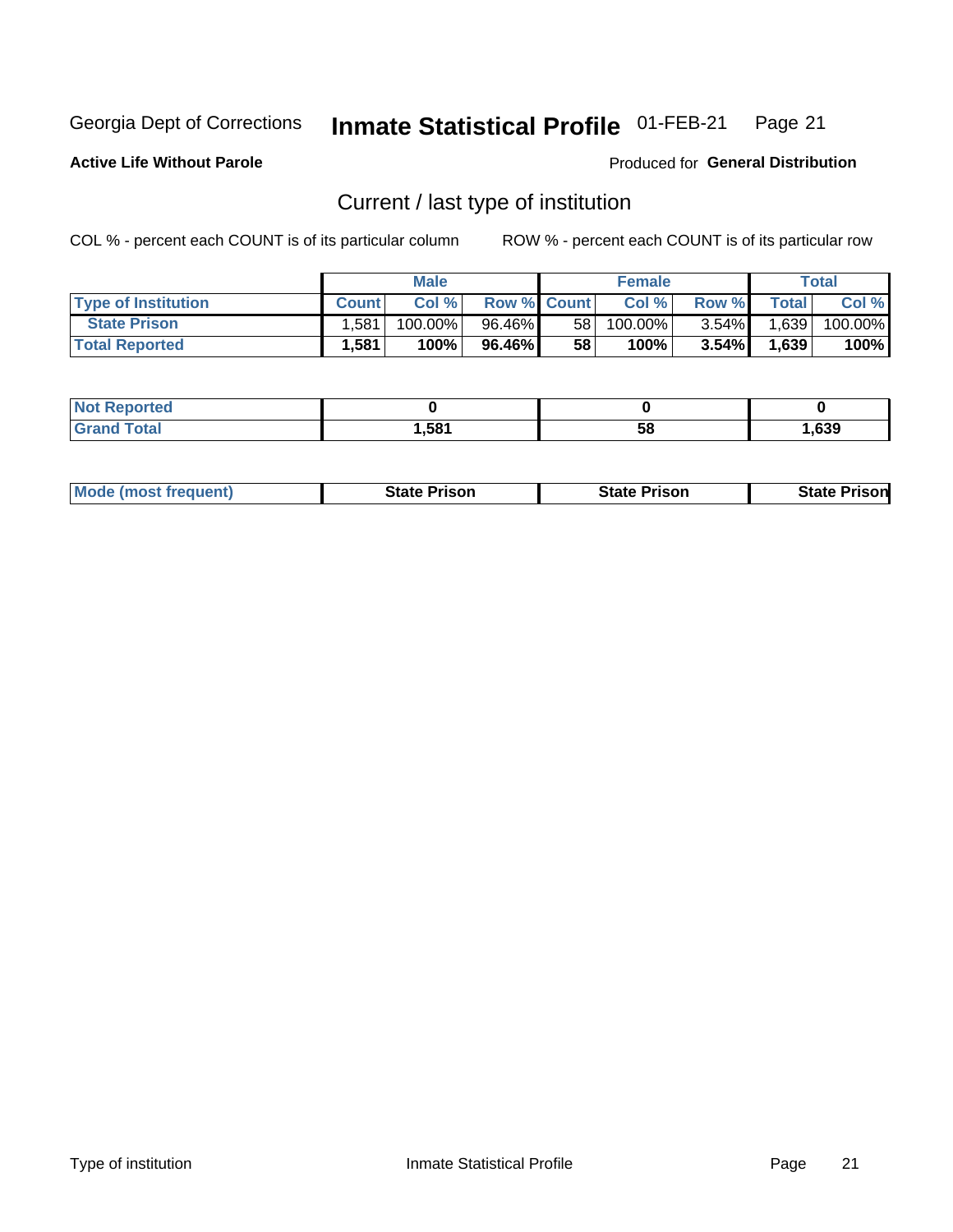#### Inmate Statistical Profile 01-FEB-21 Page 22

**Active Life Without Parole** 

#### Produced for General Distribution

## Institution type - transitional centers

COL % - percent each COUNT is of its particular column

|                                          |              | <b>Male</b> |             | <b>Female</b> |             | <b>Total</b> |
|------------------------------------------|--------------|-------------|-------------|---------------|-------------|--------------|
| <b>Institution Type - Trans. Centers</b> | <b>Count</b> | Col %       | Row % Count | Col %         | Row % Total | Col %        |
| <b>Total Reported</b>                    |              |             |             |               |             |              |

| <b>Reported</b><br><b>NOT</b><br>$\sim$            |  |  |
|----------------------------------------------------|--|--|
| $f$ $f \circ f \circ f$<br>$C = 1$<br><b>TULAI</b> |  |  |

| Mode (most frequent) | <b>Null</b> | <b>Null</b> | <b>Null</b> |
|----------------------|-------------|-------------|-------------|
|                      |             |             |             |
|                      |             |             |             |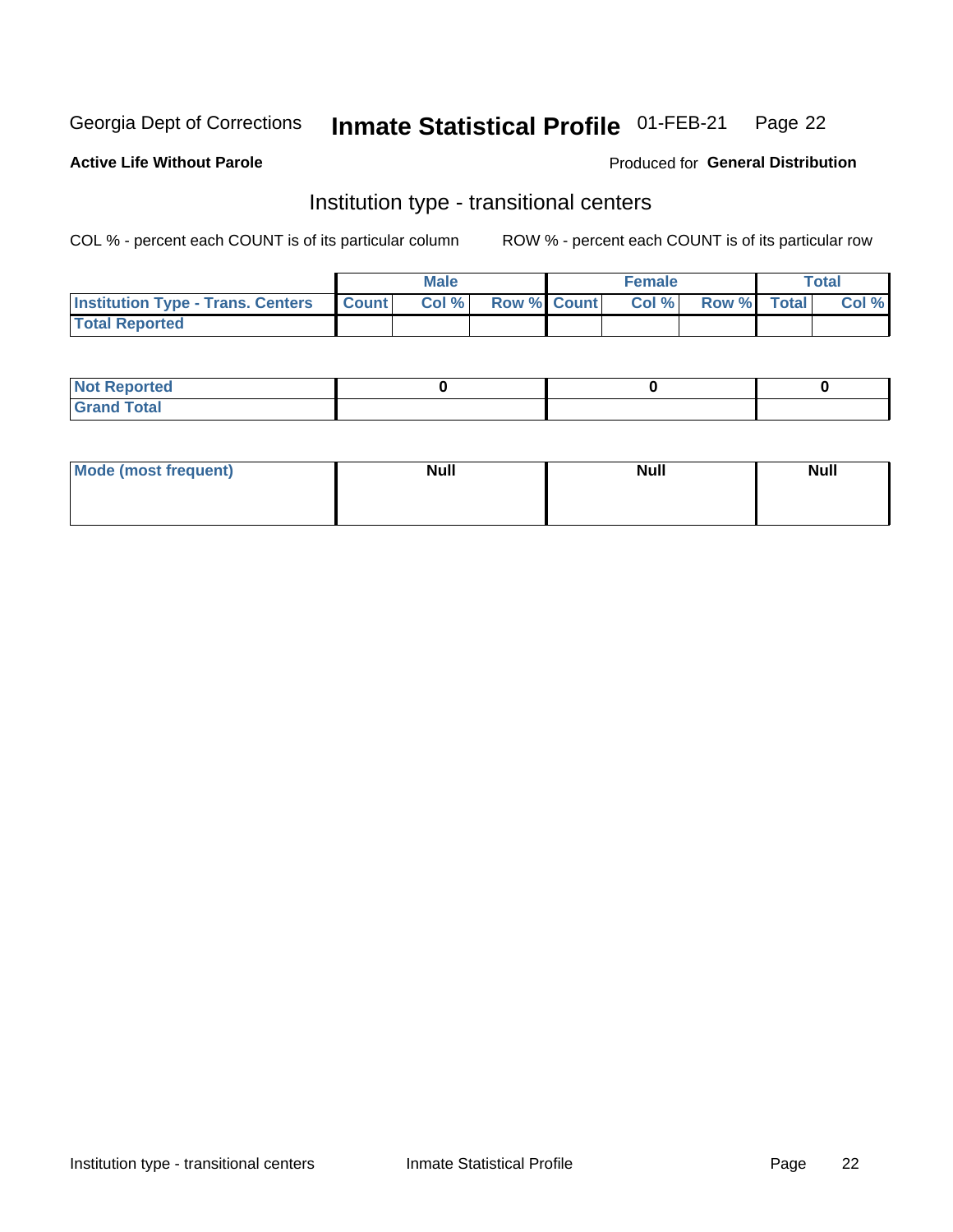#### Inmate Statistical Profile 01-FEB-21 Page 23

**Active Life Without Parole** 

**Produced for General Distribution** 

### Institution type - county prisons

COL % - percent each COUNT is of its particular column

|                                                    | <b>Male</b> |       |  | <b>Female</b> |                          |             | <b>Total</b> |       |  |
|----------------------------------------------------|-------------|-------|--|---------------|--------------------------|-------------|--------------|-------|--|
| <b>Institution Type - County Prisons   Count  </b> |             | Col % |  |               | <b>Row % Count Col %</b> | Row % Total |              | Col % |  |
| <b>Total Reported</b>                              |             |       |  |               |                          |             |              |       |  |

| <b>Not Reported</b>   |  |  |
|-----------------------|--|--|
| <b>Total</b><br>Granc |  |  |

| Mode (most frequent) | <b>Null</b> | <b>Null</b><br><b>Null</b> |
|----------------------|-------------|----------------------------|
|                      |             |                            |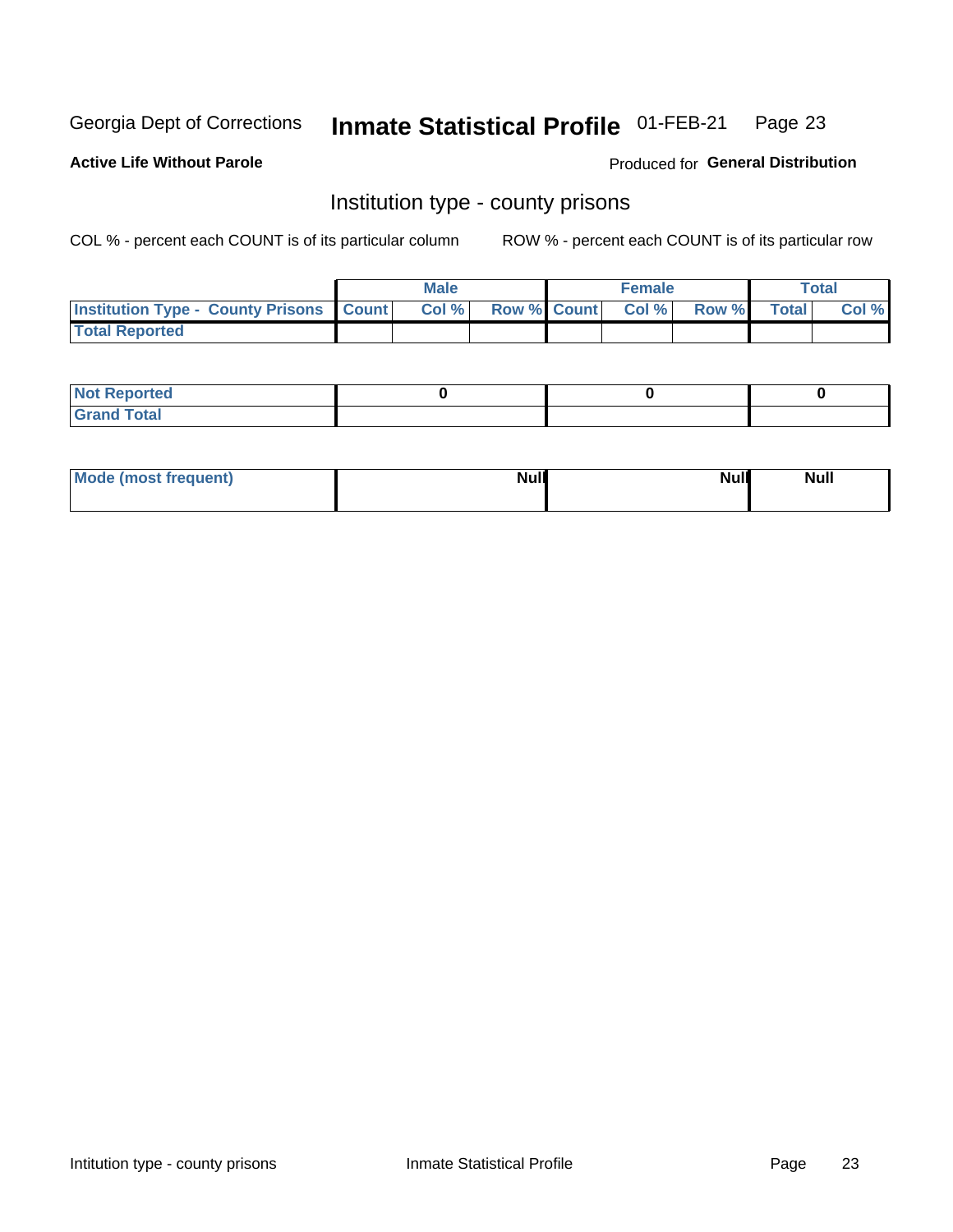#### Inmate Statistical Profile 01-FEB-21 Page 24

#### **Active Life Without Parole**

#### Produced for General Distribution

### Institution type - state prisons

|                                         | <b>Male</b>               |        |         | <b>Female</b>                 |                            |         | <b>Total</b>                        |        |
|-----------------------------------------|---------------------------|--------|---------|-------------------------------|----------------------------|---------|-------------------------------------|--------|
| <b>Institution Type - State Prisons</b> | <b>Count</b>              | Col %  | Row %   | <b>Count</b>                  | $\overline{\text{Col }^9}$ | Row %   | <b>Total</b>                        | Col %  |
| <b>Arrendale State Prison</b>           |                           |        |         | 30                            | 51.72%                     | 100.00% | 30                                  | 1.83%  |
| <b>Augusta State Med. Prison</b>        | 85                        | 5.38%  | 100.00% |                               |                            |         | 85                                  | 5.19%  |
| <b>Autry State Prison</b>               | $\overline{2}$            | .13%   | 100.00% |                               |                            |         | 2                                   | .12%   |
| <b>Baldwin State Prison</b>             | 51                        | 3.23%  | 100.00% |                               |                            |         | 51                                  | 3.11%  |
| <b>Calhoun State Prison</b>             | $\overline{2}$            | .13%   | 100.00% |                               |                            |         | $\overline{2}$                      | .12%   |
| <b>Central State Prison</b>             | 4                         | .25%   | 100.00% |                               |                            |         | 4                                   | .24%   |
| <b>Coastal State Prison</b>             | 3                         | .19%   | 100.00% |                               |                            |         | 3                                   | .18%   |
| <b>Ga Diag Class Prison</b>             | 22                        | 1.39%  | 100.00% |                               |                            |         | 22                                  | 1.34%  |
| <b>Ga State Prison</b>                  | 52                        | 3.29%  | 100.00% |                               |                            |         | 52                                  | 3.17%  |
| <b>Hancock State Prison</b>             | 163                       | 10.31% | 100.00% |                               |                            |         | 163                                 | 9.95%  |
| <b>Hays State Prison</b>                | 134                       | 8.48%  | 100.00% |                               |                            |         | 134                                 | 8.18%  |
| <b>Johnson State Prison</b>             | 1                         | .06%   | 100.00% |                               |                            |         | 1                                   | .06%   |
| <b>Macon State Prison</b>               | 310                       | 19.61% | 100.00% |                               |                            |         | 310                                 | 18.91% |
| <b>Phillips State Prison</b>            | 34                        | 2.15%  | 100.00% |                               |                            |         | 34                                  | 2.07%  |
| <b>Pulaski State Prison</b>             |                           |        |         | 28                            | 48.28%                     | 100.00% | 28                                  | 1.71%  |
| <b>Smith State Prison</b>               | 213                       | 13.47% | 100.00% |                               |                            |         | 213                                 | 13.00% |
| <b>Special Management Unit</b>          | 25                        | 1.58%  | 100.00% |                               |                            |         | 25                                  | 1.53%  |
| <b>Telfair State Prison</b>             | 230                       | 14.55% | 100.00% |                               |                            |         | 230                                 | 14.03% |
| <b>Valdosta State Prison</b>            | 126                       | 7.97%  | 100.00% |                               |                            |         | 126                                 | 7.69%  |
| <b>Ware State Prison</b>                | 124                       | 7.84%  | 100.00% |                               |                            |         | 124                                 | 7.57%  |
| <b>Total Reported</b>                   | 1,581                     | 100%   | 96.46%  | 58                            | 100%                       | 3.54%   | 1,639                               | 100%   |
| <b>Not Reported</b>                     |                           | 0      |         | 0                             |                            |         | 0                                   |        |
| <b>Grand Total</b>                      |                           | 1,581  |         | $\overline{58}$               |                            |         |                                     | 1,639  |
| <b>Mode (most frequent)</b>             | <b>Macon State Prison</b> |        |         | <b>Arrendale State Prison</b> |                            |         | <b>Macon State</b><br><b>Prison</b> |        |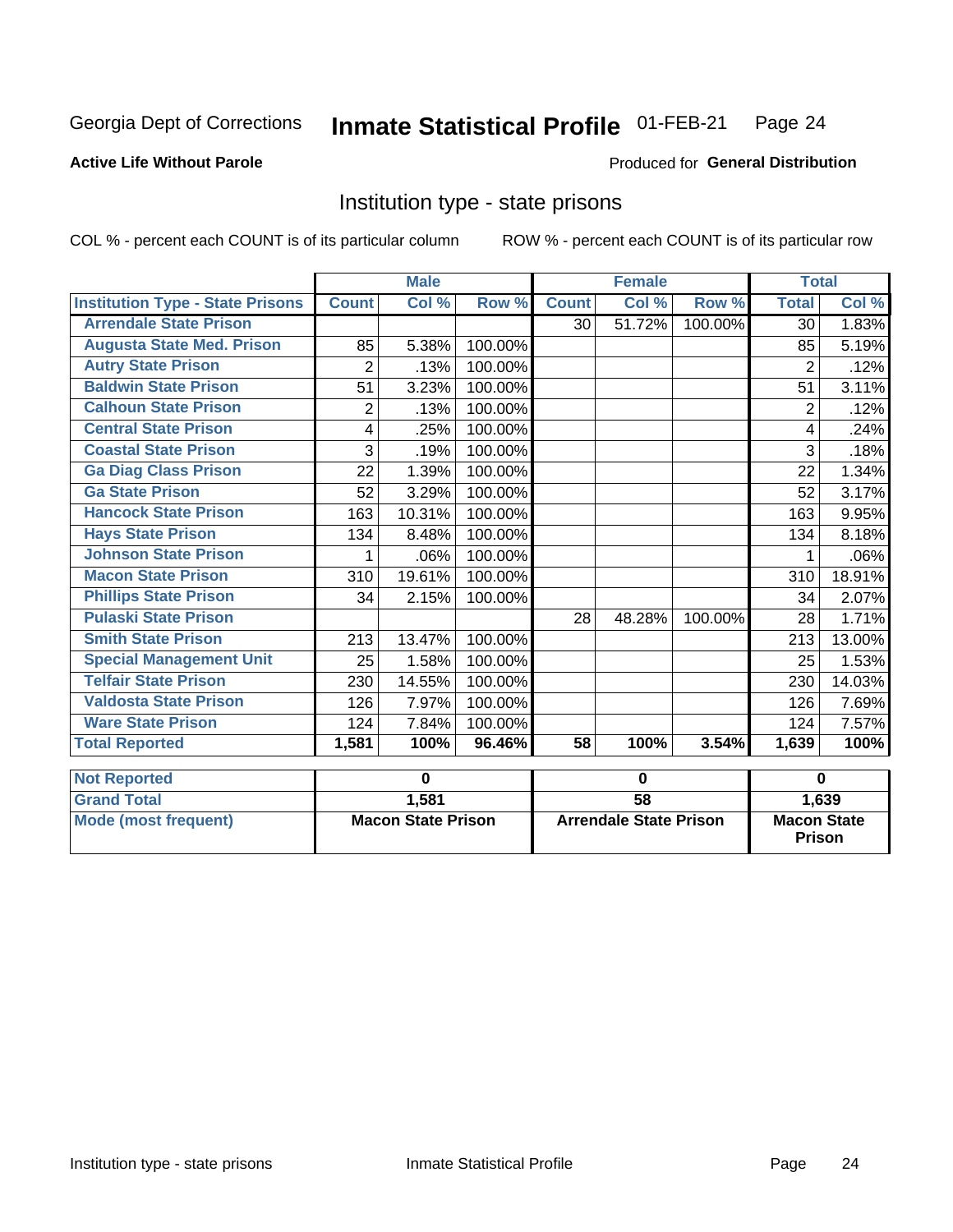#### **Inmate Statistical Profile 01-FEB-21** Page 25

### **Active Life Without Parole**

#### Produced for General Distribution

## Institution type - private prisons

COL % - percent each COUNT is of its particular column

|                                                 | <b>Male</b> |       |                    | <b>Female</b> |       |             | Total |       |
|-------------------------------------------------|-------------|-------|--------------------|---------------|-------|-------------|-------|-------|
| <b>Institution Type - Private Prisons Count</b> |             | Col % | <b>Row % Count</b> |               | Col % | Row % Total |       | Col % |
| <b>Total Reported</b>                           |             |       |                    |               |       |             |       |       |

| Reported<br>I NOT<br>$\sim$ |  |  |
|-----------------------------|--|--|
| <b>c</b> otal<br>.          |  |  |

| <b>Mo</b><br>frequent) | <b>Null</b> | <b>Null</b> | . . I *<br><b>IVUII</b> |
|------------------------|-------------|-------------|-------------------------|
|                        |             |             |                         |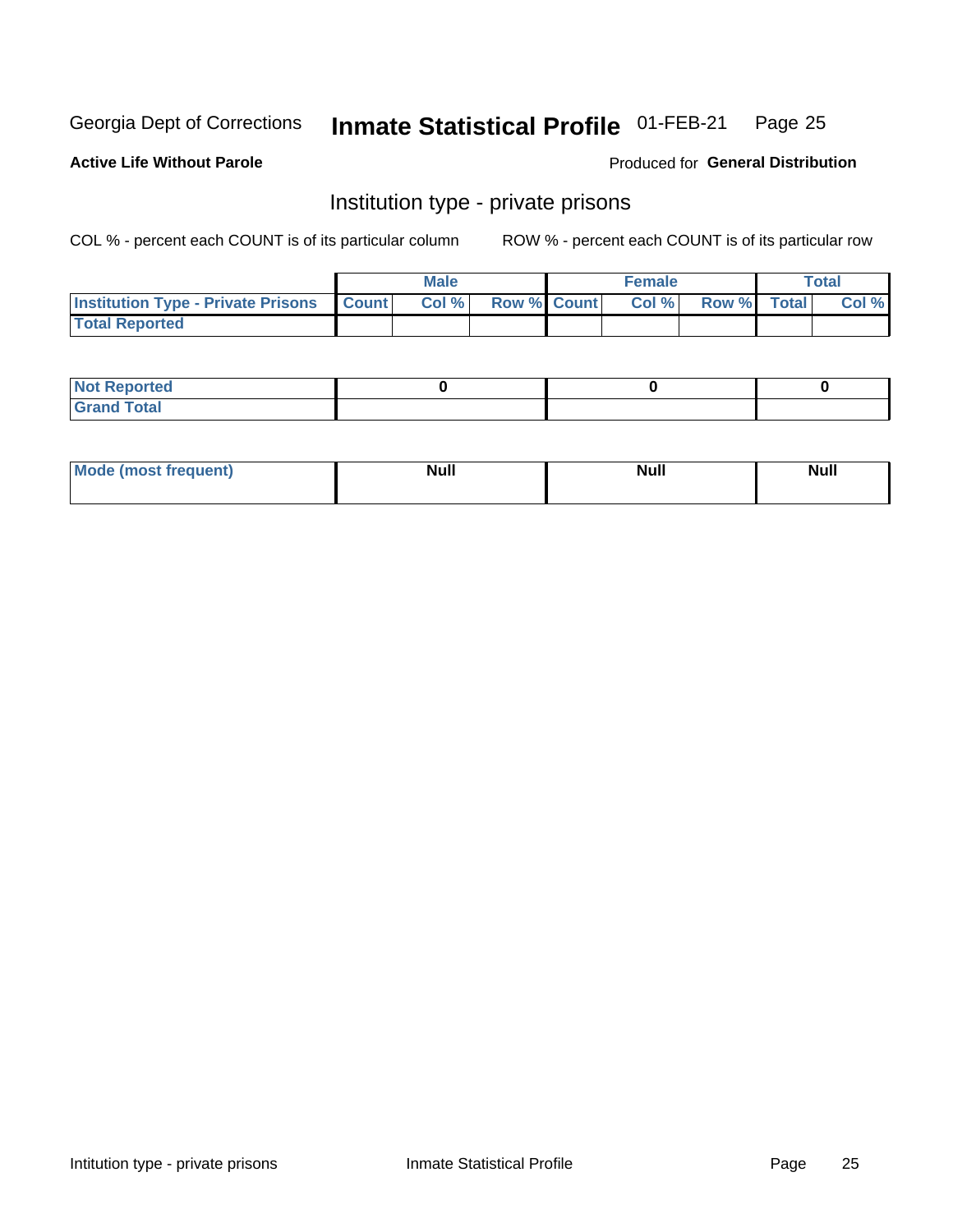#### Inmate Statistical Profile 01-FEB-21 Page 26

#### **Active Life Without Parole**

#### Produced for General Distribution

## Institution type - inmate boot camp

COL % - percent each COUNT is of its particular column

|                                      | <b>Male</b>  |       |               |              | <b>Female</b> | <b>Total</b> |  |       |
|--------------------------------------|--------------|-------|---------------|--------------|---------------|--------------|--|-------|
| <b>Institution Type - Boot Camps</b> | <b>Count</b> | Col % | <b>Row %I</b> | <b>Count</b> | Col %         | Row % Total  |  | Col % |
| <b>Total Rported</b>                 |              |       |               |              |               |              |  |       |

| <b>Not Reported</b>            |  |  |
|--------------------------------|--|--|
| <b>Total</b><br>C <sub>r</sub> |  |  |

| Mod<br>uamo | Nul.<br>$- - - - - -$ | <b>Null</b> | . .<br>uu.<br>------ |
|-------------|-----------------------|-------------|----------------------|
|             |                       |             |                      |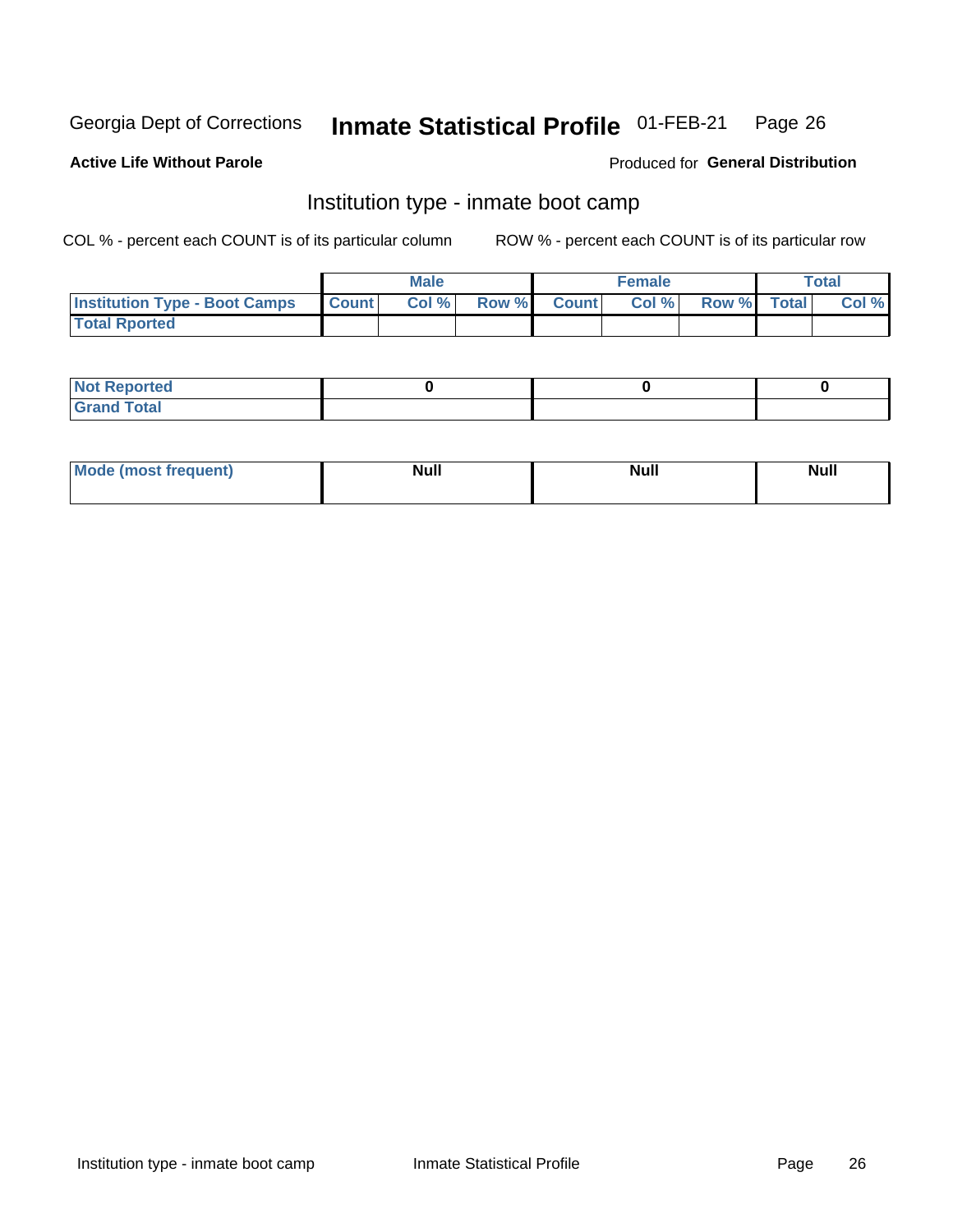#### Inmate Statistical Profile 01-FEB-21 Page 27

**Active Life Without Parole** 

Produced for General Distribution

## Number of disciplinary reports

COL % - percent each COUNT is of its particular column

|                                       | <b>Male</b>  |        |             | <b>Female</b> |        |       | <b>Total</b> |        |
|---------------------------------------|--------------|--------|-------------|---------------|--------|-------|--------------|--------|
| <b>Number of Disciplinary Reports</b> | <b>Count</b> | Col %  | Row % Count |               | Col %  | Row % | Total        | Col %  |
|                                       | 428          | 27.07% | 95.32%      | 21            | 36.21% | 4.68% | 449          | 27.39% |
|                                       | 223          | 14.10% | 96.12%      | 9             | 15.52% | 3.88% | 232          | 14.15% |
|                                       | 145          | 9.17%  | 94.77%      | 8             | 13.79% | 5.23% | 153          | 9.33%  |
| 3                                     | 133          | 8.41%  | 95.68%      | 6             | 10.34% | 4.32% | 139          | 8.48%  |
|                                       | 83           | 5.25%  | 96.51%      | 3             | 5.17%  | 3.49% | 86           | 5.25%  |
| 5                                     | 63           | 3.98%  | 96.92%      | 2             | 3.45%  | 3.08% | 65           | 3.97%  |
| <b>More Than 5</b>                    | 506          | 32.01% | 98.25%      | 9             | 15.52% | 1.75% | 515          | 31.42% |
| <b>Total Reported</b>                 | 1,581        | 100%   | 96.46%      | 58            | 100%   | 3.54% | 1,639        | 100%   |

| NO<br>τеο |      |    |      |
|-----------|------|----|------|
| Гоtal     | ,581 | Ⴢჾ | ,639 |

| Mean (average)       | 6.68 | 4.05 | 6.59 |
|----------------------|------|------|------|
| Median (middle)      |      |      |      |
| Mode (most frequent) |      |      |      |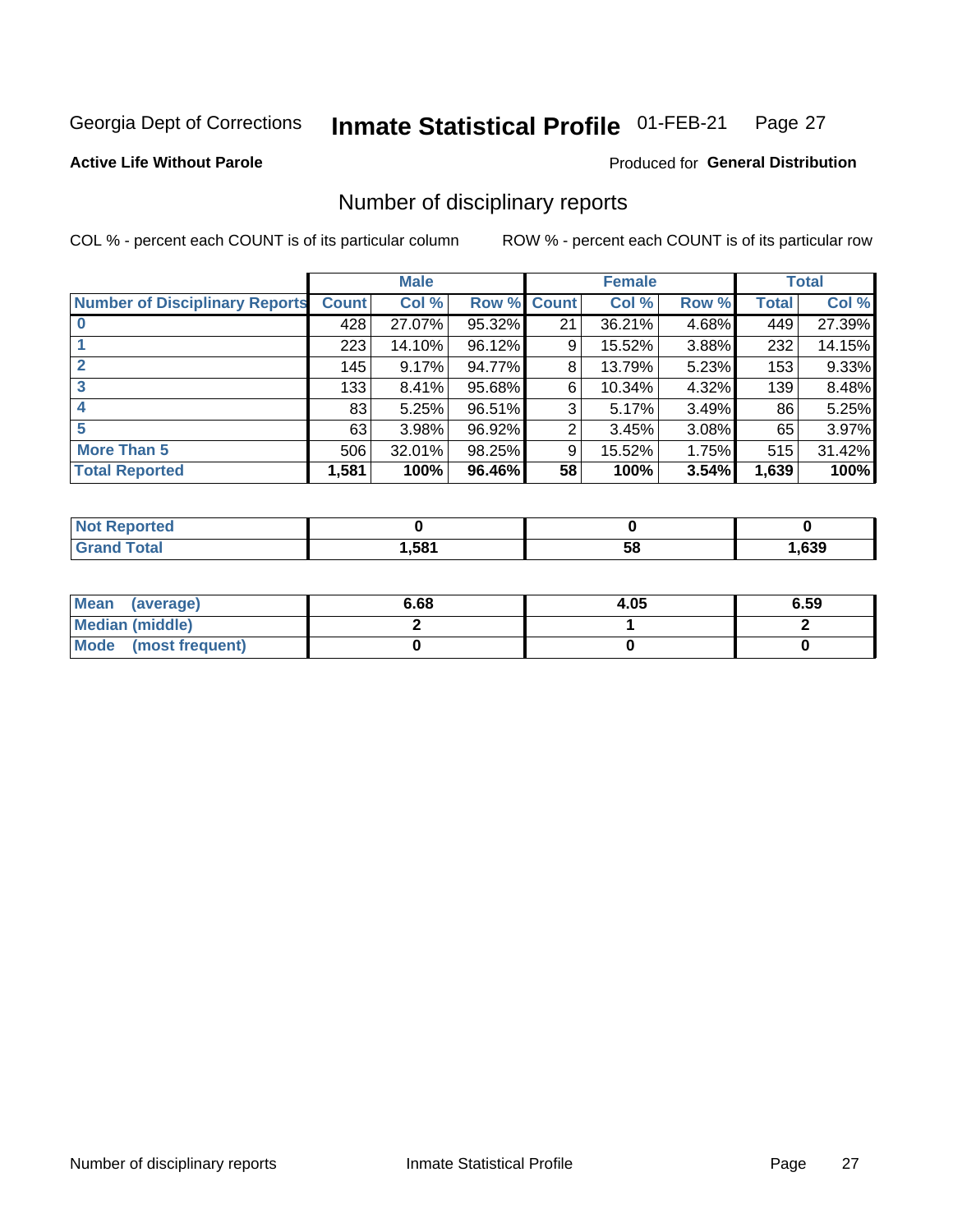#### Inmate Statistical Profile 01-FEB-21 Page 28

### **Active Life Without Parole**

### **Produced for General Distribution**

## Number of transfers

COL % - percent each COUNT is of its particular column

|                            |              | <b>Male</b> |             |    | <b>Female</b> |        |       | <b>Total</b> |
|----------------------------|--------------|-------------|-------------|----|---------------|--------|-------|--------------|
| <b>Number of Transfers</b> | <b>Count</b> | Col %       | Row % Count |    | Col %         | Row %  | Total | Col %        |
|                            | 15           | 0.95%       | 65.22%      | 8  | 13.79%        | 34.78% | 23    | 1.40%        |
|                            | 403          | 25.49%      | 94.60%      | 23 | 39.66%        | 5.40%  | 426   | 25.99%       |
| 2                          | 226          | 14.29%      | 94.17%      | 14 | 24.14%        | 5.83%  | 240   | 14.64%       |
| 3                          | 183          | 11.57%      | 96.83%      | 6  | 10.34%        | 3.17%  | 189   | 11.53%       |
|                            | 124          | 7.84%       | 99.20%      |    | 1.72%         | 0.80%  | 125   | 7.63%        |
| 5                          | 101          | 6.39%       | 98.06%      | 2  | 3.45%         | 1.94%  | 103   | 6.28%        |
| <b>More Than 5</b>         | 529          | 33.46%      | 99.25%      | 4  | 6.90%         | 0.75%  | 533   | 32.52%       |
| <b>Total Reported</b>      | 1,581        | 100%        | 96.46%      | 58 | 100%          | 3.54%  | 1,639 | 100%         |

| NO<br>τеο |      |    |      |
|-----------|------|----|------|
| Гоtal     | ,581 | Ⴢჾ | ,639 |

| Mean (average)       | 6.04 | 1.98 | 5.89 |
|----------------------|------|------|------|
| Median (middle)      |      |      |      |
| Mode (most frequent) |      |      |      |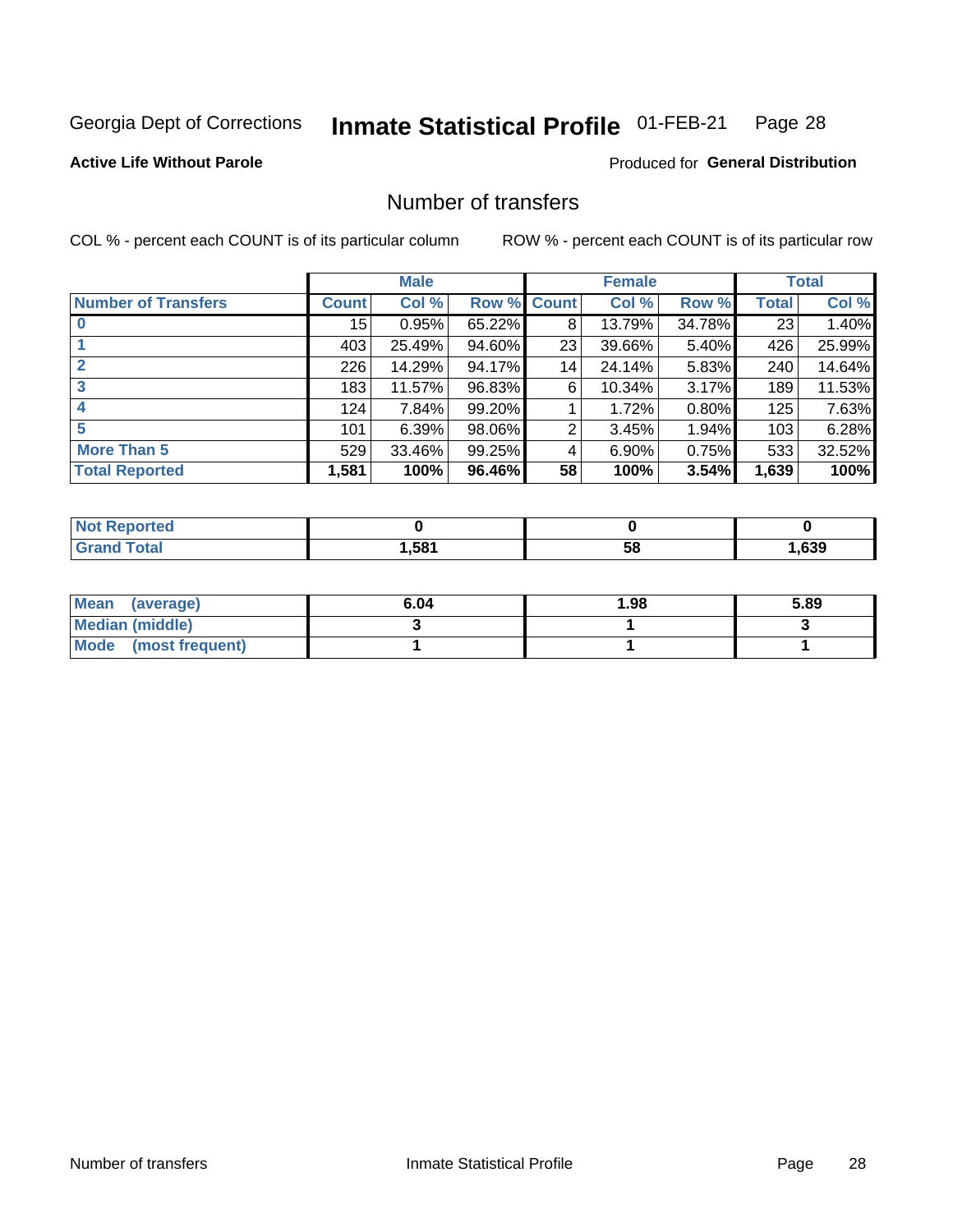#### Inmate Statistical Profile 01-FEB-21 Page 29

**Active Life Without Parole** 

Produced for General Distribution

## Number of escapes

COL % - percent each COUNT is of its particular column

|                          | <b>Male</b>  |        |                    | <b>Female</b> |         |       | Total |        |
|--------------------------|--------------|--------|--------------------|---------------|---------|-------|-------|--------|
| <b>Number of Escapes</b> | <b>Count</b> | Col %  | <b>Row % Count</b> |               | Col %   | Row % | Total | Col %  |
|                          | 1,577        | 99.75% | $96.45\%$          | 58            | 100.00% | 3.55% | 1,635 | 99.76% |
|                          |              | 0.13%  | $100.00\%$         |               |         |       |       | 0.12%  |
|                          |              | 0.13%  | $100.00\%$         |               |         |       |       | 0.12%  |
| <b>Total Reported</b>    | .,581        | 100%   | 96.46%             | 58            | 100%    | 3.54% | 1,639 | 100%   |

| <b>Reported</b><br><b>NOT</b> |       |    |      |
|-------------------------------|-------|----|------|
| <b>Total</b>                  | 581.ا | 58 | ,639 |

| Mean (average)       |  |  |
|----------------------|--|--|
| Median (middle)      |  |  |
| Mode (most frequent) |  |  |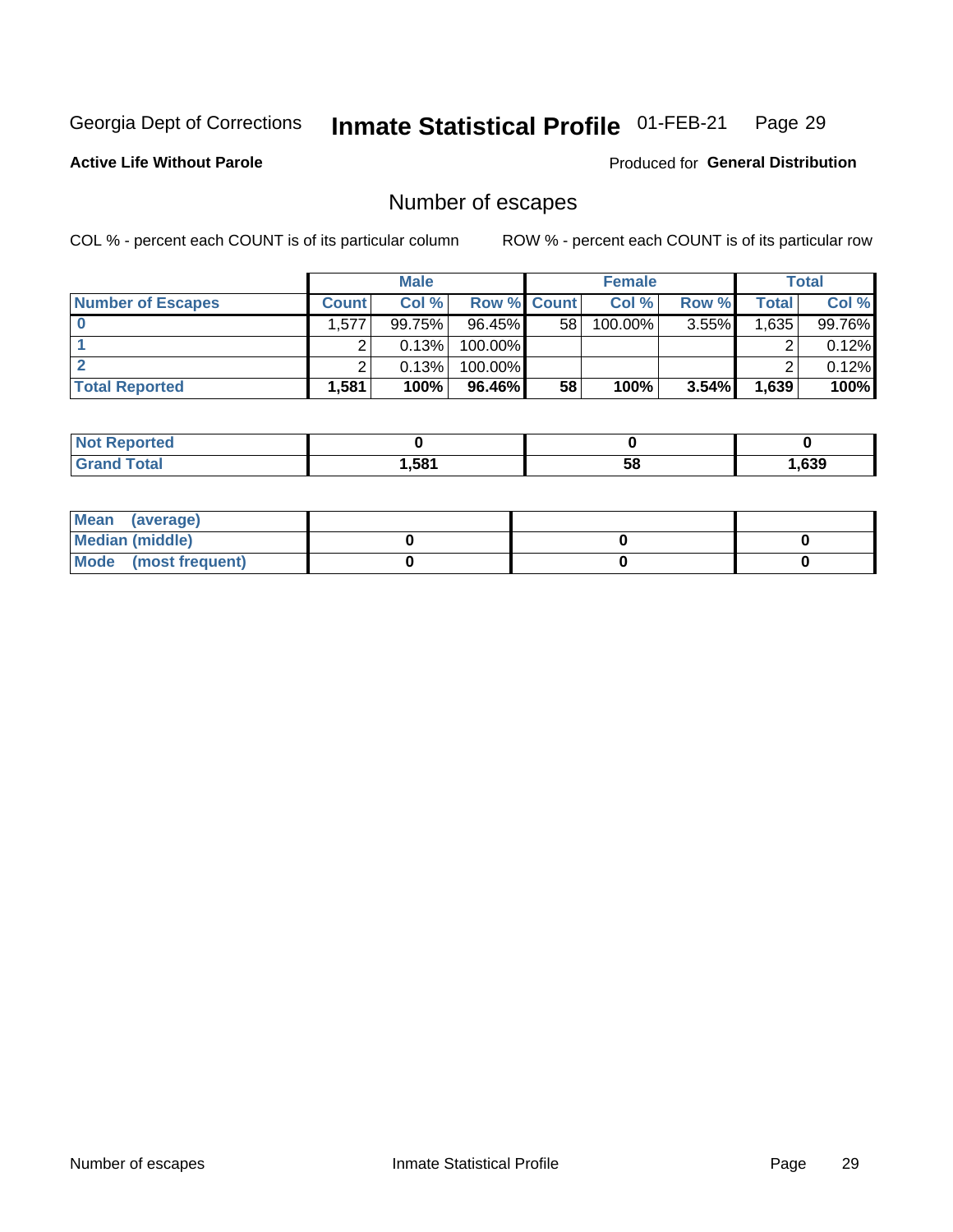### **Active Life Without Parole**

### **Produced for General Distribution**

### Time served in current (or last) institution

COL % - percent each COUNT is of its particular column

|                            |              | <b>Male</b> |         |              | <b>Female</b> |        |              | <b>Total</b> |
|----------------------------|--------------|-------------|---------|--------------|---------------|--------|--------------|--------------|
| <b>Time In Institution</b> | <b>Count</b> | Col %       | Row %   | <b>Count</b> | Col %         | Row %  | <b>Total</b> | Col %        |
| 0 to 3 months              | 59           | 3.73%       | 95.16%  | 3            | 5.17%         | 4.84%  | 62           | 3.78%        |
| 3.01 to 6 months           | 77           | 4.87%       | 100.00% |              |               |        | 77           | 4.70%        |
| 6.01 to 9 months           | 72           | 4.55%       | 100.00% |              |               |        | 72           | 4.39%        |
| 9.01 to 12 months          | 54           | 3.42%       | 100.00% |              |               |        | 54           | 3.29%        |
| 12.01 to 18 months         | 185          | 11.70%      | 96.86%  | 6            | 10.34%        | 3.14%  | 191          | 11.65%       |
| 18.01 to 24 months         | 178          | 11.26%      | 98.34%  | 3            | 5.17%         | 1.66%  | 181          | 11.04%       |
| $2.01$ to 3 years          | 298          | 18.85%      | 95.82%  | 13           | 22.41%        | 4.18%  | 311          | 18.97%       |
| 3.01 to 4 years            | 187          | 11.83%      | 97.91%  | 4            | 6.90%         | 2.09%  | 191          | 11.65%       |
| 4.01 to 5 years            | 127          | 8.03%       | 92.03%  | 11           | 18.97%        | 7.97%  | 138          | 8.42%        |
| 5.01 to 6 years            | 92           | 5.82%       | 95.83%  | 4            | 6.90%         | 4.17%  | 96           | 5.86%        |
| 6.01 to 7 years            | 55           | 3.48%       | 93.22%  | 4            | 6.90%         | 6.78%  | 59           | 3.60%        |
| 7.01 to 8 years            | 49           | 3.10%       | 92.45%  | 4            | 6.90%         | 7.55%  | 53           | 3.23%        |
| 8.01 to 9 years            | 42           | 2.66%       | 97.67%  | 1            | 1.72%         | 2.33%  | 43           | 2.62%        |
| 9.01 to 10 years           | 25           | 1.58%       | 83.33%  | 5            | 8.62%         | 16.67% | 30           | 1.83%        |
| Over 10 years              | 81           | 5.12%       | 100.00% |              |               |        | 81           | 4.94%        |
| <b>Total Reported</b>      | 1,581        | 100%        | 96.46%  | 58           | 100%          | 3.54%  | 1,639        | 100%         |

| <b>Not Reported</b> |      |    |      |
|---------------------|------|----|------|
| $f \circ f \circ f$ | ,581 | vu | ,639 |

| <b>Mean</b><br>(average) | 42 months | 50 months | 43 months |
|--------------------------|-----------|-----------|-----------|
| Median (middle)          | 30 months | 48 months | 31 months |
| Mode (most frequent)     | 6 months  | 4 months  | 1 months  |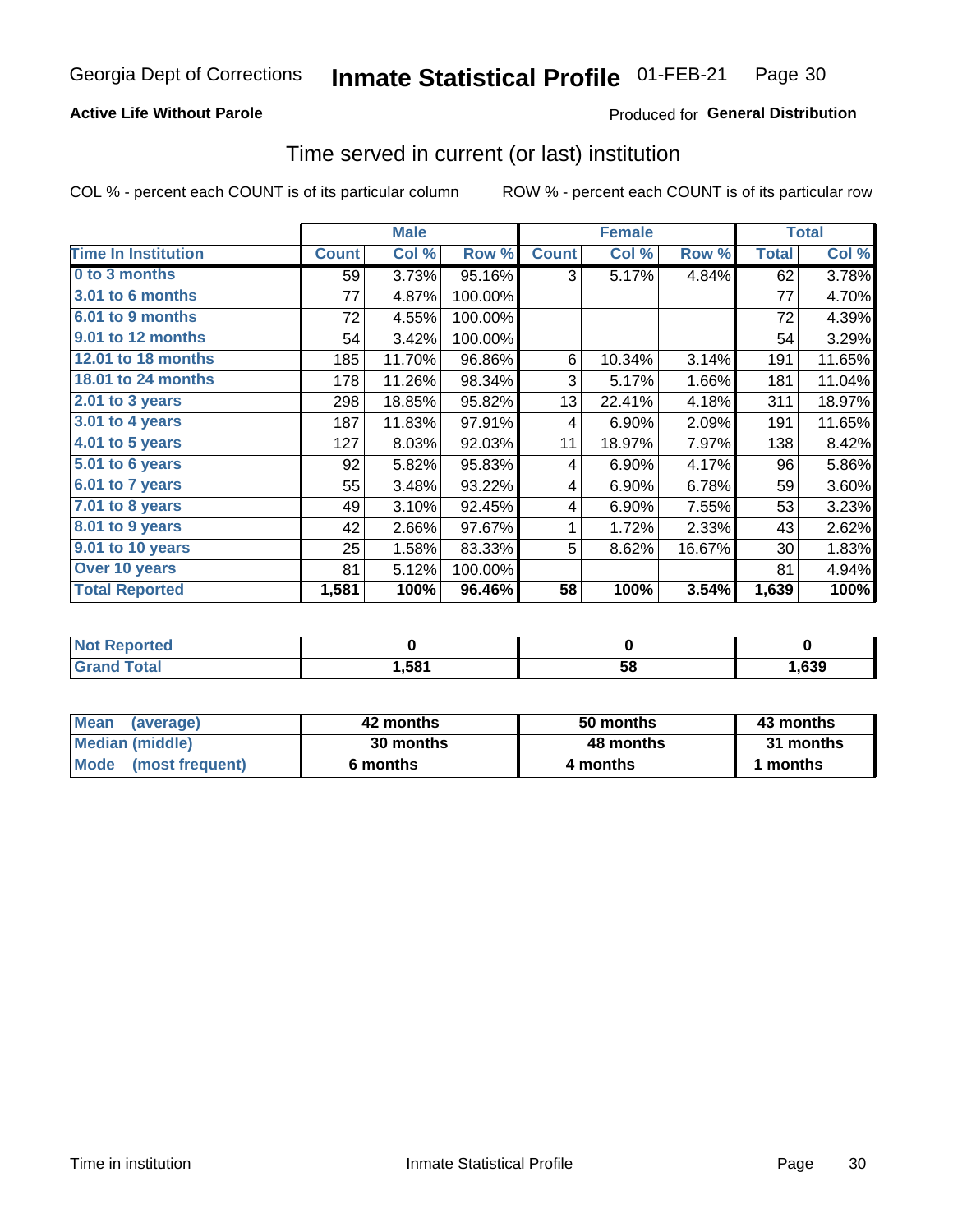#### Inmate Statistical Profile 01-FEB-21 Page 31

#### **Active Life Without Parole**

#### Produced for General Distribution

## Highest grade level attained

COL % - percent each COUNT is of its particular column

|                              |                | <b>Male</b> |         |                 | <b>Female</b> |        |                | <b>Total</b> |
|------------------------------|----------------|-------------|---------|-----------------|---------------|--------|----------------|--------------|
| <b>Grade Level</b>           | <b>Count</b>   | Col %       | Row %   | <b>Count</b>    | Col %         | Row %  | <b>Total</b>   | Col %        |
| No school at all             | 2              | 0.17%       | 100.00% |                 |               |        | $\overline{2}$ | 0.17%        |
| <b>Grade 1</b>               | 1              | 0.08%       | 100.00% |                 |               |        | 1              | 0.08%        |
| <b>Grade 2</b>               | 1              | 0.08%       | 100.00% |                 |               |        | 1              | 0.08%        |
| <b>Grade 3</b>               | $\overline{2}$ | 0.17%       | 100.00% |                 |               |        | $\overline{2}$ | 0.17%        |
| <b>Grade 4</b>               | 3              | 0.25%       | 100.00% |                 |               |        | 3              | 0.25%        |
| Grade 5                      | 1              | 0.08%       | 100.00% |                 |               |        | 1              | 0.08%        |
| Grade 6                      | 9              | 0.76%       | 100.00% |                 |               |        | 9              | 0.75%        |
| Grade 7                      | 34             | 2.88%       | 100.00% |                 |               |        | 34             | 2.82%        |
| <b>Grade 8</b>               | 79             | 6.69%       | 98.75%  | 1               | 3.85%         | 1.25%  | 80             | 6.63%        |
| Grade 9                      | 142            | 12.02%      | 97.93%  | 3               | 11.54%        | 2.07%  | 145            | 12.01%       |
| Grade 10                     | 225            | 19.05%      | 97.40%  | 6               | 23.08%        | 2.60%  | 231            | 19.14%       |
| Grade 11                     | 216            | 18.29%      | 98.63%  | 3               | 11.54%        | 1.37%  | 219            | 18.14%       |
| <b>Grade 12 or GED</b>       | 308            | 26.08%      | 97.47%  | 8               | 30.77%        | 2.53%  | 316            | 26.18%       |
| Some tech school             | 14             | 1.19%       | 93.33%  | 1               | 3.85%         | 6.67%  | 15             | 1.24%        |
| <b>Completed tech school</b> | 17             | 1.44%       | 100.00% |                 |               |        | 17             | 1.41%        |
| College, 1 year              | 38             | 3.22%       | 97.44%  | 1               | 3.85%         | 2.56%  | 39             | 3.23%        |
| College, 2 year              | 42             | 3.56%       | 97.67%  | 1               | 3.85%         | 2.33%  | 43             | 3.56%        |
| College, 3 year              | 19             | 1.61%       | 100.00% |                 |               |        | 19             | 1.57%        |
| <b>Bachelor's degree</b>     | 21             | 1.78%       | 100.00% |                 |               |        | 21             | 1.74%        |
| <b>Master's degree</b>       | 4              | 0.34%       | 80.00%  | 1               | 3.85%         | 20.00% | 5              | 0.41%        |
| Ph.D. degree                 | 1              | 0.08%       | 50.00%  | 1               | 3.85%         | 50.00% | $\overline{2}$ | 0.17%        |
| Law degree                   | $\overline{2}$ | 0.17%       | 100.00% |                 |               |        | $\overline{2}$ | 0.17%        |
| <b>Total Reported</b>        | 1,181          | 100%        | 97.85%  | $\overline{26}$ | 100.0%        | 2.15%  | 1,207          | 100%         |

| rteo | <b>ANC</b> | ^^ | .    |
|------|------------|----|------|
| NO   | rv (       | ◡∠ | ┱┙ム  |
| υιαι | 581. ا     | 58 | ,639 |

| Mean<br>(average)       | 10.84           | 11.62           | 10.86           |
|-------------------------|-----------------|-----------------|-----------------|
| <b>Median (middle)</b>  | Grade 11        | Other           | Grade 11        |
| Mode<br>(most frequent) | Grade 12 or GED | Grade 12 or GED | Grade 12 or GED |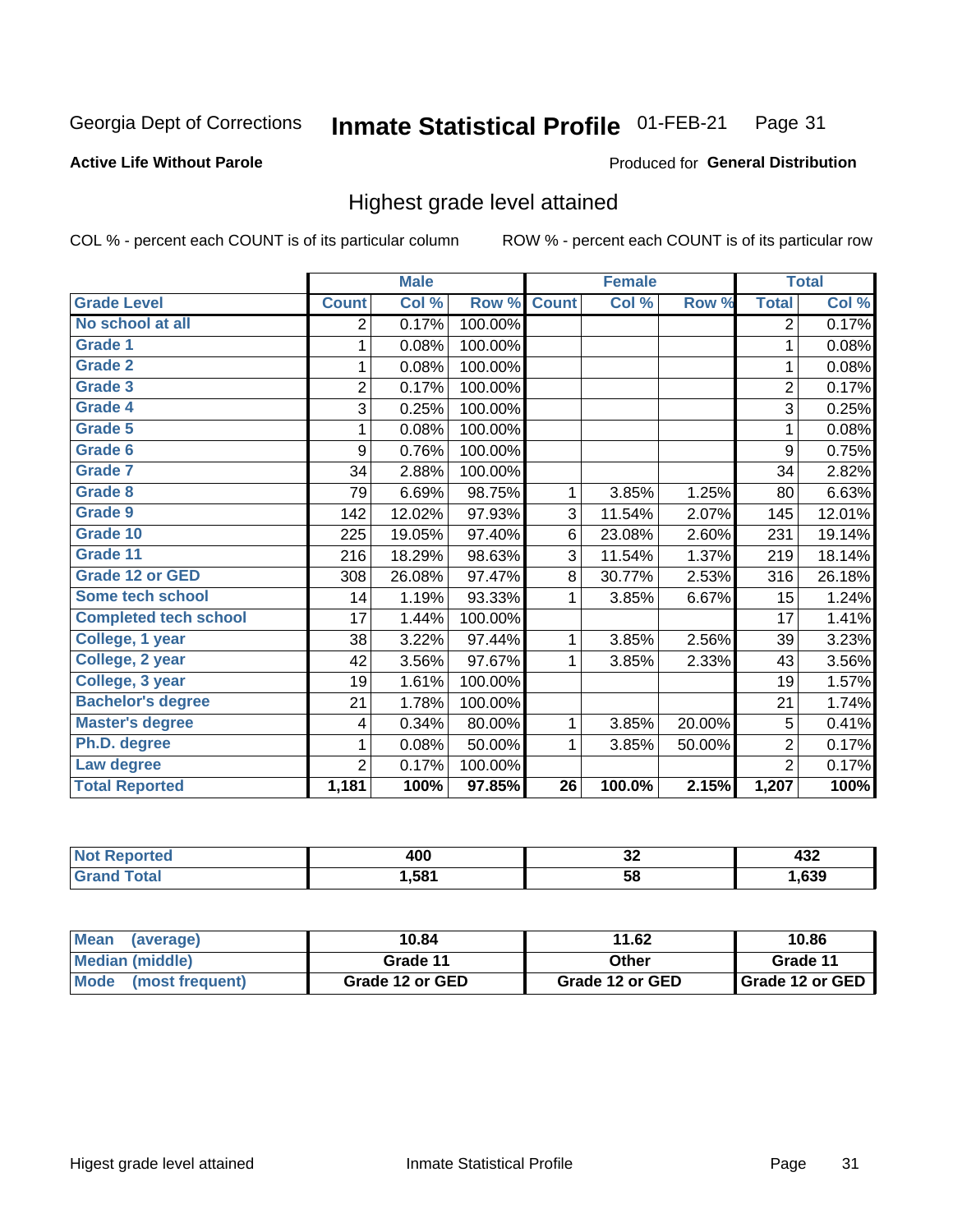#### Inmate Statistical Profile 01-FEB-21 Page 32

#### **Active Life Without Parole**

### **Produced for General Distribution**

## Culture fair IQ scores

COL % - percent each COUNT is of its particular column

|                       |              | <b>Male</b> |                    |                | <b>Female</b> |          |              | <b>Total</b> |
|-----------------------|--------------|-------------|--------------------|----------------|---------------|----------|--------------|--------------|
| <b>IQ Scores</b>      | <b>Count</b> | Col %       | <b>Row % Count</b> |                | Col %         | Row %    | <b>Total</b> | Col %        |
| $60 - 69$             | 44           | $3.24\%$    | 97.78%             |                | 2.13%         | 2.22%    | 45           | 3.20%        |
| $70 - 79$             | 101          | 7.43%       | 97.12%             | 3              | 6.38%         | 2.88%    | 104          | 7.39%        |
| $80 - 89$             | 187          | 13.75%      | 96.39%             | $\overline{7}$ | 14.89%        | 3.61%    | 194          | 13.79%       |
| $90 - 99$             | 354          | 26.03%      | 94.91%             | 19             | 40.43%        | 5.09%    | 373          | 26.51%       |
| $100 - 109$           | 372          | 27.35%      | 97.64%             | 9              | 19.15%        | 2.36%    | 381          | 27.08%       |
| $110 - 119$           | 251          | 18.46%      | 98.05%             | 5              | 10.64%        | 1.95%    | 256          | 18.19%       |
| $120 - 129$           | 49           | 3.60%       | 96.08%             | $\overline{2}$ | 4.26%         | $3.92\%$ | 51           | 3.62%        |
| $130 - 139$           | 2            | 0.15%       | 66.67%             | 1              | 2.13%         | 33.33%   | 3            | 0.21%        |
| <b>Total Reported</b> | 1,360        | 100%        | 96.66%             | 47             | 100.0%        | 3.34%    | 1,407        | 100%         |

| <b>Not Reported</b>  | 203   |    | 210     |
|----------------------|-------|----|---------|
| Not Valid (under 60) | 18    |    | ົ<br>LL |
| <b>Grand Total</b>   | 1,581 | 58 | 1,639   |

| <b>Mean</b><br>(average) | 98 | 98  | 98 |
|--------------------------|----|-----|----|
| Median (middle)          | 99 | 96  | 99 |
| Mode (most frequent)     | 99 | 102 | 99 |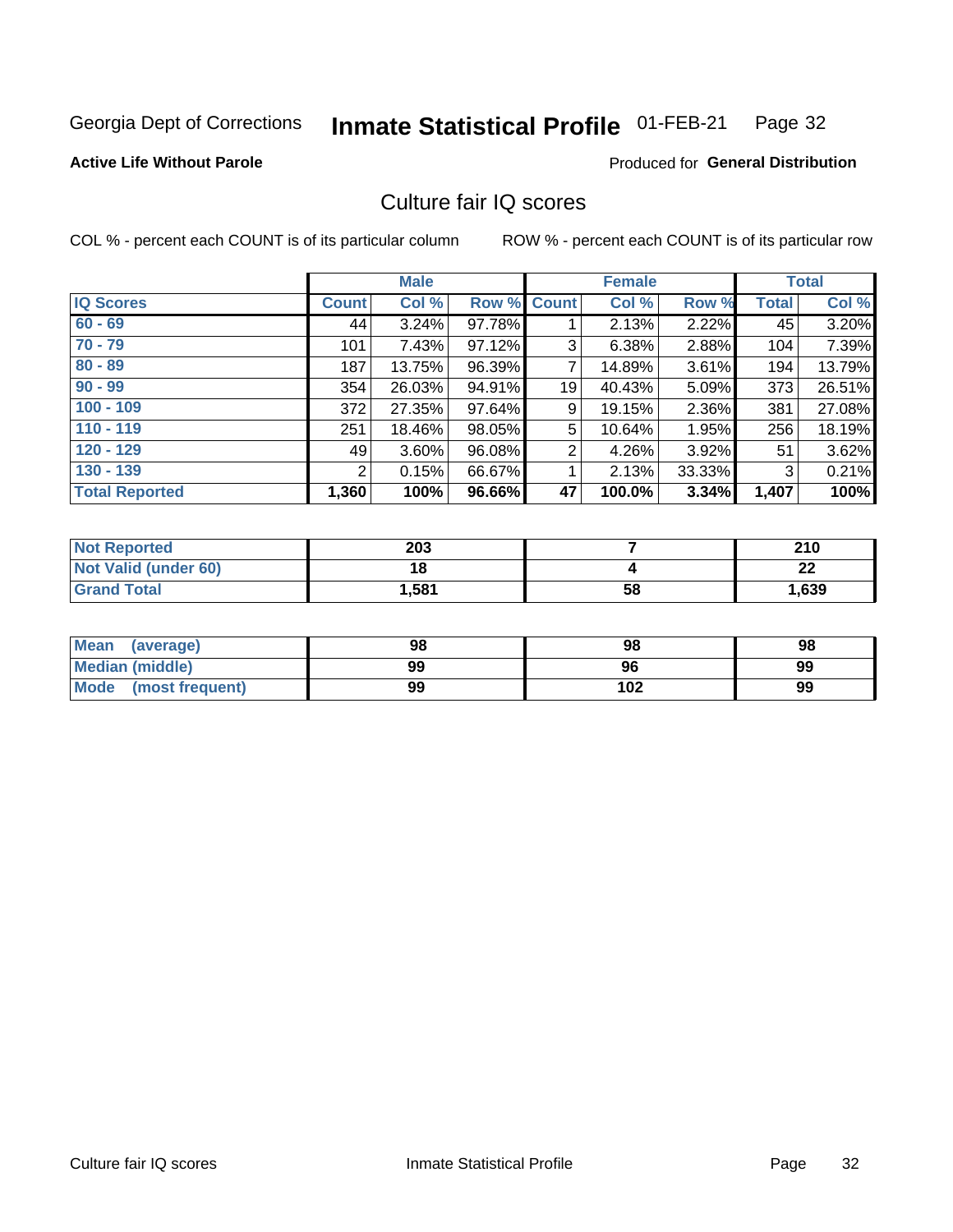#### Inmate Statistical Profile 01-FEB-21 Page 33

#### **Active Life Without Parole**

#### Produced for General Distribution

## Wide Range Achievement Test (WRAT) reading score

COL % - percent each COUNT is of its particular column

|                           |              | <b>Male</b> |         | <b>Female</b>  |        |       | <b>Total</b> |        |
|---------------------------|--------------|-------------|---------|----------------|--------|-------|--------------|--------|
| <b>WRAT Reading Score</b> | <b>Count</b> | Col %       | Row %   | <b>Count</b>   | Col %  | Row % | <b>Total</b> | Col %  |
| $0.1$ to $0.9$            | 27           | 1.85%       | 100.00% |                |        |       | 27           | 1.79%  |
| 1.0 to 1.9                | 23           | 1.58%       | 100.00% |                |        |       | 23           | 1.52%  |
| 2.0 to 2.9                | 48           | 3.29%       | 96.00%  | $\overline{2}$ | 3.92%  | 4.00% | 50           | 3.31%  |
| 3.0 to 3.9                | 88           | 6.03%       | 95.65%  | 4              | 7.84%  | 4.35% | 92           | 6.09%  |
| 4.0 to 4.9                | 108          | 7.40%       | 96.43%  | 4              | 7.84%  | 3.57% | 112          | 7.42%  |
| 5.0 to 5.9                | 137          | 9.39%       | 98.56%  | $\overline{2}$ | 3.92%  | 1.44% | 139          | 9.21%  |
| 6.0 to 6.9                | 119          | 8.16%       | 98.35%  | $\overline{2}$ | 3.92%  | 1.65% | 121          | 8.01%  |
| 7.0 to 7.9                | 47           | 3.22%       | 100.00% |                |        |       | 47           | 3.11%  |
| 8.0 to 8.9                | 125          | 8.57%       | 97.66%  | 3              | 5.88%  | 2.34% | 128          | 8.48%  |
| 9.0 to 9.9                | 71           | 4.87%       | 97.26%  | $\overline{2}$ | 3.92%  | 2.74% | 73           | 4.83%  |
| 10.0 to 10.9              | 86           | 5.89%       | 98.85%  | 1              | 1.96%  | 1.15% | 87           | 5.76%  |
| 11.0 to 11.9              | 142          | 9.73%       | 95.95%  | 6              | 11.76% | 4.05% | 148          | 9.80%  |
| 12.0 to 12.9              | 385          | 26.39%      | 94.59%  | 22             | 43.14% | 5.41% | 407          | 26.95% |
| 13                        | 53           | 3.63%       | 94.64%  | 3              | 5.88%  | 5.36% | 56           | 3.71%  |
| <b>Total Reported</b>     | 1,459        | 100%        | 96.62%  | 51             | 100%   | 3.38% | 1,510        | 100%   |

| <b>Not Reported</b>    | ר ר<br>144 |    | 129  |
|------------------------|------------|----|------|
| <b>Total</b><br>'Grand | 1,581      | 58 | ,639 |

| <b>Mean</b><br>(average)       | 8.70         | 9.88 | 8.74 |
|--------------------------------|--------------|------|------|
| <b>Median (middle)</b>         | י ה<br>้ ⊎.∠ | 11.9 | 9.2  |
| <b>Mode</b><br>(most frequent) | 12.9         | 12.9 | 12.9 |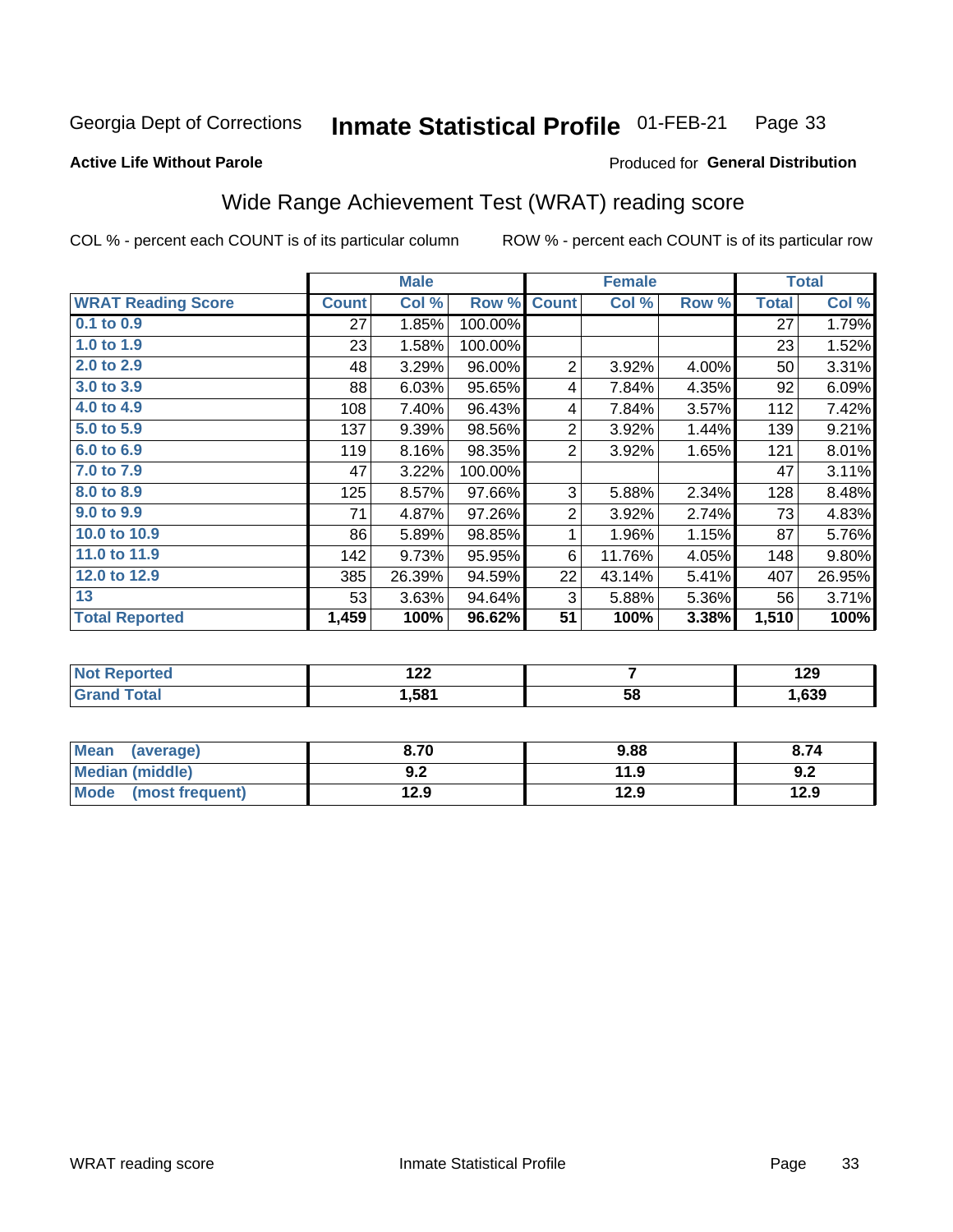#### Inmate Statistical Profile 01-FEB-21 Page 34

### **Active Life Without Parole**

### Produced for General Distribution

## Wide Range Achievement Test (WRAT) math score

COL % - percent each COUNT is of its particular column

|                              |                 | <b>Male</b> |         |                | <b>Female</b> |        |              | <b>Total</b> |
|------------------------------|-----------------|-------------|---------|----------------|---------------|--------|--------------|--------------|
| <b>WRAT Mathematic Score</b> | <b>Count</b>    | Col %       | Row %   | <b>Count</b>   | Col %         | Row %  | <b>Total</b> | Col %        |
| 0.1 to 0.9                   | 5               | 0.34%       | 100.00% |                |               |        | 5            | 0.33%        |
| 1.0 to 1.9                   | 12 <sub>2</sub> | 0.82%       | 100.00% |                |               |        | 12           | 0.79%        |
| 2.0 to 2.9                   | 36              | 2.47%       | 97.30%  |                | 1.96%         | 2.70%  | 37           | 2.45%        |
| 3.0 to 3.9                   | 82              | 5.62%       | 97.62%  | $\overline{2}$ | 3.92%         | 2.38%  | 84           | 5.56%        |
| 4.0 to 4.9                   | 163             | 11.17%      | 97.02%  | 5              | 9.80%         | 2.98%  | 168          | 11.13%       |
| 5.0 to 5.9                   | 208             | 14.26%      | 97.65%  | 5              | 9.80%         | 2.35%  | 213          | 14.11%       |
| 6.0 to 6.9                   | 308             | 21.11%      | 97.16%  | 9              | 17.65%        | 2.84%  | 317          | 20.99%       |
| 7.0 to 7.9                   | 133             | 9.12%       | 96.38%  | 5              | 9.80%         | 3.62%  | 138          | 9.14%        |
| 8.0 to 8.9                   | 145             | 9.94%       | 97.97%  | 3              | 5.88%         | 2.03%  | 148          | 9.80%        |
| 9.0 to 9.9                   | 108             | 7.40%       | 95.58%  | 5              | 9.80%         | 4.42%  | 113          | 7.48%        |
| 10.0 to 10.9                 | $30$            | 2.06%       | 100.00% |                |               |        | 30           | 1.99%        |
| 11.0 to 11.9                 | 49              | 3.36%       | 96.08%  | 2              | 3.92%         | 3.92%  | 51           | 3.38%        |
| 12.0 to 12.9                 | 174             | 11.93%      | 93.05%  | 13             | 25.49%        | 6.95%  | 187          | 12.38%       |
| 13                           | 6               | 0.41%       | 85.71%  | 1              | 1.96%         | 14.29% | 7            | 0.46%        |
| <b>Total Reported</b>        | 1,459           | 100%        | 96.62%  | 51             | 100%          | 3.38%  | 1,510        | 100%         |
|                              |                 |             |         |                |               |        |              |              |

| <b>Not Reported</b> | ה הו<br>17L |    | 190<br>1 Z J |
|---------------------|-------------|----|--------------|
| <b>Total</b>        | 581,ا       | 58 | ,639         |

| <b>Mean</b><br>(average) | 7.32 | 8.40 | 7.36 |
|--------------------------|------|------|------|
| Median (middle)          | 6.9  | ۰.,  | 6.9  |
| Mode<br>(most frequent)  | 12.9 | 12.9 | 12.9 |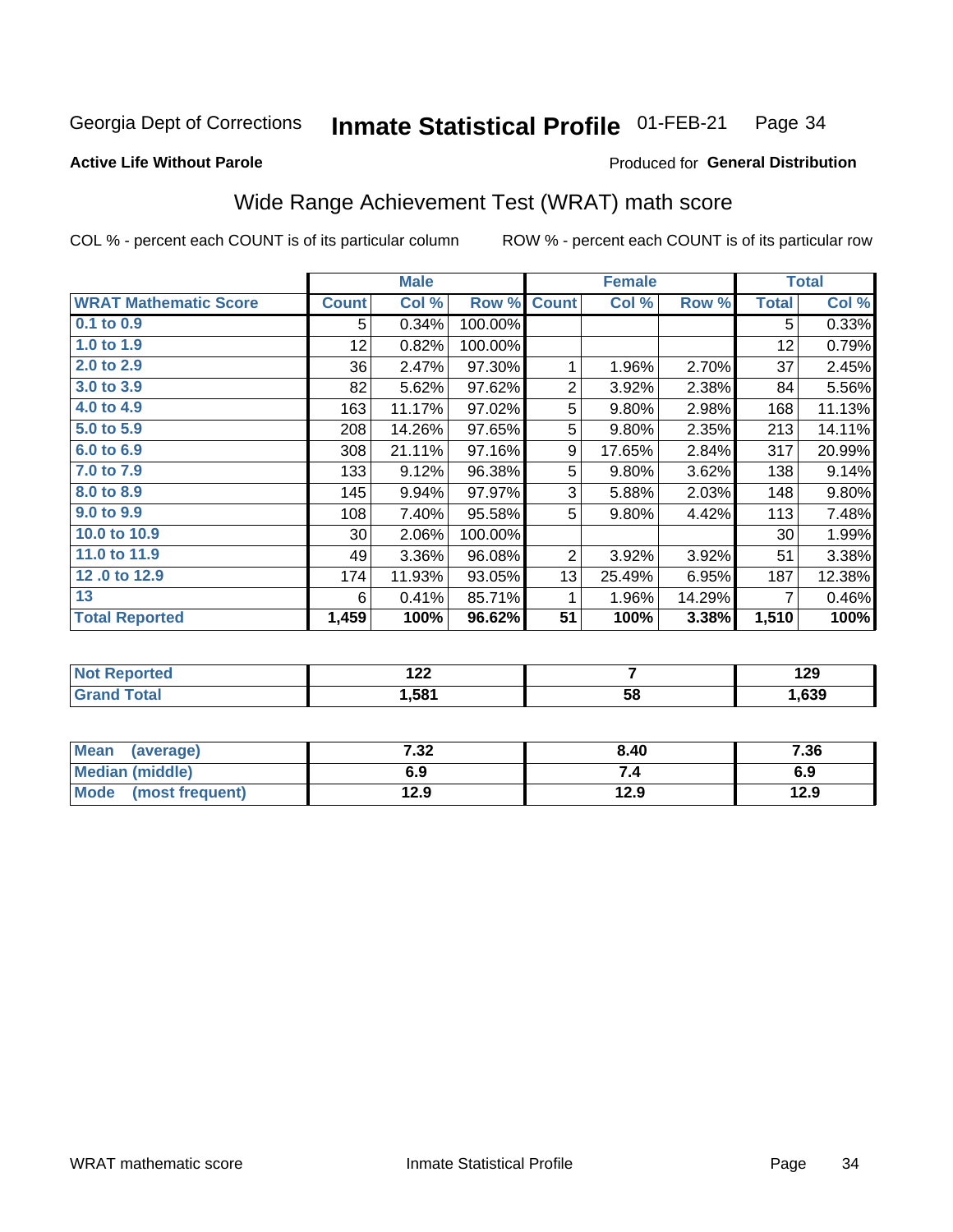#### Inmate Statistical Profile 01-FEB-21 Page 35

#### **Active Life Without Parole**

### Produced for General Distribution

## Wide Range Achievement Test (WRAT) spelling score

COL % - percent each COUNT is of its particular column

ROW % - percent each COUNT is of its particular row

|                            |              | <b>Male</b> |         | <b>Female</b>  |                |       | <b>Total</b> |        |
|----------------------------|--------------|-------------|---------|----------------|----------------|-------|--------------|--------|
| <b>WRAT Spelling Score</b> | <b>Count</b> | Col %       | Row %   | <b>Count</b>   | Col %          | Row % | <b>Total</b> | Col %  |
| 0.1 to 0.9                 | 26           | 1.78%       | 100.00% |                |                |       | 26           | 1.72%  |
| 1.0 to 1.9                 | 36           | 2.47%       | 100.00% |                |                |       | 36           | 2.39%  |
| 2.0 to 2.9                 | 62           | 4.26%       | 96.88%  | 2              | 3.92%          | 3.13% | 64           | 4.24%  |
| 3.0 to 3.9                 | 86           | 5.90%       | 97.73%  | $\overline{2}$ | 3.92%          | 2.27% | 88           | 5.84%  |
| 4.0 to 4.9                 | 85           | 5.83%       | 97.70%  | $\overline{2}$ | 3.92%          | 2.30% | 87           | 5.77%  |
| 5.0 to 5.9                 | 148          | 10.16%      | 99.33%  | 1              | 1.96%          | 0.67% | 149          | 9.88%  |
| 6.0 to 6.9                 | 129          | 8.85%       | 98.47%  | $\overline{2}$ | 3.92%          | 1.53% | 131          | 8.69%  |
| 7.0 to 7.9                 | 135          | 9.27%       | 97.83%  | 3              | 5.88%          | 2.17% | 138          | 9.15%  |
| 8.0 to 8.9                 | 126          | 8.65%       | 97.67%  | 3              | 5.88%          | 2.33% | 129          | 8.55%  |
| 9.0 to 9.9                 | 80           | 5.49%       | 100.00% |                |                |       | 80           | 5.31%  |
| 10.0 to 10.9               | 74           | 5.08%       | 100.00% |                |                |       | 74           | 4.91%  |
| 11.0 to 11.9               | 101          | 6.93%       | 93.52%  | $\overline{7}$ | 13.73%         | 6.48% | 108          | 7.16%  |
| 12.0 to 12.9               | 339          | 23.27%      | 92.37%  | 28             | 54.90%         | 7.63% | 367          | 24.34% |
| 13                         | 30           | 2.06%       | 96.77%  | 1              | 1.96%          | 3.23% | 31           | 2.06%  |
| <b>Total Reported</b>      | 1,457        | 100%        | 96.62%  | 51             | 100%           | 3.38% | 1,508        | 100.0% |
|                            |              |             |         |                |                |       |              |        |
| <b>Not Reported</b>        |              | 124         |         |                | $\overline{7}$ |       | 131          |        |
| <b>Grand Total</b>         |              | 1,581       |         |                | 58             |       |              | 1,639  |

| Mean<br>(average)       | 8.25 | 10.55 | 8.33 |
|-------------------------|------|-------|------|
| <b>Median (middle)</b>  | 8.3  | 12.7  | ი.ა  |
| Mode<br>(most frequent) | 12.9 | 12.9  | 12.9 |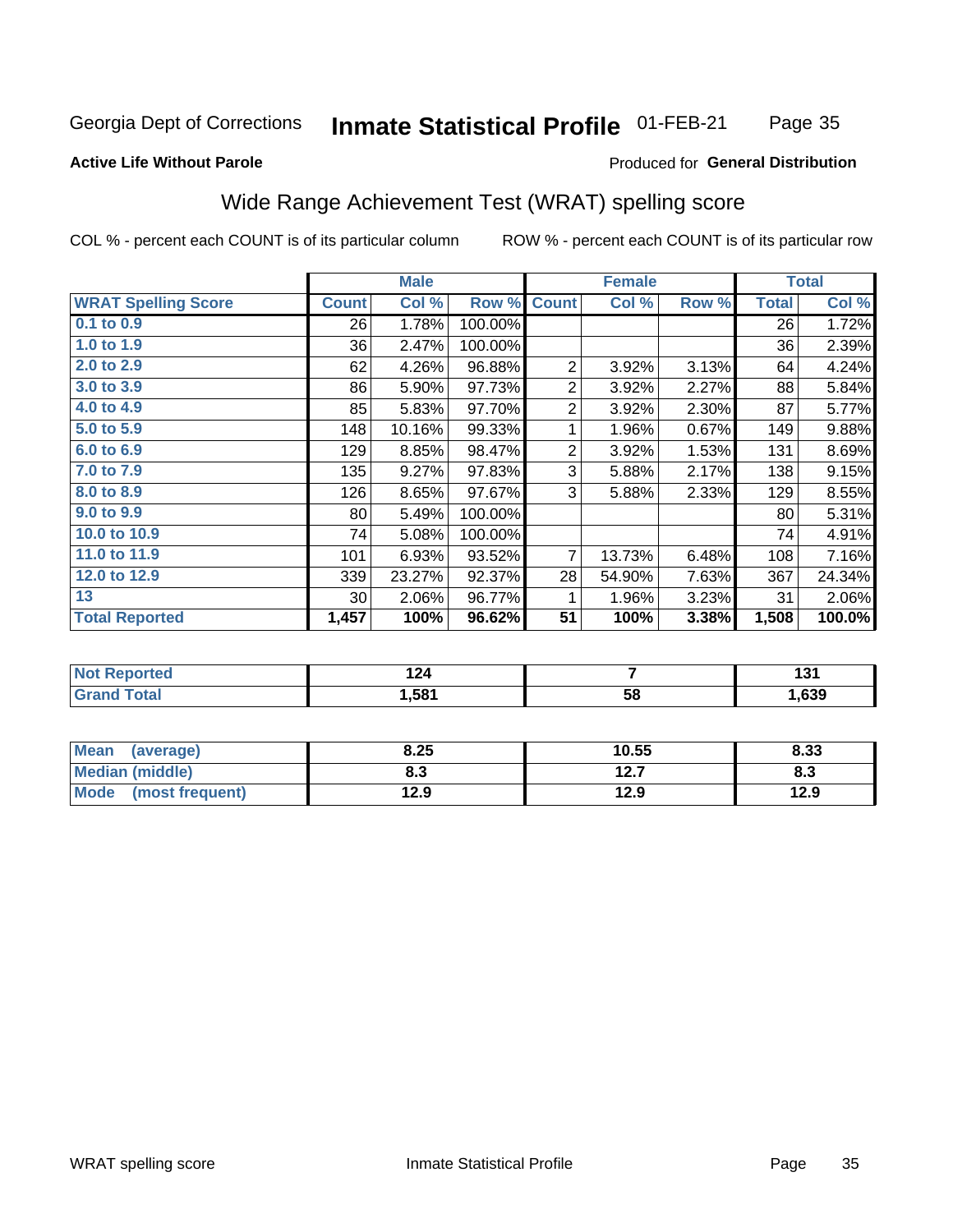#### Inmate Statistical Profile 01-FEB-21 Page 36

**Active Life Without Parole** 

#### Produced for General Distribution

## Current / last mental health treatment level

COL % - percent each COUNT is of its particular column

|                                    |                 | <b>Male</b> |         |              | <b>Female</b> |        |                 | <b>Total</b> |
|------------------------------------|-----------------|-------------|---------|--------------|---------------|--------|-----------------|--------------|
| <b>Mental Health Treatment Lev</b> | <b>Count</b>    | Col %       | Row %   | <b>Count</b> | Col %         | Row %  | <b>Total</b>    | Col %        |
| 1 No problem at current time       | 278             | 38.61%      | 96.53%  | 10           | 19.61%        | 3.47%  | 288             | 37.35%       |
| 2 Receiving outpatient             | 353             | 49.03%      | 89.59%  | 41           | 80.39%        | 10.41% | 394             | 51.10%       |
| <b>Treatment</b>                   |                 |             |         |              |               |        |                 |              |
| 3 Inpatient, moderate              | 69              | 9.58%       | 100.00% |              |               |        | 69              | 8.95%        |
| <b>Treatment</b>                   |                 |             |         |              |               |        |                 |              |
| 4 Inpatient, intensive             | 20 <sub>1</sub> | 2.78%       | 100.00% |              |               |        | 20 <sup>1</sup> | 2.59%        |
| <b>Treatment</b>                   |                 |             |         |              |               |        |                 |              |
| <b>Total Evaluated</b>             | 720             | 100%        | 93.39%  | 51           | 100%          | 6.61%  | 771             | 100%         |

| Never had MH evaluation | 861   |    | 868  |
|-------------------------|-------|----|------|
| <b>Total</b>            | . 581 | 58 | ,639 |

| <b>Median (middle)</b>         | <b>Receiving outpatient</b><br>treatment | <b>Receiving outpatient</b><br>treatment | <b>Receiving</b><br>outpatient<br>treatment |  |
|--------------------------------|------------------------------------------|------------------------------------------|---------------------------------------------|--|
| <b>Mode</b><br>(most frequent) | <b>Receiving outpatient</b><br>treatment | <b>Receiving outpatient</b><br>treatment | <b>Receiving</b><br>outpatient<br>treatment |  |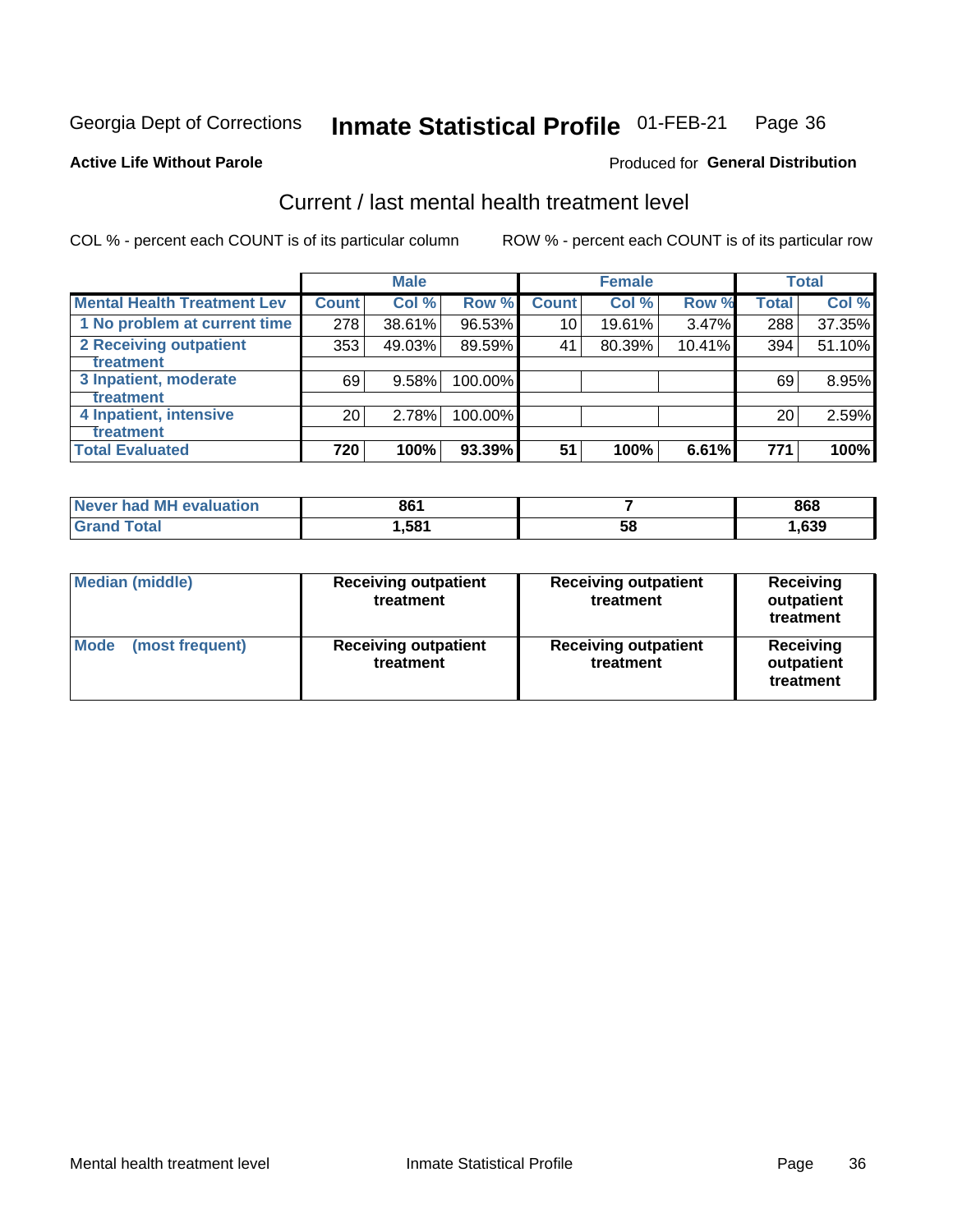#### **Inmate Statistical Profile 01-FEB-21** Page 37

### **Active Life Without Parole**

### Produced for General Distribution

## PULHESDWIT medical scale - 'P' overall condition ('P'hysical)

COL % - percent each COUNT is of its particular column

|                                  |                | <b>Male</b> |         |                    | <b>Female</b> |       |                 | <b>Total</b> |
|----------------------------------|----------------|-------------|---------|--------------------|---------------|-------|-----------------|--------------|
| 'P' Overall Condition            | Count l        | Col %       |         | <b>Row % Count</b> | Col %         | Row % | <b>Total</b>    | Col %        |
| 1 No medical illness             | 1,122          | 75.91%      | 97.31%  | 31                 | 53.45%        | 2.69% | 1,153           | 75.07%       |
| 2 Well-controlled chronic        | 319            | 21.58%      | 92.46%  | 26 <sub>1</sub>    | 44.83%        | 7.54% | 345             | 22.46%       |
| <b>illness</b>                   |                |             |         |                    |               |       |                 |              |
| 3 Poorly-controlled chronic      | 34             | $2.30\%$    | 97.14%  |                    | 1.72%         | 2.86% | 35 <sub>1</sub> | 2.28%        |
| <b>illness</b>                   |                |             |         |                    |               |       |                 |              |
| 4 Significant problems requiring | 2 <sub>1</sub> | 0.14%       | 100.00% |                    |               |       | 2               | 0.13%        |
| special housing                  |                |             |         |                    |               |       |                 |              |
| 5 Terminal illness, < 6 months   |                | $0.07\%$    | 100.00% |                    |               |       |                 | 0.07%        |
| to live                          |                |             |         |                    |               |       |                 |              |
| <b>Total Reported</b>            | 1,478          | 100%        | 96.22%  | 58                 | 100%          | 3.78% | 1,536           | 100.0%       |

| rteo<br>.            | ៱៱៱<br>טו |   | 103  |
|----------------------|-----------|---|------|
| $5 - 6 - 1$<br>_____ | 581,ا     | ວ | ,639 |

|  |  | Mode (most frequent) | 1 No medical illness | 1 No medical illness | 1 No medical<br>illness |
|--|--|----------------------|----------------------|----------------------|-------------------------|
|--|--|----------------------|----------------------|----------------------|-------------------------|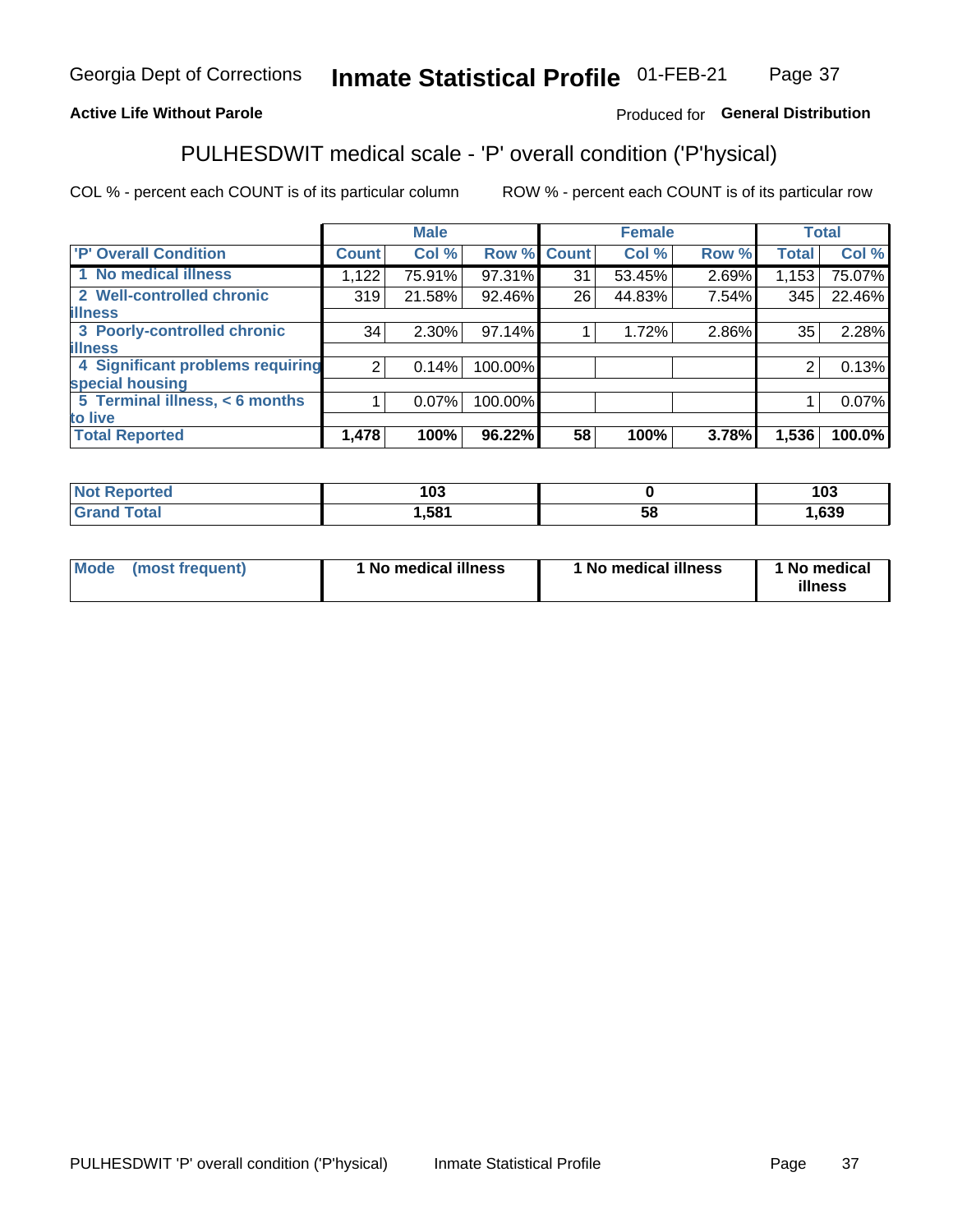### **Active Life Without Parole**

### Produced for General Distribution

## PULHESDWIT medical scale - 'U' upper body

COL % - percent each COUNT is of its particular column

|                              |              | <b>Male</b> |           |              | <b>Female</b> |       |              | <b>Total</b> |
|------------------------------|--------------|-------------|-----------|--------------|---------------|-------|--------------|--------------|
| <b>U' Upper Body</b>         | <b>Count</b> | Col %       | Row %     | <b>Count</b> | Col %         | Row % | <b>Total</b> | Col %        |
| 1 Upper bones, joints,       | 1,390        | 94.24%      | 96.26%    | 54           | 93.10%        | 3.74% | 1,444        | 94.19%       |
| muscles all OK               |              |             |           |              |               |       |              |              |
| 2 One or both arms minimally | 72           | 4.88%       | 94.74%    | 4            | 6.90%         | 5.26% | 76           | 4.96%        |
| limited                      |              |             |           |              |               |       |              |              |
| 3 One or both arms           | 10           | 0.68%       | 100.00%   |              |               |       | 10           | 0.65%        |
| <b>moderately limited</b>    |              |             |           |              |               |       |              |              |
| 4 One arm disabled,          | 3            | 0.20%       | 100.00%   |              |               |       | 3            | 0.20%        |
| paralyzed, or amputated      |              |             |           |              |               |       |              |              |
| <b>Total Reported</b>        | 1,475        | 100%        | $96.22\%$ | 58           | 100%          | 3.78% | 1,533        | 100%         |

| <b>Not Reported</b> | 106   |    | 106  |  |  |
|---------------------|-------|----|------|--|--|
| <b>Grand Total</b>  | 581,ا | 58 | ,639 |  |  |

| <b>Mode</b> | (most frequent) | 1 Upper bones, joints,<br>muscles all OK | 1 Upper bones, joints,<br>muscles all OK | 1 Upper bones,<br>ljoints, muscles all<br>ОK |
|-------------|-----------------|------------------------------------------|------------------------------------------|----------------------------------------------|
|-------------|-----------------|------------------------------------------|------------------------------------------|----------------------------------------------|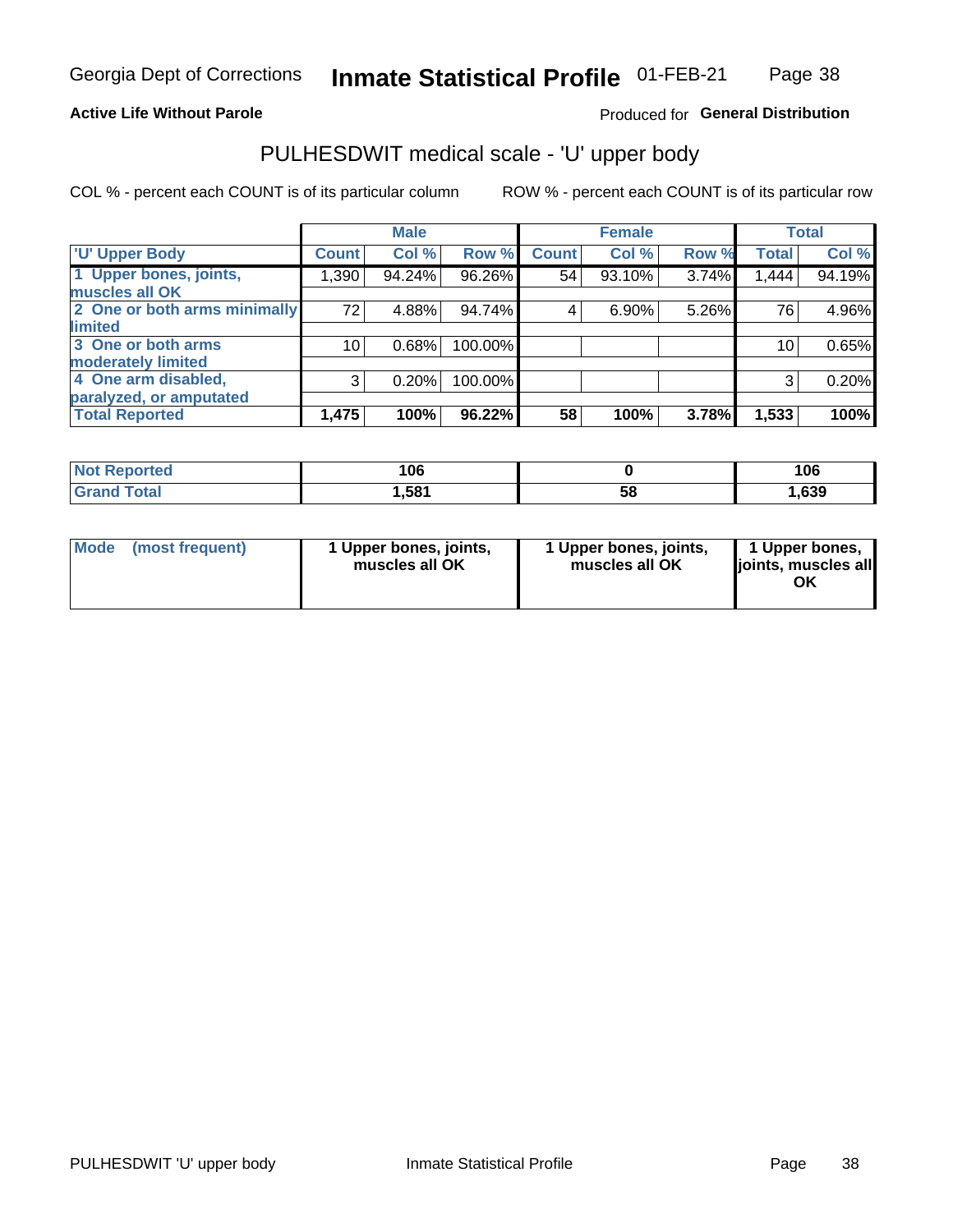### **Active Life Without Parole**

### Produced for General Distribution

## PULHESDWIT medical scale - 'L' lower body

COL % - percent each COUNT is of its particular column

|                                |              | <b>Male</b> |         |              | <b>Female</b> |       |              | <b>Total</b> |
|--------------------------------|--------------|-------------|---------|--------------|---------------|-------|--------------|--------------|
| 'L' Lower Body                 | <b>Count</b> | Col %       | Row %   | <b>Count</b> | Col %         | Row % | <b>Total</b> | Col %        |
| 1 Lower bones, joints,         | 1,281        | 86.85%      | 96.17%  | 51           | 87.93%        | 3.83% | 1,332        | 86.89%       |
| muscles all OK                 |              |             |         |              |               |       |              |              |
| 2 One or both legs minimally   | 164          | 11.12%      | 95.91%  |              | 12.07%        | 4.09% | 171          | 11.15%       |
| limited                        |              |             |         |              |               |       |              |              |
| 3 One or both legs             | 24           | 1.63%       | 100.00% |              |               |       | 24           | 1.57%        |
| moderately limited             |              |             |         |              |               |       |              |              |
| 4 One leg disabled, paralyzed, | 5            | 0.34%       | 100.00% |              |               |       | 5            | 0.33%        |
| or amputated                   |              |             |         |              |               |       |              |              |
| 5 Both legs disabled,          |              | 0.07%       | 100.00% |              |               |       |              | 0.07%        |
| paralyzed, or amputated        |              |             |         |              |               |       |              |              |
| <b>Total Reported</b>          | 1,475        | 100%        | 96.22%  | 58           | 100%          | 3.78% | 1,533        | 100.0%       |

| <b>Not Reported</b>          | 106   |    | 10C<br>l UC |
|------------------------------|-------|----|-------------|
| <b>Total</b><br><b>Grand</b> | 581,ا | 58 | ,639        |

| Mode | (most frequent) | 1 Lower bones, joints,<br>muscles all OK | 1 Lower bones, joints,<br>muscles all OK | 1 Lower bones,<br>joints, muscles all<br>ΟK |
|------|-----------------|------------------------------------------|------------------------------------------|---------------------------------------------|
|------|-----------------|------------------------------------------|------------------------------------------|---------------------------------------------|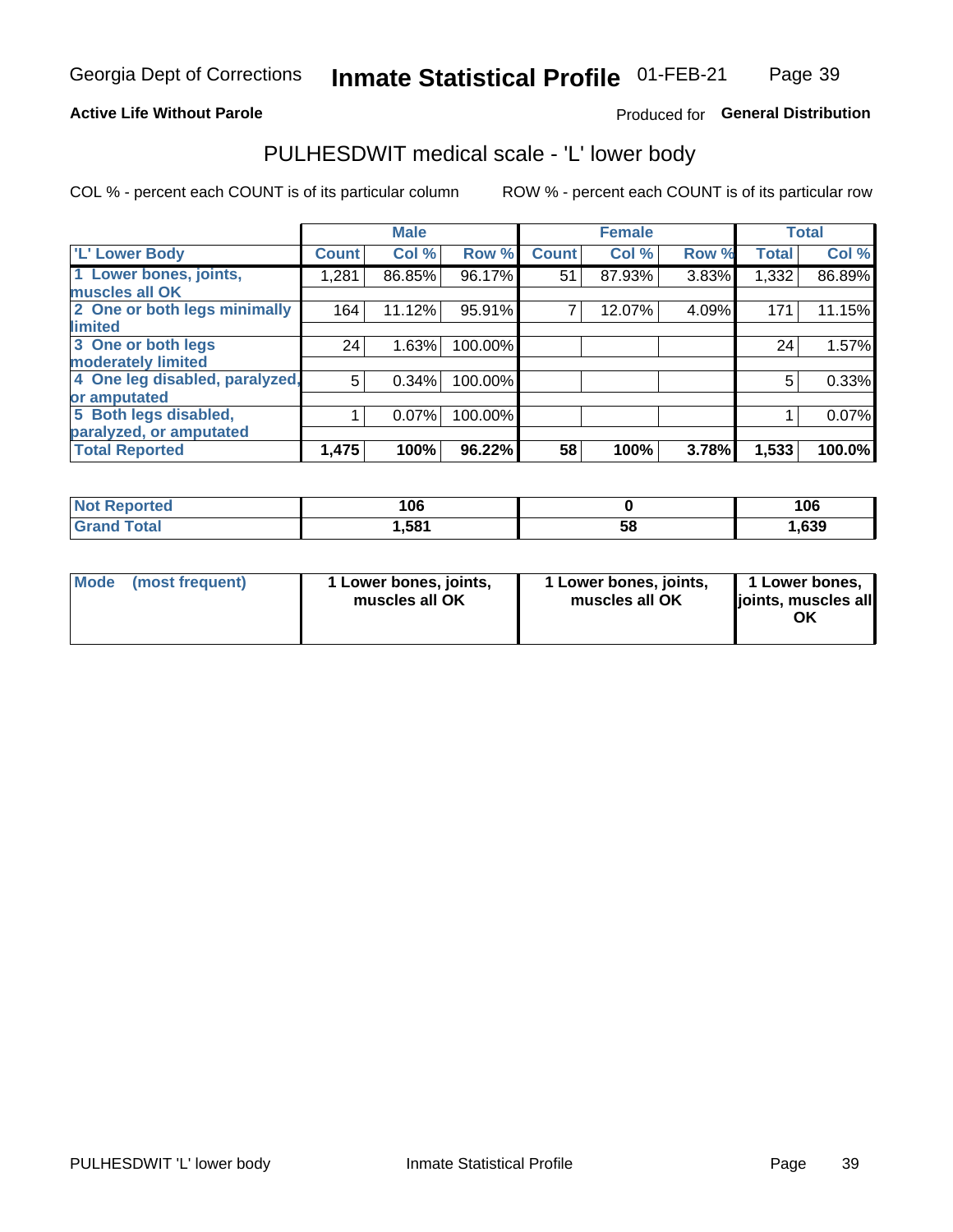### **Active Life Without Parole**

Produced for General Distribution

## PULHESDWIT medical scale - 'H' hearing

COL % - percent each COUNT is of its particular column

|                                |                 | <b>Male</b> |                    |    | <b>Female</b> |       | <b>Total</b> |        |
|--------------------------------|-----------------|-------------|--------------------|----|---------------|-------|--------------|--------|
| <b>H' Hearing</b>              | <b>Count</b>    | Col %       | <b>Row % Count</b> |    | Col %         | Row % | <b>Total</b> | Col %  |
| 1 Normal hearing both ears     | 1,454           | 98.78%      | 96.23%             | 57 | 100.00%       | 3.77% | 1,511        | 98.82% |
| 2 Some loss in one ear with    | 13 <sub>1</sub> | 0.88%       | 100.00%            |    |               |       | 13           | 0.85%  |
| other OK, or mild loss in both |                 |             |                    |    |               |       |              |        |
| 3 Total loss in one ear with   | 4               | 0.27%       | 100.00%            |    |               |       | 4            | 0.26%  |
| mild loss in other             |                 |             |                    |    |               |       |              |        |
| 4 Severe loss in both ears     |                 | $0.07\%$    | 100.00%            |    |               |       |              | 0.07%  |
| <b>Total Reported</b>          | 1,472           | 100%        | 96.27%             | 57 | 100%          | 3.73% | 1,529        | 100%   |

| <b>Not</b><br><b>Reported</b> | 09 ا |    | 1 U<br>__ |
|-------------------------------|------|----|-----------|
| `otal                         | .581 | აა | ,639      |

| Mode (most frequent) | 1 Normal hearing both ears 1 Normal hearing both ears 1 Normal hearing | both ears |
|----------------------|------------------------------------------------------------------------|-----------|
|                      |                                                                        |           |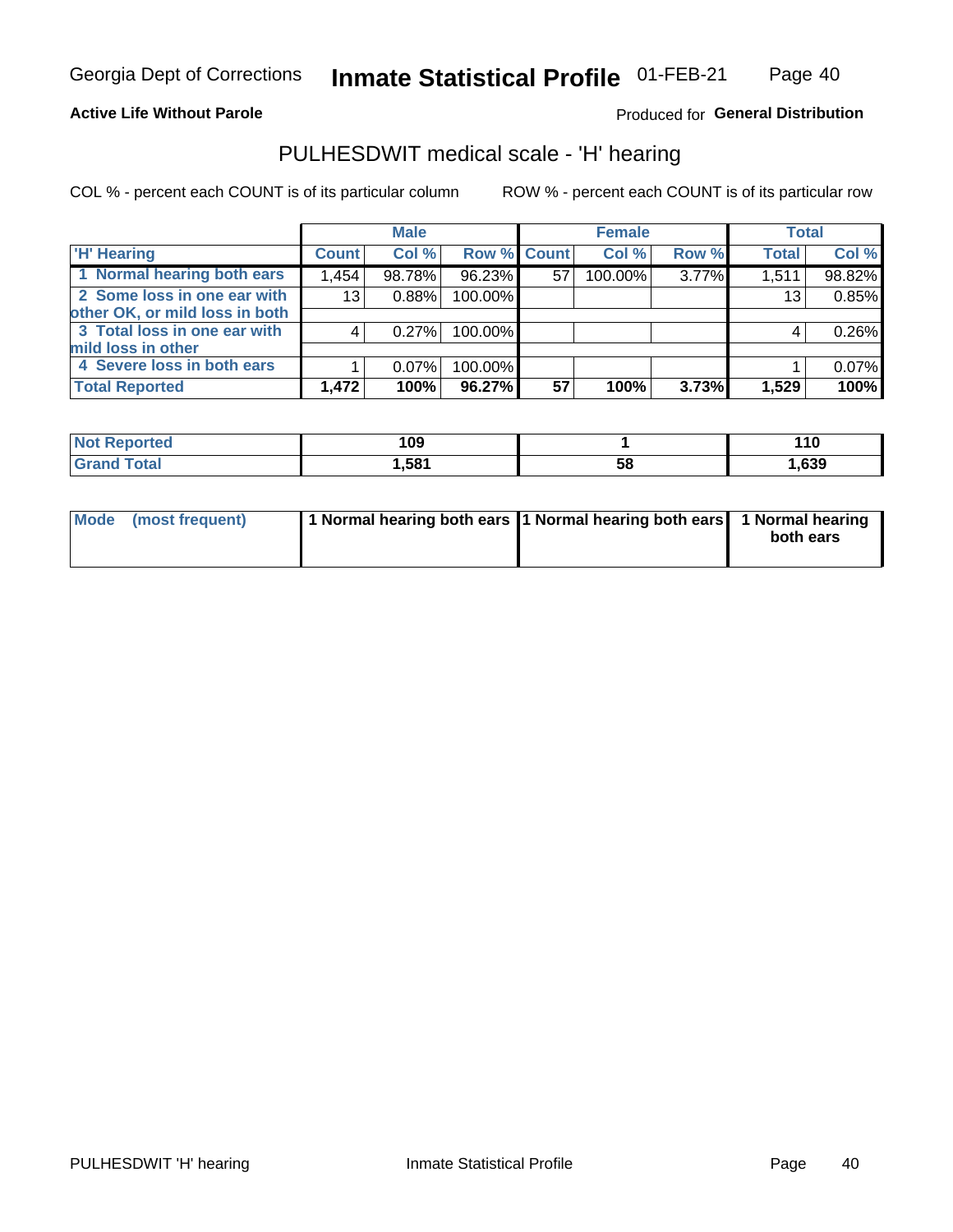### **Active Life Without Parole**

### Produced for General Distribution

## PULHESDWIT medical scale - 'E' vision

COL % - percent each COUNT is of its particular column

|                                 |              | <b>Male</b> |             |    | <b>Female</b> |       |              | <b>Total</b> |
|---------------------------------|--------------|-------------|-------------|----|---------------|-------|--------------|--------------|
| <b>E' Vision</b>                | <b>Count</b> | Col %       | Row % Count |    | Col %         | Row % | <b>Total</b> | Col %        |
| 1 Correctable to 20/40 in both  | 1,048        | 73.18%      | 97.04%      | 32 | 56.14%        | 2.96% | 1,080        | 72.53%       |
| eyes                            |              |             |             |    |               |       |              |              |
| 2 Correctable to 20/70 in one   | 319          | 22.28%      | 92.73%      | 25 | 43.86%        | 7.27% | 344          | 23.10%       |
| eye, may be blind in other      |              |             |             |    |               |       |              |              |
| 3 Correctable to 20/200 in one  | 58           | 4.05%       | 100.00%     |    |               |       | 58           | 3.90%        |
| eye, may be blind in other      |              |             |             |    |               |       |              |              |
| 4 One eye not correctable to    | 6            | 0.42%       | 100.00%     |    |               |       | 6            | 0.40%        |
| 20/200, other may be blind      |              |             |             |    |               |       |              |              |
| 5 Blind in both eyes, requiring |              | $0.07\%$    | 100.00%     |    |               |       |              | 0.07%        |
| special housing                 |              |             |             |    |               |       |              |              |
| <b>Total Reported</b>           | 1,432        | 100%        | 96.17%      | 57 | 100%          | 3.83% | 1,489        | 100%         |

| <b>rted</b><br>NO | 149           |          | 150  |
|-------------------|---------------|----------|------|
| $F$ atal          | $.58^{\circ}$ | Eε<br>Эō | ,639 |

| Mode (most frequent) | 1 Correctable to 20/40 in both<br>eves | 1 Correctable to 20/40 in   1 Correctable to  <br>both eyes | 20/40 in both eyes |
|----------------------|----------------------------------------|-------------------------------------------------------------|--------------------|
|                      |                                        |                                                             |                    |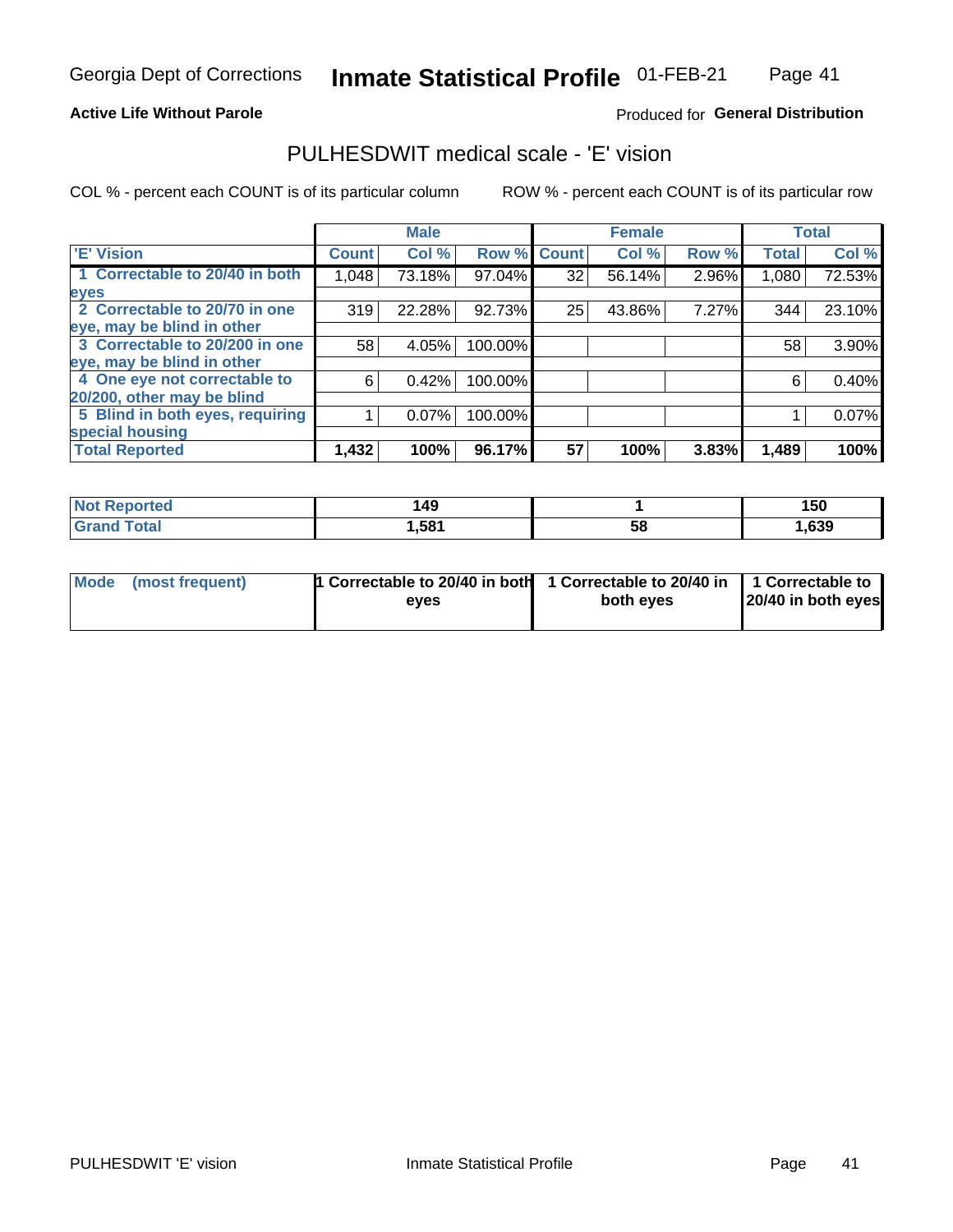### **Active Life Without Parole**

### Produced for General Distribution

## PULHESDWIT medical scale - 'S' pSychiatric

COL % - percent each COUNT is of its particular column

|                                        |                 | <b>Male</b> |                    |    | <b>Female</b> |        |              | <b>Total</b> |
|----------------------------------------|-----------------|-------------|--------------------|----|---------------|--------|--------------|--------------|
| 'S' pSychiatric                        | <b>Count</b>    | Col %       | <b>Row % Count</b> |    | Col %         | Row %  | <b>Total</b> | Col %        |
| 1 No impairment or disorders           | 1,209           | 82.47%      | 98.61%             | 17 | 32.69%        | 1.39%  | 1,226        | 80.76%       |
| 2 Stable, or in remission, or          | 205             | 13.98%      | 85.77%             | 34 | 65.38%        | 14.23% | 239          | 15.74%       |
| mild impairment or retardation         |                 |             |                    |    |               |        |              |              |
| 3 Requires moderate inpatient          | 39              | 2.66%       | 97.50%             |    | 1.92%         | 2.50%  | 40           | 2.64%        |
| treatment                              |                 |             |                    |    |               |        |              |              |
| 4 Requires intensive inpatient         | 12 <sub>1</sub> | 0.82%       | 100.00%            |    |               |        | 12           | 0.79%        |
| treatment                              |                 |             |                    |    |               |        |              |              |
| <b>5 Requires Crisis Stabilization</b> |                 | $0.07\%$    | 100.00%            |    |               |        |              | 0.07%        |
| Unit (CSU) inpatient care              |                 |             |                    |    |               |        |              |              |
| <b>Total Reported</b>                  | 1,466           | 100%        | 96.57%             | 52 | 100%          | 3.43%  | 1,518        | 100%         |

| <b>Exercised</b><br><b>NOT</b><br>кемо | .<br>.<br>. .<br>$\sim$ |    | 12.<br>14 L |
|----------------------------------------|-------------------------|----|-------------|
| Total                                  | ,581                    | 58 | 1,639       |

| Mode (most frequent) | <b>1 No impairment or disorders 2 Stable, or in remission, 1 No impairment or</b> |                       |           |
|----------------------|-----------------------------------------------------------------------------------|-----------------------|-----------|
|                      |                                                                                   | or mild impairment or | disorders |
|                      |                                                                                   | retardation           |           |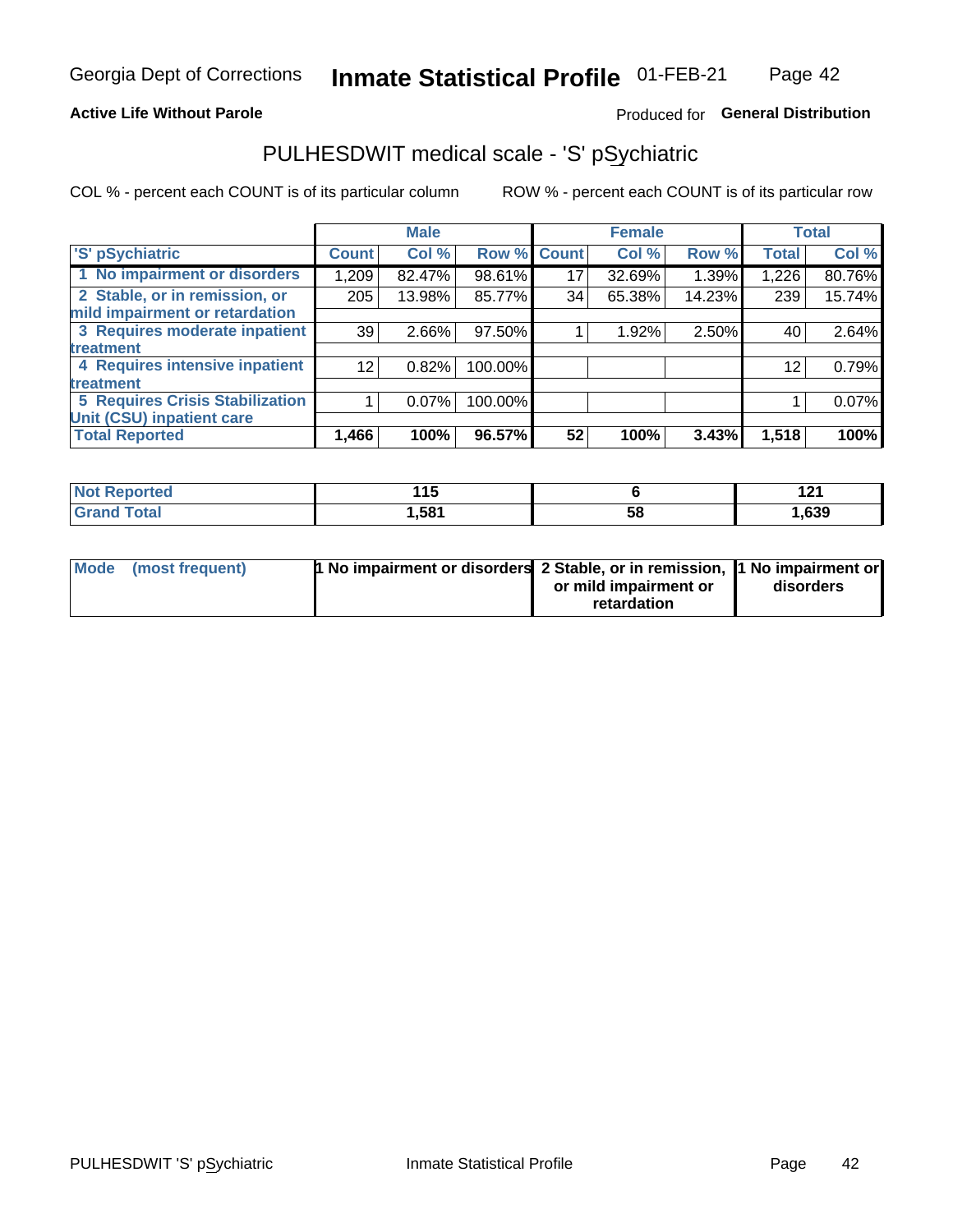### **Active Life Without Parole**

Produced for General Distribution

## PULHESDWIT medical scale - 'D' dental

COL % - percent each COUNT is of its particular column

|                                 |              | <b>Male</b> |             |    | <b>Female</b> |       |              | <b>Total</b> |
|---------------------------------|--------------|-------------|-------------|----|---------------|-------|--------------|--------------|
| 'D' Dental                      | <b>Count</b> | Col %       | Row % Count |    | Col %         | Row % | <b>Total</b> | Col %        |
| 1 Minimal routine dental health | 1,057        | 77.15%      | 95.48%      | 50 | 94.34%        | 4.52% | 1,107        | 77.79%       |
| <b>needs</b>                    |              |             |             |    |               |       |              |              |
| 2 Moderate cavities and/or gum  | 273          | 19.93%      | 99.27%      |    | 3.77%         | 0.73% | 275          | 19.33%       |
| disease                         |              |             |             |    |               |       |              |              |
| 3 Extensive gum disease         | 40           | 2.92%       | 97.56%      |    | 1.89%         | 2.44% | 41           | 2.88%        |
| and/or widespread decay         |              |             |             |    |               |       |              |              |
| <b>Total Reported</b>           | 1,370        | 100%        | 96.28%      | 53 | 100%          | 3.72% | 1,423        | 100%         |

| prtea<br>NOT F<br> | 24<br>.          |    | 24C<br>2 I U |
|--------------------|------------------|----|--------------|
| <b>cotal</b>       | .58 <sup>4</sup> | 58 | ,639         |

| <b>Mode</b><br><b>Minimal routine dental</b><br>(most frequent)<br>health needs | Minimal routine dental<br>health needs | 1 Minimal routine<br>dental health<br>needs |
|---------------------------------------------------------------------------------|----------------------------------------|---------------------------------------------|
|---------------------------------------------------------------------------------|----------------------------------------|---------------------------------------------|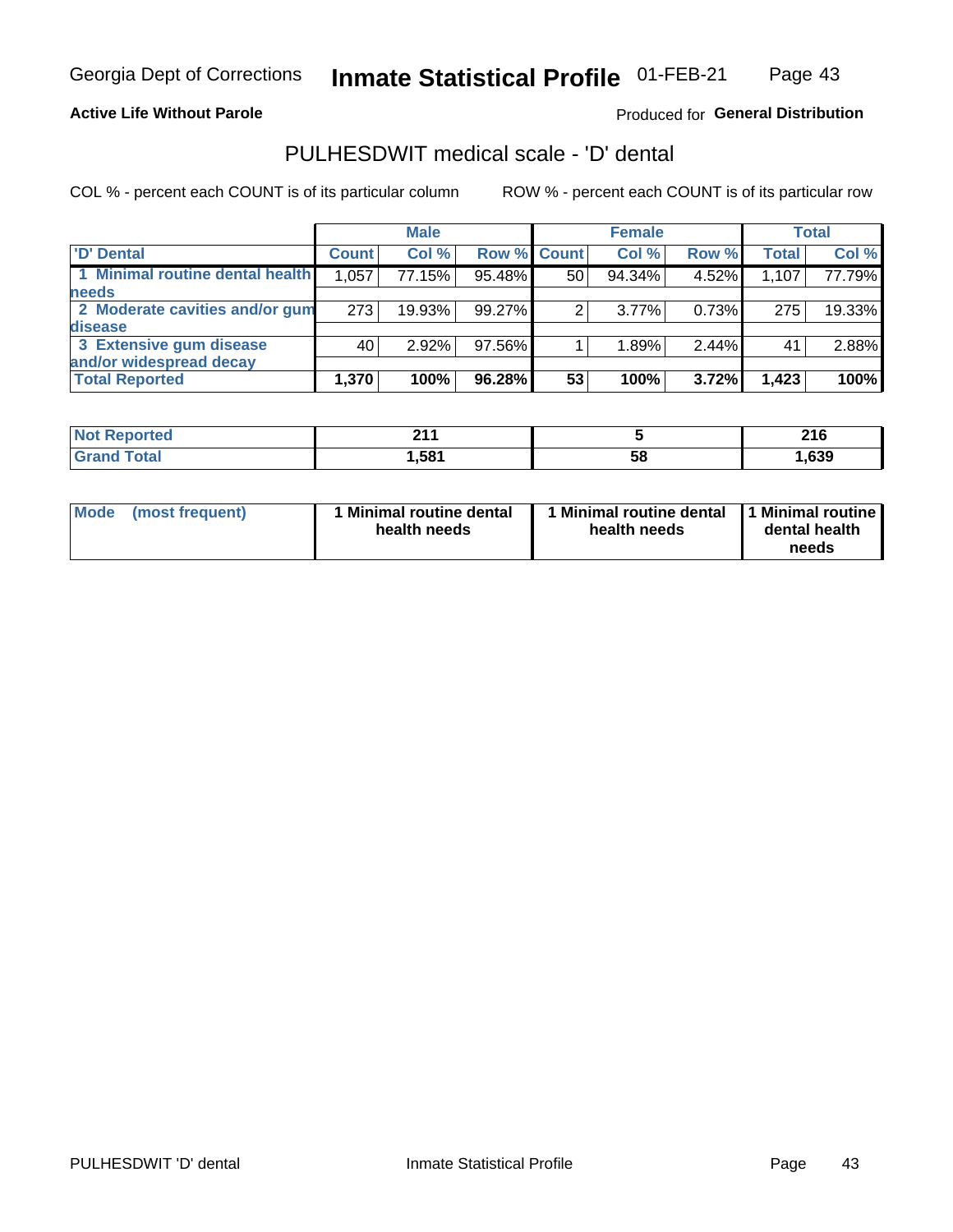### **Active Life Without Parole**

### Produced for General Distribution

## PULHESDWIT medical scale - 'W' work ability

COL % - percent each COUNT is of its particular column

|                                 |              | <b>Male</b> |         |             | <b>Female</b> |       |              | <b>Total</b> |
|---------------------------------|--------------|-------------|---------|-------------|---------------|-------|--------------|--------------|
| <b>W' work ability</b>          | <b>Count</b> | Col %       |         | Row % Count | Col %         | Row % | <b>Total</b> | Col %        |
| 1 Unrestricted work or activity | 1,233        | 83.59%      | 96.48%  | 45          | 77.59%        | 3.52% | 1,278        | 83.37%       |
| 2 Minor restrictions on type of | 189          | 12.81%      | 93.56%  | 13          | 22.41%        | 6.44% | 202          | 13.18%       |
| <b>work</b>                     |              |             |         |             |               |       |              |              |
| 3 Moderate restrictions on type | 36           | 2.44%       | 100.00% |             |               |       | 36           | 2.35%        |
| lof work                        |              |             |         |             |               |       |              |              |
| 4 Major restrictions on type of | 10           | 0.68%       | 100.00% |             |               |       | 10           | 0.65%        |
| <b>work</b>                     |              |             |         |             |               |       |              |              |
| 5 Cannot work under any         |              | 0.47%       | 100.00% |             |               |       |              | 0.46%        |
| <b>circumstances</b>            |              |             |         |             |               |       |              |              |
| <b>Total Reported</b>           | 1,475        | 100%        | 96.22%  | 58          | 100%          | 3.78% | 1,533        | 100.0%       |

| <b>Not Reported</b>   | 106   |    | 106  |
|-----------------------|-------|----|------|
| <b>Total</b><br>Grand | Ⅰ,581 | 58 | ,639 |

| <b>Mode</b> | (most frequent) | 1 Unrestricted work or<br>activity | 1 Unrestricted work or<br>activity | 1 Unrestricted<br>work or activity |
|-------------|-----------------|------------------------------------|------------------------------------|------------------------------------|
|-------------|-----------------|------------------------------------|------------------------------------|------------------------------------|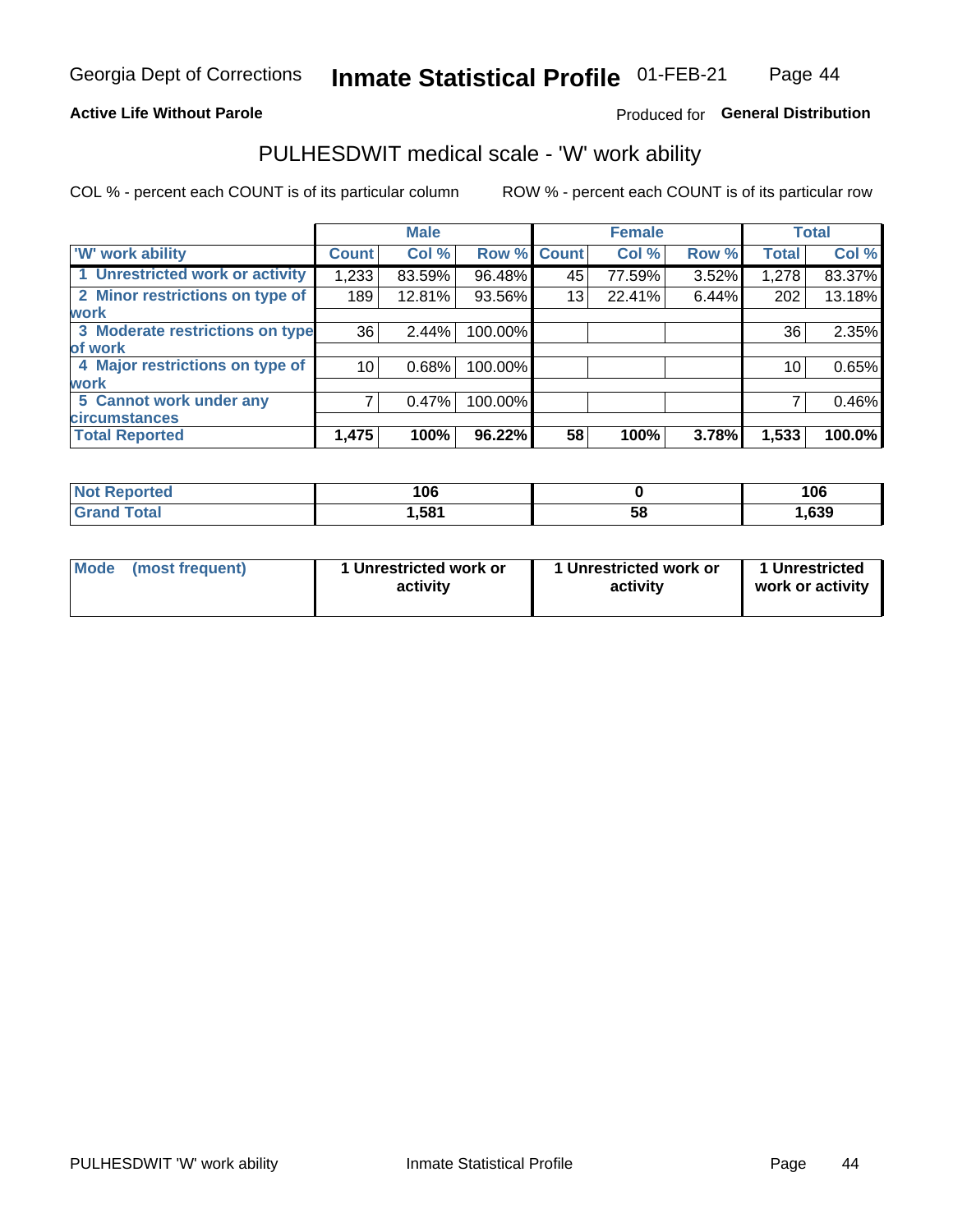### **Active Life Without Parole**

### Produced for General Distribution

## PULHESDWIT medical scale - 'I' impairment

|                                   |                 | <b>Male</b> |             |    | <b>Female</b> |       |              | <b>Total</b> |
|-----------------------------------|-----------------|-------------|-------------|----|---------------|-------|--------------|--------------|
| <b>T' Impairment</b>              | <b>Count</b>    | Col %       | Row % Count |    | Col %         | Row % | <b>Total</b> | Col %        |
| 1 No impairments or               | .449            | 98.44%      | 96.15%      | 58 | 100.00%       | 3.85% | 1,507        | 98.50%       |
| disabilities                      |                 |             |             |    |               |       |              |              |
| 2 Wheelchair-bound but            | 10              | 0.68%       | 100.00%     |    |               |       | 10           | 0.65%        |
| otherwise OK                      |                 |             |             |    |               |       |              |              |
| <b>3 Needs low-level Assisted</b> | 2               | 0.14%       | 100.00%     |    |               |       | 2            | 0.13%        |
| Living (level I)                  |                 |             |             |    |               |       |              |              |
| 4 Needs moderate Assisted         |                 | 0.07%       | 100.00%     |    |               |       |              | 0.07%        |
| <b>Living (level II)</b>          |                 |             |             |    |               |       |              |              |
| <b>5 Needs maximal Assisted</b>   | 10 <sub>1</sub> | 0.68%       | 100.00%     |    |               |       | 10           | 0.65%        |
| <b>Living (level III)</b>         |                 |             |             |    |               |       |              |              |
| <b>Total Reported</b>             | 1,472           | 100%        | 96.21%      | 58 | 100%          | 3.79% | 1,530        | 100%         |

| Reported<br>NOT | 109   |        | 109   |
|-----------------|-------|--------|-------|
| <b>Total</b>    | 581.ا | <br>Ⴢჾ | 1,639 |

| <b>Mode</b> | (most frequent) | 1 No impairments or<br>disabilities | 1 No impairments or<br>disabilities | 1 No impairments<br>or disabilities |
|-------------|-----------------|-------------------------------------|-------------------------------------|-------------------------------------|
|-------------|-----------------|-------------------------------------|-------------------------------------|-------------------------------------|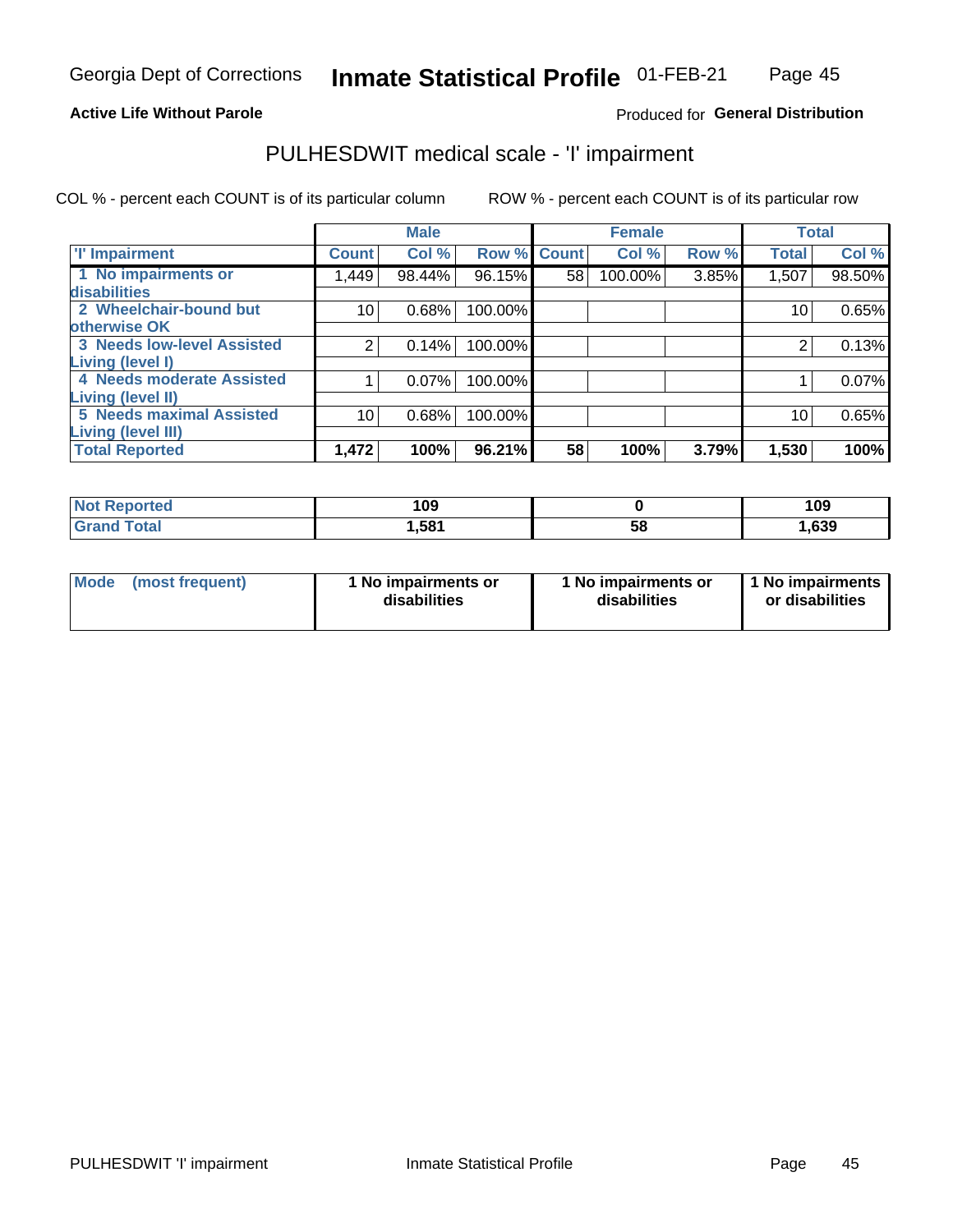### **Active Life Without Parole**

### Produced fo General Distribution

## PULHESDWIT medical scale - 'T' transportability

COL % - percent each COUNT is of its particular column

|                              |              | <b>Male</b> |         |             | <b>Female</b> |       |              | <b>Total</b> |
|------------------------------|--------------|-------------|---------|-------------|---------------|-------|--------------|--------------|
| <b>T' Transportability</b>   | <b>Count</b> | Col %       |         | Row % Count | Col %         | Row % | <b>Total</b> | Col %        |
| 1 Can be transported in any  | 1,464        | 98.79%      | 96.25%  | 57          | 100.00%       | 3.75% | 1,521        | 98.83%       |
| ordinary approved vehicle    |              |             |         |             |               |       |              |              |
| 2 Wheelchair-bound, not      | 8            | 0.54%       | 100.00% |             |               |       |              | 0.52%        |
| needing special vehicle      |              |             |         |             |               |       |              |              |
| 3 Wheelchair-bound, requires |              | 0.13%       | 100.00% |             |               |       |              | 0.13%        |
| special vehicle              |              |             |         |             |               |       |              |              |
| 5 Requires ambulance         | 8            | 0.54%       | 100.00% |             |               |       | 8            | 0.52%        |
| transport                    |              |             |         |             |               |       |              |              |
| <b>Total Reported</b>        | .482         | 100%        | 96.30%  | 57          | 100%          | 3.70% | 1,539        | 100%         |

| orted        | <b>99</b> |    | 100  |
|--------------|-----------|----|------|
| <b>Total</b> | 581.ا     | აჾ | ,639 |

| <b>Mode</b> | (most frequent) | 11 Can be transported in any 11 Can be transported in any<br>ordinary approved vehicle   ordinary approved vehicle   transported in any |  | 1 Can be<br>ordinary approved<br>vehicle |
|-------------|-----------------|-----------------------------------------------------------------------------------------------------------------------------------------|--|------------------------------------------|
|-------------|-----------------|-----------------------------------------------------------------------------------------------------------------------------------------|--|------------------------------------------|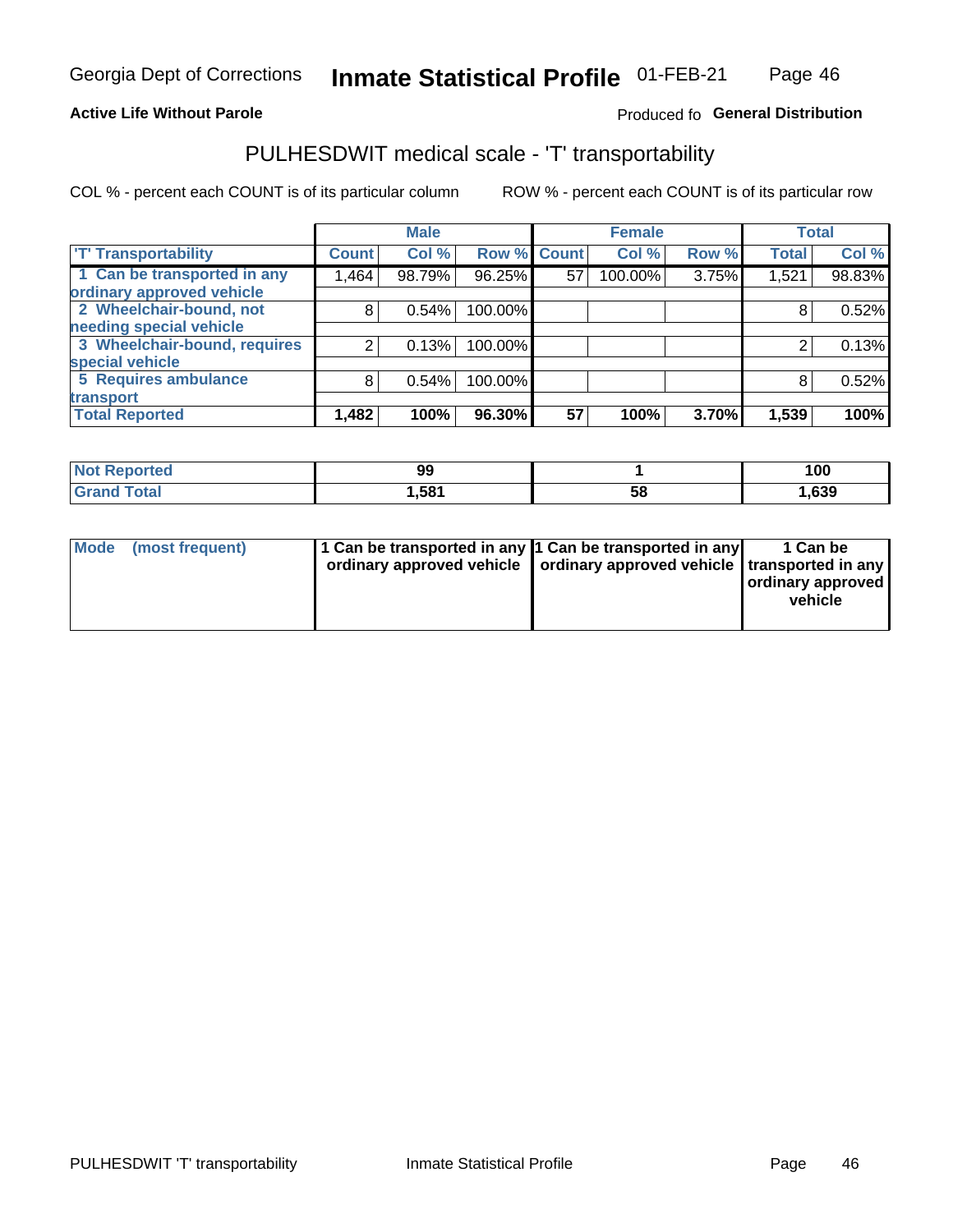#### Inmate Statistical Profile 01-FEB-21 Page 47

#### **Active Life Without Parole**

### **Produced for General Distribution**

## Number of prior Georgia incarcerations

COL % - percent each COUNT is of its particular column

|                                       |              | <b>Male</b> |                    |    | <b>Female</b> |       |       | <b>Total</b> |
|---------------------------------------|--------------|-------------|--------------------|----|---------------|-------|-------|--------------|
| <b>Num of Prior GA Incarcerations</b> | <b>Count</b> | Col %       | <b>Row % Count</b> |    | Col %         | Row % | Total | Col %        |
|                                       | 805          | 50.92%      | 94.48%             | 47 | 81.03%        | 5.52% | 852   | 51.98%       |
|                                       | 312          | 19.73%      | 98.11%             | 6  | 10.34%        | 1.89% | 318   | 19.40%       |
|                                       | 195          | 12.33%      | 98.98%             | 2  | 3.45%         | 1.02% | 197   | 12.02%       |
| 3                                     | 128          | $8.10\%$    | 98.46%             | 2  | 3.45%         | 1.54% | 130   | 7.93%        |
|                                       | 67           | 4.24%       | 100.00%            |    |               |       | 67    | 4.09%        |
| 5                                     | 41           | 2.59%       | 100.00%            |    |               |       | 41    | 2.50%        |
| <b>More Than 5</b>                    | 33           | 2.09%       | 97.06%             |    | 1.72%         | 2.94% | 34    | 2.07%        |
| <b>Total Reported</b>                 | 1,581        | 100%        | 96.46%             | 58 | 100%          | 3.54% | 1,639 | 100%         |

| <b>orted</b><br><b>NI</b>       |     |            |      |
|---------------------------------|-----|------------|------|
| <b>otal</b><br>$\mathbf{v}$ and | 581 | - 12<br>JL | ,639 |

| Mean (average)       | 1 1 J | .40 | 1.10 |
|----------------------|-------|-----|------|
| Median (middle)      |       |     |      |
| Mode (most frequent) |       |     |      |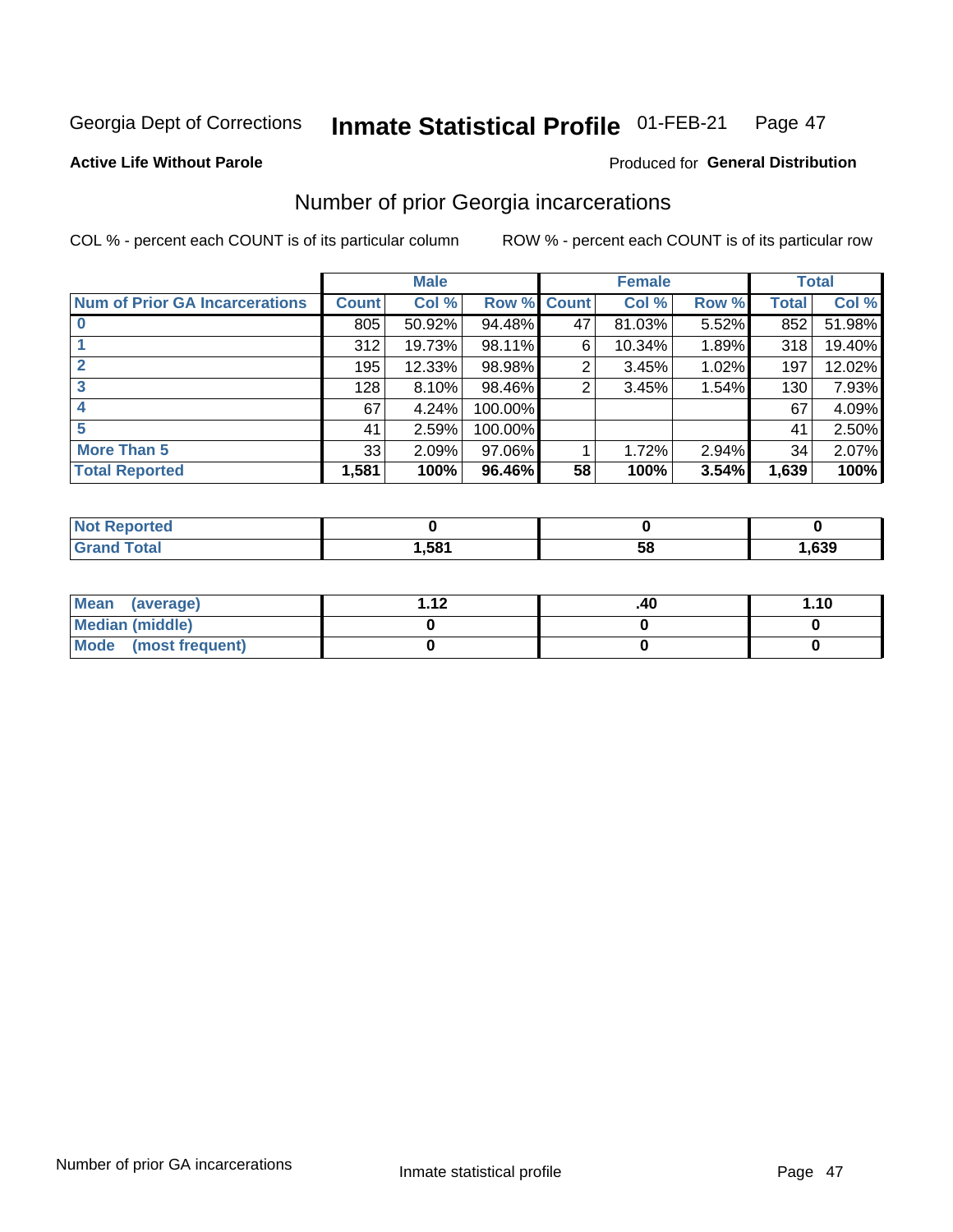#### **Inmate Statistical Profile 01-FEB-21** Page 48

**Active Life Without Parole** 

Produced for General Distribution

### Prison sentence in years

COL % - percent each COUNT is of its particular column

ROW % - percent each COUNT is of its particular row

|                                 | <b>Male</b> |        |                    |    | <b>Female</b> | Total    |             |          |
|---------------------------------|-------------|--------|--------------------|----|---------------|----------|-------------|----------|
| <b>Prison Sentence In Years</b> | Count⊺      | Col %  | <b>Row % Count</b> |    | Col %         | Row %    | $\tau$ otal | Col %    |
| <b>Life Without Parole</b>      | .580        | 99.94% | 96.46%             | 58 | 100.00%       | $3.54\%$ | .638        | 99.94%   |
| <b>Death</b>                    |             | 0.06%  | 100.00%            |    |               |          |             | $0.06\%$ |
| <b>Total Reported</b>           | 1,581       | 100%   | 96.46%             | 58 | 100%          | $3.54\%$ | 1,639       | 100%     |

| ported<br><b>NOT</b> |       |    |      |
|----------------------|-------|----|------|
| 'otal                | 1,581 | эс | ,639 |

#### **Determinate (numeric) sentences only**

| Mean<br><b>CANG</b> |         |  |  |
|---------------------|---------|--|--|
|                     | 1112211 |  |  |

All sentences (including determinate), with life, life without parole, and death sentences figured at 45 years

| Me:<br>апе<br>᠇<br> | $\sim$<br>$\sim$ |  |
|---------------------|------------------|--|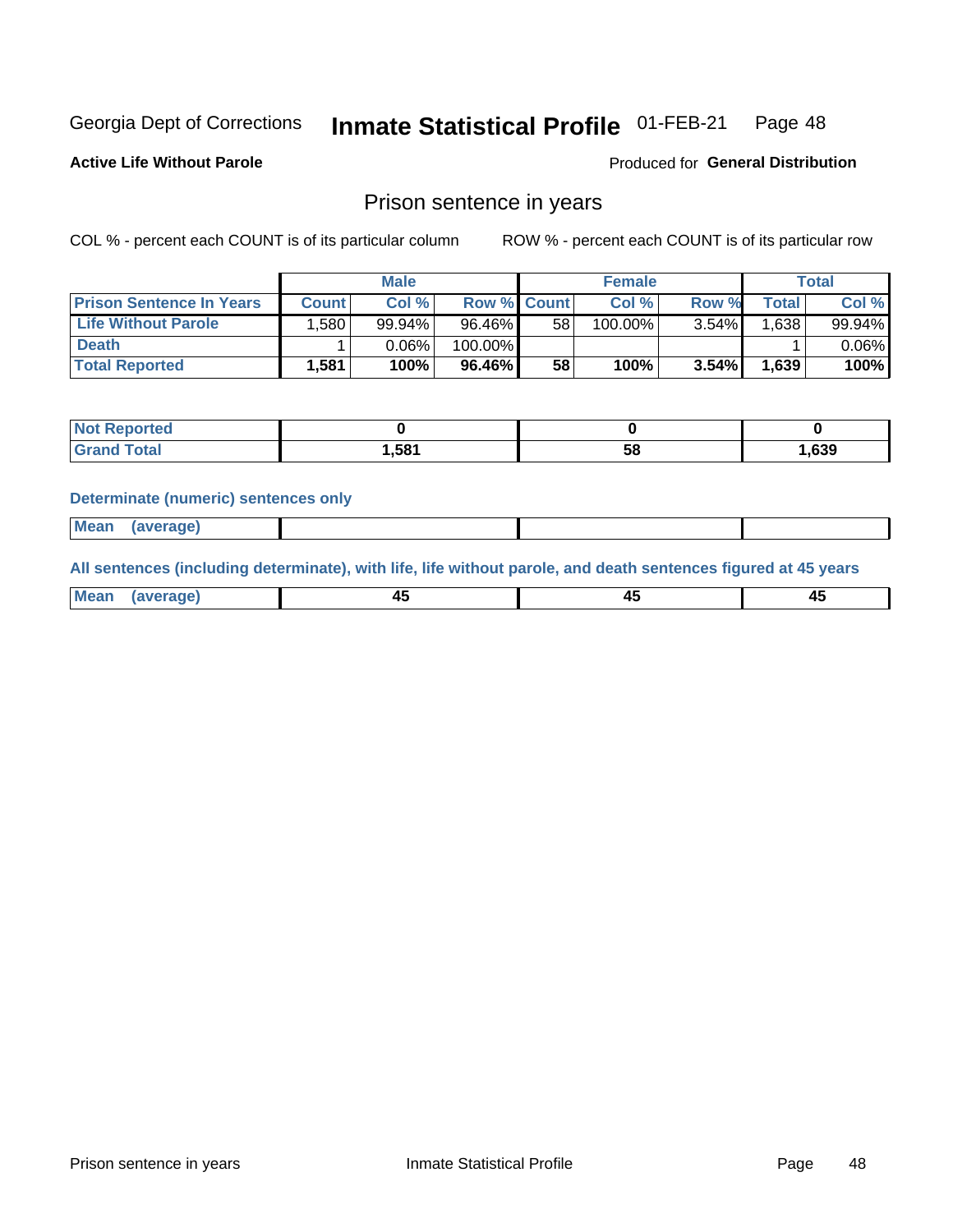#### Inmate Statistical Profile 01-FEB-21 Georgia Dept of Corrections Page 49

#### **Active Life Without Parole**

#### Produced for General Distribution

## Primary offense, broken out into felonies vs misdemeanors

COL % - percent each COUNT is of its particular column

|                                  | <b>Male</b>  |         |                    | <b>Female</b> |         |          | Total              |         |
|----------------------------------|--------------|---------|--------------------|---------------|---------|----------|--------------------|---------|
| <b>Felonies and Misdemeanors</b> | <b>Count</b> | Col%    | <b>Row % Count</b> |               | Col%    | Row %    | Total <sub>1</sub> | Col %   |
| <b>Felonies</b>                  | 1.576        | 100.00% | 96.57%             | 56 I          | 100.00% | $3.43\%$ | 1,632              | 100.00% |
| <b>Total Reported</b>            | .576         | 100%    | 96.57%             | 56            | 100%    | 3.43%    | 1,632              | 100%    |

| <b>Not Reported</b>     |      |     |      |
|-------------------------|------|-----|------|
| d Total<br><b>Grand</b> | ,581 | 578 | ,639 |

| <b>Mode</b><br>frequent)<br>nies<br>≧ (most tr.<br>. | onies<br>. | lonies<br>ею<br>____ |
|------------------------------------------------------|------------|----------------------|
|------------------------------------------------------|------------|----------------------|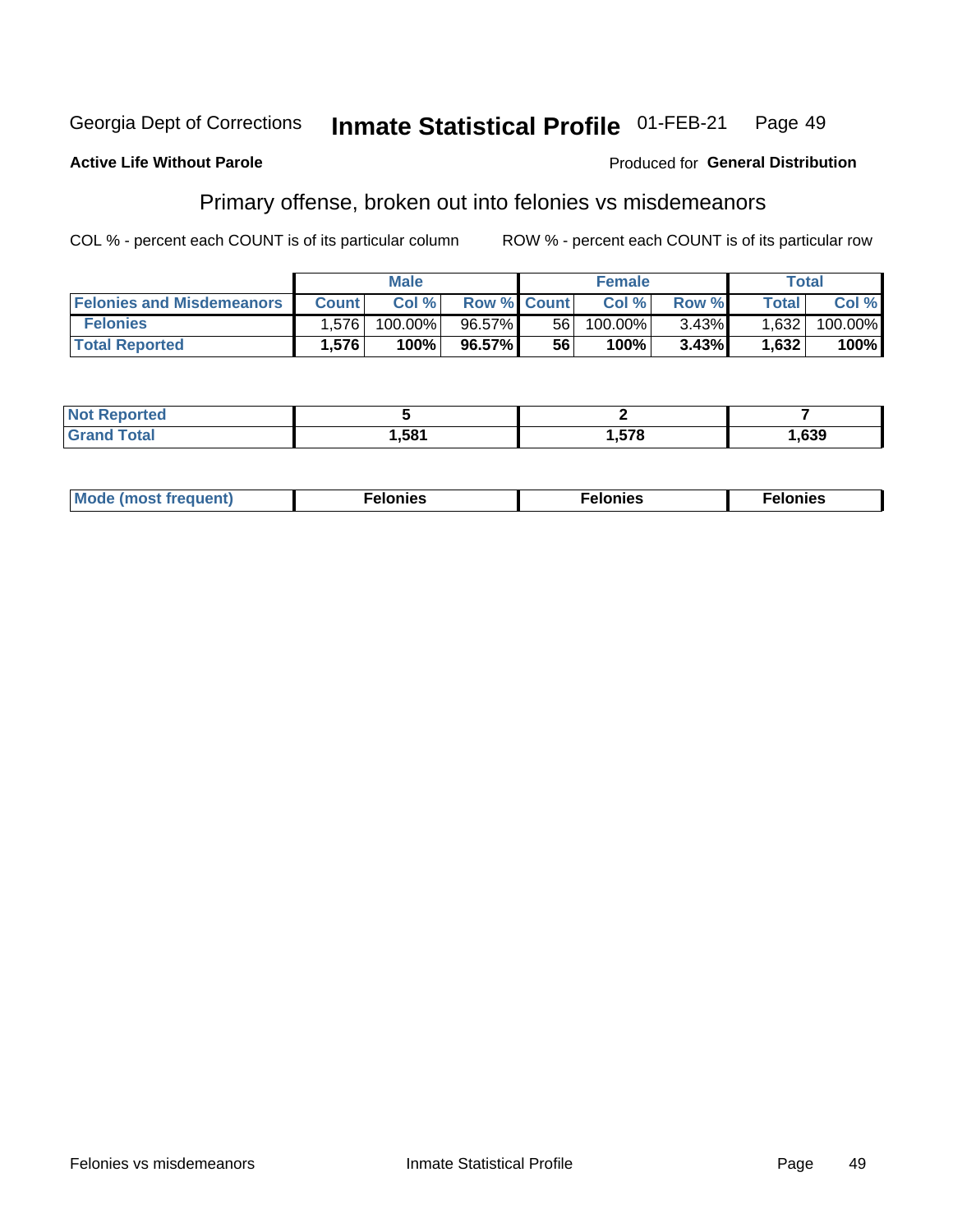#### Inmate Statistical Profile 01-FEB-21 Page 50

### **Active Life Without Parole**

#### Produced for General Distribution

## Primary offense, broken out into six broad crime categories

COL % - percent each COUNT is of its particular column

|                         | <b>Male</b>  |        |             | <b>Female</b> |        |       | Total        |        |
|-------------------------|--------------|--------|-------------|---------------|--------|-------|--------------|--------|
| <b>Crime Categories</b> | <b>Count</b> | Col %  | Row % Count |               | Col %  | Row % | <b>Total</b> | Col %  |
| <b>Violent</b>          | 1,375        | 86.97% | 96.02%      | 57            | 98.28% | 3.98% | 1,432        | 87.37% |
| <b>Sex Crime</b>        | 200          | 12.65% | $99.50\%$   |               | 1.72%  | .50%  | 201          | 12.26% |
| <b>Drug</b>             | 6            | .38%   | 100.00%     |               | .00%   |       |              | .37%   |
| <b>Total Reported</b>   | 1,581        | 100%   | 96.46%      | 58            | 100%   | 3.54% | 1,639        | 100%   |

| _____ | .581 | 58 | ,639 |
|-------|------|----|------|

| <b>Mode (most frequent)</b> | .             |         | .     |
|-----------------------------|---------------|---------|-------|
|                             | <b>ïolent</b> | ∕iolent | ∍lent |
|                             |               |         |       |
|                             |               |         |       |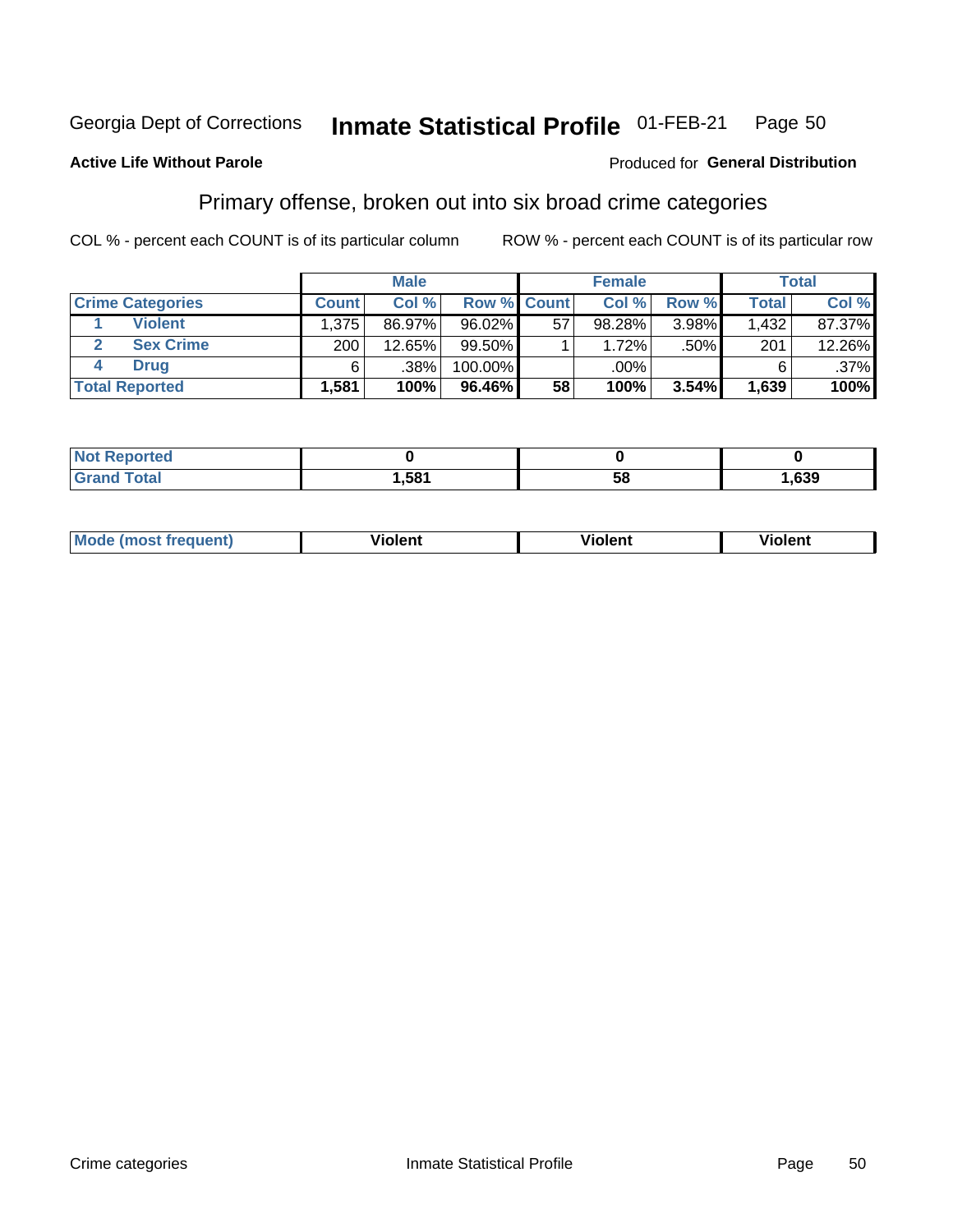#### Inmate Statistical Profile 01-FEB-21 Page 51

#### **Active Life Without Parole**

### **Produced for General Distribution**

## Primary offense, detailed offense code

COL % - percent each COUNT is of its particular column

|                                         |                | <b>Male</b>                |         |              | <b>Female</b> |        |                | <b>Total</b> |
|-----------------------------------------|----------------|----------------------------|---------|--------------|---------------|--------|----------------|--------------|
| <b>Primary Offense</b>                  | <b>Count</b>   | $\overline{\text{Col }^9}$ | Row %   | <b>Count</b> | Col %         | Row %  | <b>Total</b>   | Col %        |
| <b>Agg Sex Battery Atmpt (2099)</b>     |                | .06%                       | 100.00% |              |               |        | 1              | .06%         |
| <b>Aggrav Assault (1302)</b>            | 2              | .13%                       | 66.67%  | 1            | 1.72%         | 33.33% | 3              | .18%         |
| <b>Aggrav Battery (1305)</b>            |                | .06%                       | 100.00% |              |               |        |                | .06%         |
| <b>Aggrav Child Molestation (2021)</b>  | 26             | 1.64%                      | 100.00% |              |               |        | 26             | 1.59%        |
| <b>Aggrav Sexual Battery (2009)</b>     | 7              | .44%                       | 100.00% |              |               |        | $\overline{7}$ | .43%         |
| <b>Aggrav Sodomy (2003)</b>             | 12             | .76%                       | 100.00% |              |               |        | 12             | .73%         |
| <b>Armed Robbery (1902)</b>             | 159            | 10.06%                     | 99.38%  | 1            | 1.72%         | .63%   | 160            | 9.76%        |
| <b>Child Molestation (2019)</b>         | 5              | .32%                       | 100.00% |              |               |        | 5              | .31%         |
| <b>False Imprisonment (1308)</b>        |                | .06%                       | 100.00% |              |               |        |                | .06%         |
| <b>Hijacking Motor Vehicle (1911)</b>   |                | .06%                       | 100.00% |              |               |        |                | .06%         |
| Kidnapping (1311)                       | 92             | 5.82%                      | 100.00% |              |               |        | 92             | 5.61%        |
| <b>Murder (1101)</b>                    | 1,116          | 70.59%                     | 95.30%  | 55           | 94.83%        | 4.70%  | 1,171          | 71.45%       |
| <b>Poss Of Firearm Dur Crime</b>        | $\overline{2}$ | .13%                       | 100.00% |              |               |        | 2              | .12%         |
| (2910)                                  |                |                            |         |              |               |        |                |              |
| <b>Rape (2001)</b>                      | 149            | 9.42%                      | 99.33%  | 1            | 1.72%         | .67%   | 150            | 9.15%        |
| <b>S/D Cocaine (4021)</b>               |                | .06%                       | 100.00% |              |               |        |                | .06%         |
| S/D Cont Sub Public (4017)              |                | .06%                       | 100.00% |              |               |        |                | .06%         |
| S/D Cont Sub School (4018)              |                | .06%                       | 100.00% |              |               |        | 1              | .06%         |
| <b>Traf Cocaine 401+ Gm (4103)</b>      |                | .06%                       | 100.00% |              |               |        | 1              | .06%         |
| <b>Traf Methamph 28-199 Gm</b>          | 1              | .06%                       | 100.00% |              |               |        | 1              | .06%         |
| (4140)                                  |                |                            |         |              |               |        |                |              |
| Traf Narcotic 29+ Gm (4113)             |                | .06%                       | 100.00% |              |               |        |                | .06%         |
| <b>Traffick Sexual Servitude (1331)</b> |                | .06%                       | 100.00% |              |               |        |                | .06%         |
| <b>Total Rported</b>                    | 1,581          | 100%                       | 96.46%  | 58           | 100%          | 3.54%  | 1,639          | 100%         |

| <b>Not</b><br><b>orted</b><br>Renc |      |          |      |
|------------------------------------|------|----------|------|
| <b>Total</b>                       | ,581 | --<br>58 | ,639 |

| Mode (most frequent) | 1101 Murder | 1101 Murder | 1101 Murder |
|----------------------|-------------|-------------|-------------|
|----------------------|-------------|-------------|-------------|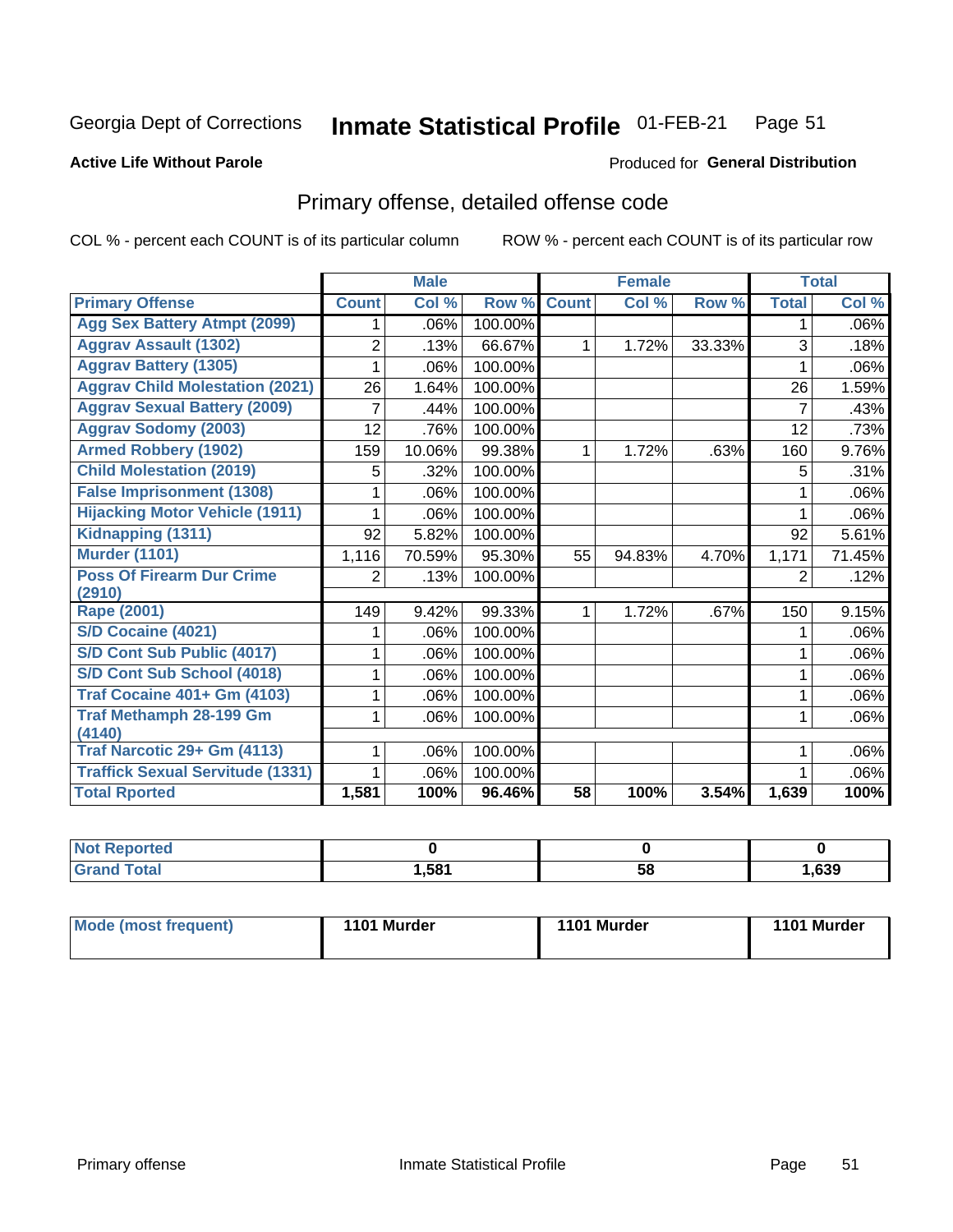#### Inmate Statistical Profile 01-FEB-21 Page 52

### **Active Life Without Parole**

#### Produced for General Distribution

## County of conviction of primary offense

COL % - percent each COUNT is of its particular column

|                                |                         | <b>Male</b> |         |                | <b>Female</b> |        |                | <b>Total</b> |
|--------------------------------|-------------------------|-------------|---------|----------------|---------------|--------|----------------|--------------|
| <b>County of Conviction</b>    | <b>Count</b>            | Col %       | Row %   | <b>Count</b>   | Col %         | Row %  | <b>Total</b>   | Col %        |
| 000<br><b>Unknown</b>          | 5                       | .32%        | 71.43%  | $\overline{2}$ | 3.45%         | 28.57% | 7              | .43%         |
| <b>Appling County</b><br>001   | 4                       | .25%        | 100.00% |                |               |        | 4              | .24%         |
| <b>Atkinson County</b><br>002  | 3                       | .19%        | 100.00% |                |               |        | 3              | .18%         |
| <b>Bacon County</b><br>003     | 5                       | .32%        | 100.00% |                |               |        | 5              | .31%         |
| <b>Baker County</b><br>004     | 1                       | .06%        | 100.00% |                |               |        | 1              | .06%         |
| <b>Baldwin County</b><br>005   | 6                       | .38%        | 100.00% |                |               |        | 6              | .37%         |
| <b>Banks County</b><br>006     | 3                       | .19%        | 100.00% |                |               |        | 3              | .18%         |
| <b>Barrow County</b><br>007    | 7                       | .44%        | 100.00% |                |               |        | $\overline{7}$ | .43%         |
| <b>Bartow County</b><br>008    | 9                       | .57%        | 90.00%  | 1              | 1.72%         | 10.00% | 10             | .61%         |
| <b>Ben Hill County</b><br>009  | 8                       | .51%        | 100.00% |                |               |        | 8              | .49%         |
| <b>Berrien County</b><br>010   | $\overline{c}$          | .13%        | 100.00% |                |               |        | $\overline{2}$ | .12%         |
| <b>Bibb County</b><br>011      | 44                      | 2.78%       | 95.65%  | $\overline{2}$ | 3.45%         | 4.35%  | 46             | 2.81%        |
| <b>Bleckley County</b><br>012  | 1                       | .06%        | 100.00% |                |               |        | 1              | .06%         |
| <b>Brantley County</b><br>013  | $\overline{c}$          | .13%        | 100.00% |                |               |        | $\overline{2}$ | .12%         |
| <b>Brooks County</b><br>014    | $\overline{2}$          | .13%        | 100.00% |                |               |        | $\overline{2}$ | .12%         |
| <b>Bryan County</b><br>015     | 1                       | .06%        | 100.00% |                |               |        | 1              | .06%         |
| <b>Bulloch County</b><br>016   | $\overline{7}$          | .44%        | 87.50%  | 1              | 1.72%         | 12.50% | 8              | .49%         |
| <b>Burke County</b><br>017     | 13                      | .82%        | 100.00% |                |               |        | 13             | .79%         |
| <b>Butts County</b><br>018     | $\overline{\mathbf{4}}$ | .25%        | 100.00% |                |               |        | 4              | .24%         |
| <b>Calhoun County</b><br>019   | 3                       | .19%        | 100.00% |                |               |        | 3              | .18%         |
| <b>Camden County</b><br>020    | 6                       | .38%        | 100.00% |                |               |        | 6              | .37%         |
| <b>Candler County</b><br>021   | 3                       | .19%        | 100.00% |                |               |        | 3              | .18%         |
| <b>Carroll County</b><br>022   | 5                       | .32%        | 100.00% |                |               |        | 5              | .31%         |
| <b>Catoosa County</b><br>023   | 4                       | .25%        | 80.00%  | 1              | 1.72%         | 20.00% | 5              | .31%         |
| <b>Chatham County</b><br>025   | 67                      | 4.24%       | 97.10%  | $\overline{2}$ | 3.45%         | 2.90%  | 69             | 4.21%        |
| <b>Chattooga County</b><br>027 | 1                       | .06%        | 100.00% |                |               |        | 1              | .06%         |
| <b>Cherokee County</b><br>028  | $\overline{9}$          | .57%        | 100.00% |                |               |        | 9              | .55%         |
| <b>Clarke County</b><br>029    | 24                      | 1.52%       | 96.00%  | 1              | 1.72%         | 4.00%  | 25             | 1.53%        |
| <b>Clay County</b><br>030      | 1                       | .06%        | 100.00% |                |               |        | 1              | .06%         |
| <b>Clayton County</b><br>031   | 76                      | 4.81%       | 93.83%  | 5              | 8.62%         | 6.17%  | 81             | 4.94%        |
| <b>Clinch County</b><br>032    | 1                       | .06%        | 100.00% |                |               |        | 1              | .06%         |
| 033<br><b>Cobb County</b>      | 69                      | 4.36%       | 97.18%  | $\overline{2}$ | 3.45%         | 2.82%  | 71             | 4.33%        |
| <b>Coffee County</b><br>034    | 12                      | .76%        | 85.71%  | $\overline{2}$ | 3.45%         | 14.29% | 14             | .85%         |
| <b>Colquitt County</b><br>035  | $\sqrt{3}$              | .19%        | 100.00% |                |               |        | 3              | .18%         |
| <b>Columbia County</b><br>036  | 10                      | .63%        | 83.33%  | $\overline{2}$ | 3.45%         | 16.67% | 12             | .73%         |
| <b>Cook County</b><br>037      | 5                       | .32%        | 100.00% |                |               |        | 5              | .31%         |
| <b>Coweta County</b><br>038    | $\boldsymbol{9}$        | .57%        | 100.00% |                |               |        | 9              | .55%         |
| <b>Crisp County</b><br>040     | 6                       | .38%        | 100.00% |                |               |        | 6              | .37%         |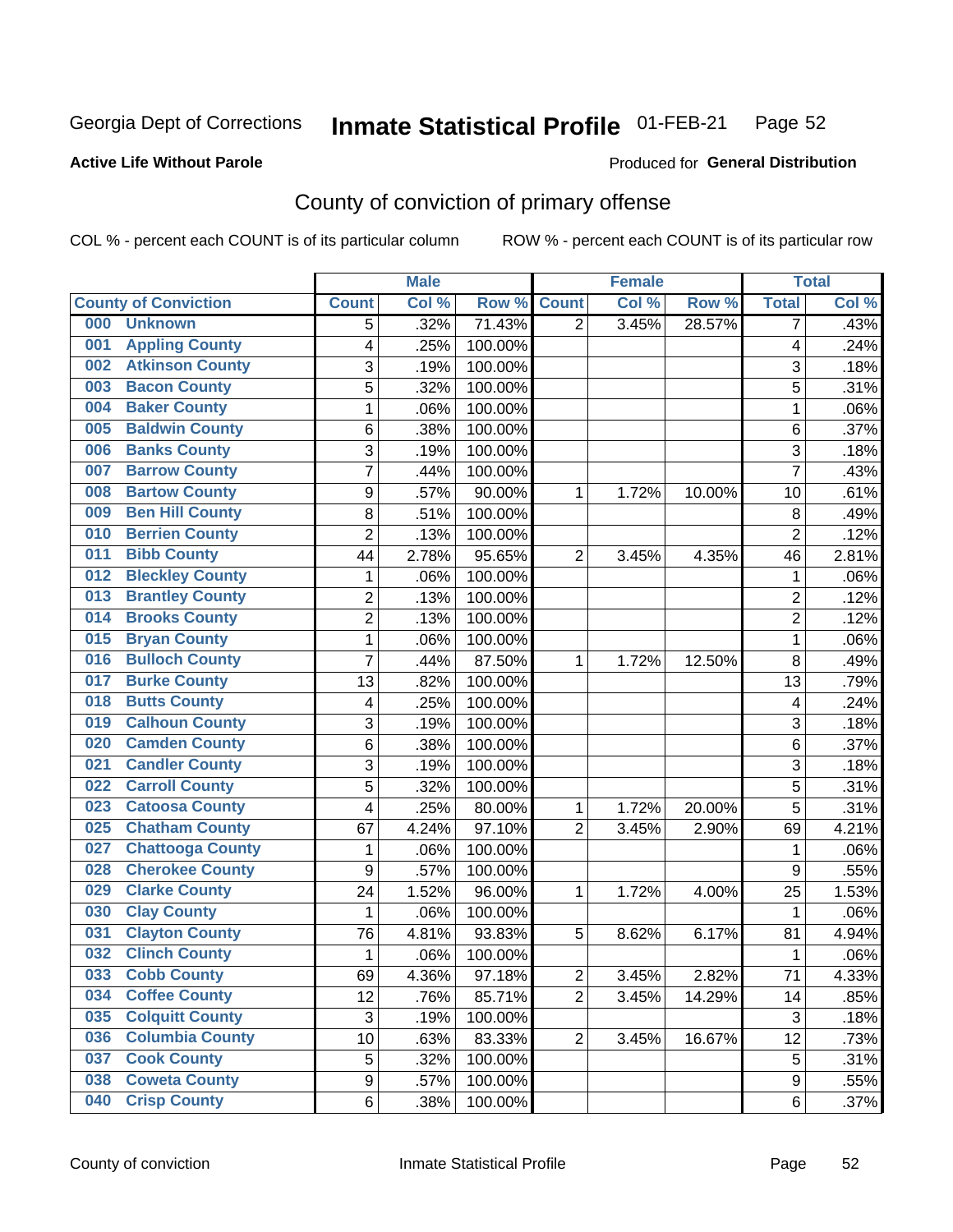#### Inmate Statistical Profile 01-FEB-21 Page 53

#### **Active Life Without Parole**

#### Produced for General Distribution

## County of conviction of primary offense

COL % - percent each COUNT is of its particular column

|                              |                          |                  | <b>Male</b> |         |                | <b>Female</b> |        |                | <b>Total</b> |
|------------------------------|--------------------------|------------------|-------------|---------|----------------|---------------|--------|----------------|--------------|
| <b>County of Conviction</b>  |                          | <b>Count</b>     | Col %       | Row %   | <b>Count</b>   | Col %         | Row %  | <b>Total</b>   | Col %        |
| <b>Dade County</b><br>041    |                          | 1                | .06%        | 100.00% |                |               |        | 1              | .06%         |
| <b>Dawson County</b><br>042  |                          | $\overline{c}$   | .13%        | 100.00% |                |               |        | $\overline{2}$ | .12%         |
| <b>Decatur County</b><br>043 |                          | 6                | .38%        | 100.00% |                |               |        | 6              | .37%         |
| <b>Dekalb County</b><br>044  |                          | 145              | 9.17%       | 97.32%  | 4              | 6.90%         | 2.68%  | 149            | 9.09%        |
| <b>Dooly County</b><br>046   |                          | $\overline{2}$   | .13%        | 100.00% |                |               |        | $\overline{2}$ | .12%         |
| 047                          | <b>Dougherty County</b>  | 33               | 2.09%       | 97.06%  | 1              | 1.72%         | 2.94%  | 34             | 2.07%        |
| 048                          | <b>Douglas County</b>    | 37               | 2.34%       | 94.87%  | $\overline{2}$ | 3.45%         | 5.13%  | 39             | 2.38%        |
| <b>Early County</b><br>049   |                          | $\overline{2}$   | .13%        | 100.00% |                |               |        | $\overline{2}$ | .12%         |
| 051                          | <b>Effingham County</b>  | 7                | .44%        | 100.00% |                |               |        | $\overline{7}$ | .43%         |
| <b>Elbert County</b><br>052  |                          | $\overline{3}$   | .19%        | 75.00%  | 1              | 1.72%         | 25.00% | 4              | .24%         |
| 053                          | <b>Emanuel County</b>    | $\overline{12}$  | .76%        | 100.00% |                |               |        | 12             | .73%         |
| <b>Fayette County</b><br>056 |                          | $\boldsymbol{9}$ | .57%        | 100.00% |                |               |        | 9              | .55%         |
| <b>Floyd County</b><br>057   |                          | 34               | 2.15%       | 97.14%  | 1              | 1.72%         | 2.86%  | 35             | 2.14%        |
| <b>Forsyth County</b><br>058 |                          | 5                | .32%        | 83.33%  | 1              | 1.72%         | 16.67% | 6              | .37%         |
| 059                          | <b>Franklin County</b>   | 6                | .38%        | 85.71%  | 1              | 1.72%         | 14.29% | $\overline{7}$ | .43%         |
| <b>Fulton County</b><br>060  |                          | 215              | 13.60%      | 98.62%  | 3              | 5.17%         | 1.38%  | 218            | 13.30%       |
| <b>Gilmer County</b><br>061  |                          | $\overline{2}$   | .13%        | 100.00% |                |               |        | $\overline{2}$ | .12%         |
| <b>Glynn County</b><br>063   |                          | 21               | 1.33%       | 100.00% |                |               |        | 21             | 1.28%        |
| <b>Gordon County</b><br>064  |                          | $\overline{7}$   | .44%        | 100.00% |                |               |        | $\overline{7}$ | .43%         |
| <b>Grady County</b><br>065   |                          | 3                | .19%        | 100.00% |                |               |        | 3              | .18%         |
| <b>Greene County</b><br>066  |                          | $\overline{2}$   | .13%        | 100.00% |                |               |        | $\overline{2}$ | .12%         |
| 067                          | <b>Gwinnett County</b>   | 71               | 4.49%       | 94.67%  | 4              | 6.90%         | 5.33%  | 75             | 4.58%        |
| 068                          | <b>Habersham County</b>  | 4                | .25%        | 100.00% |                |               |        | 4              | .24%         |
| <b>Hall County</b><br>069    |                          | 23               | 1.45%       | 85.19%  | $\overline{4}$ | 6.90%         | 14.81% | 27             | 1.65%        |
| 070                          | <b>Hancock County</b>    | 5                | .32%        | 100.00% |                |               |        | 5              | .31%         |
| 071                          | <b>Haralson County</b>   | 5                | .32%        | 100.00% |                |               |        | 5              | .31%         |
| <b>Harris County</b><br>072  |                          | $\overline{2}$   | .13%        | 100.00% |                |               |        | $\overline{2}$ | .12%         |
| <b>Hart County</b><br>073    |                          | $\overline{3}$   | .19%        | 100.00% |                |               |        | $\overline{3}$ | .18%         |
| <b>Henry County</b><br>075   |                          | 18               | 1.14%       | 94.74%  | 1              | 1.72%         | 5.26%  | 19             | 1.16%        |
| 076                          | <b>Houston County</b>    | 26               | 1.64%       | 100.00% |                |               |        | 26             | 1.59%        |
| <b>Irwin County</b><br>077   |                          | 1                | .06%        | 100.00% |                |               |        | 1              | .06%         |
| 078                          | <b>Jackson County</b>    | 11               | .70%        | 100.00% |                |               |        | 11             | .67%         |
| <b>Jasper County</b><br>079  |                          | 1                | .06%        | 100.00% |                |               |        | 1              | .06%         |
| 080                          | <b>Jeff Davis County</b> | 1                | .06%        | 100.00% |                |               |        | 1              | .06%         |
| 081                          | <b>Jefferson County</b>  | 6                | .38%        | 100.00% |                |               |        | 6              | .37%         |
| <b>Jenkins County</b><br>082 |                          | 2                | .13%        | 100.00% |                |               |        | $\overline{2}$ | .12%         |
| 083                          | <b>Johnson County</b>    | 1                | .06%        | 100.00% |                |               |        | 1              | .06%         |
| <b>Jones County</b><br>084   |                          | 1                | .06%        | 50.00%  | 1              | 1.72%         | 50.00% | $\overline{2}$ | .12%         |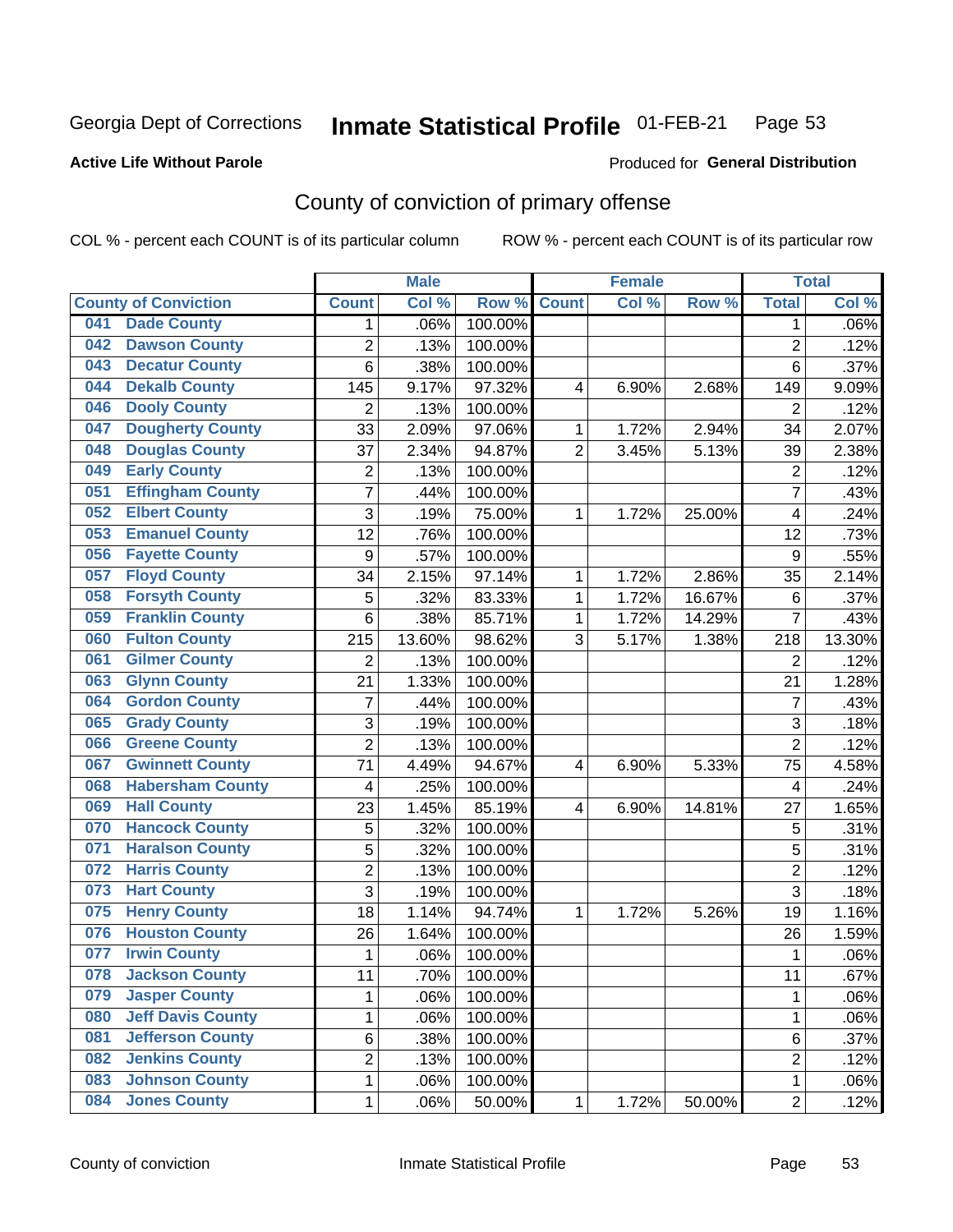#### Inmate Statistical Profile 01-FEB-21 Page 54

### **Active Life Without Parole**

### **Produced for General Distribution**

## County of conviction of primary offense

COL % - percent each COUNT is of its particular column

|                                           |                | <b>Male</b> |         |                | <b>Female</b> |        |                | <b>Total</b> |
|-------------------------------------------|----------------|-------------|---------|----------------|---------------|--------|----------------|--------------|
| <b>County of Conviction</b>               | <b>Count</b>   | Col %       | Row %   | <b>Count</b>   | Col %         | Row %  | <b>Total</b>   | Col %        |
| <b>Lamar County</b><br>085                | 1              | .06%        | 100.00% |                |               |        | 1              | $.06\%$      |
| <b>Lanier County</b><br>086               | $\overline{2}$ | .13%        | 100.00% |                |               |        | $\overline{2}$ | .12%         |
| <b>Laurens County</b><br>087              | 4              | .25%        | 100.00% |                |               |        | 4              | .24%         |
| <b>Lee County</b><br>088                  | 4              | .25%        | 100.00% |                |               |        | 4              | .24%         |
| <b>Liberty County</b><br>089              | 7              | .44%        | 100.00% |                |               |        | 7              | .43%         |
| <b>Long County</b><br>091                 | 5              | .32%        | 100.00% |                |               |        | 5              | .31%         |
| <b>Lowndes County</b><br>092              | 8              | .51%        | 100.00% |                |               |        | 8              | .49%         |
| <b>Lumpkin County</b><br>093              | 1              | .06%        | 100.00% |                |               |        | $\mathbf{1}$   | .06%         |
| <b>Madison County</b><br>095              | 3              | .19%        | 100.00% |                |               |        | 3              | .18%         |
| <b>Marion County</b><br>096               | 1              | .06%        | 100.00% |                |               |        | $\mathbf{1}$   | .06%         |
| <b>Mcduffie County</b><br>097             | 3              | .19%        | 100.00% |                |               |        | 3              | .18%         |
| <b>Meriwether County</b><br>099           | $\overline{2}$ | .13%        | 100.00% |                |               |        | $\overline{2}$ | .12%         |
| <b>Miller County</b><br>100               | 1              | .06%        | 100.00% |                |               |        | $\mathbf{1}$   | .06%         |
| <b>Mitchell County</b><br>101             | 3              | .19%        | 100.00% |                |               |        | 3              | .18%         |
| <b>Monroe County</b><br>102               | 7              | .44%        | 100.00% |                |               |        | $\overline{7}$ | .43%         |
| <b>Morgan County</b><br>104               | 1              | .06%        | 100.00% |                |               |        | $\mathbf{1}$   | .06%         |
| <b>Murray County</b><br>105               | 5              | .32%        | 100.00% |                |               |        | 5              | .31%         |
| <b>Muscogee County</b><br>106             | 47             | 2.97%       | 97.92%  | 1              | 1.72%         | 2.08%  | 48             | 2.93%        |
| <b>Newton County</b><br>107               | 15             | .95%        | 88.24%  | $\overline{2}$ | 3.45%         | 11.76% | 17             | 1.04%        |
| <b>Oconee County</b><br>108               | 1              | .06%        | 100.00% |                |               |        | 1              | .06%         |
| <b>Oglethorpe County</b><br>109           | 1              | .06%        | 100.00% |                |               |        | 1              | .06%         |
| <b>Paulding County</b><br>110             | 6              | .38%        | 100.00% |                |               |        | 6              | .37%         |
| <b>Peach County</b><br>111                | 4              | .25%        | 100.00% |                |               |        | 4              | .24%         |
| <b>Pickens County</b><br>$\overline{112}$ | $\overline{2}$ | .13%        | 100.00% |                |               |        | $\overline{2}$ | .12%         |
| <b>Pierce County</b><br>113               | 2              | .13%        | 100.00% |                |               |        | $\overline{2}$ | .12%         |
| <b>Pike County</b><br>$\overline{114}$    | $\overline{2}$ | .13%        | 50.00%  | $\overline{2}$ | 3.45%         | 50.00% | 4              | .24%         |
| <b>Polk County</b><br>$\overline{115}$    | 6              | .38%        | 100.00% |                |               |        | 6              | .37%         |
| <b>Pulaski County</b><br>116              | 1              | .06%        | 100.00% |                |               |        | 1              | .06%         |
| <b>Putnam County</b><br>117               | 7              | .44%        | 100.00% |                |               |        | 7              | .43%         |
| <b>Rabun County</b><br>119                | 1              | .06%        | 100.00% |                |               |        | $\mathbf{1}$   | .06%         |
| <b>Randolph County</b><br>120             | $\overline{2}$ | .13%        | 100.00% |                |               |        | $\overline{2}$ | .12%         |
| <b>Richmond County</b><br>121             | 77             | 4.87%       | 96.25%  | 3              | 5.17%         | 3.75%  | 80             | 4.88%        |
| <b>Rockdale County</b><br>122             | 10             | .63%        | 100.00% |                |               |        | 10             | .61%         |
| <b>Seminole County</b><br>$125$           | $\overline{2}$ | .13%        | 100.00% |                |               |        | $\overline{2}$ | .12%         |
| <b>Spalding County</b><br>126             | 14             | .89%        | 100.00% |                |               |        | 14             | .85%         |
| <b>Stephens County</b><br>127             | 3              | .19%        | 100.00% |                |               |        | 3              | .18%         |
| <b>Stewart County</b><br>128              | 1              | .06%        | 100.00% |                |               |        | 1              | .06%         |
| <b>Sumter County</b><br>129               | 5              | .32%        | 100.00% |                |               |        | 5              | .31%         |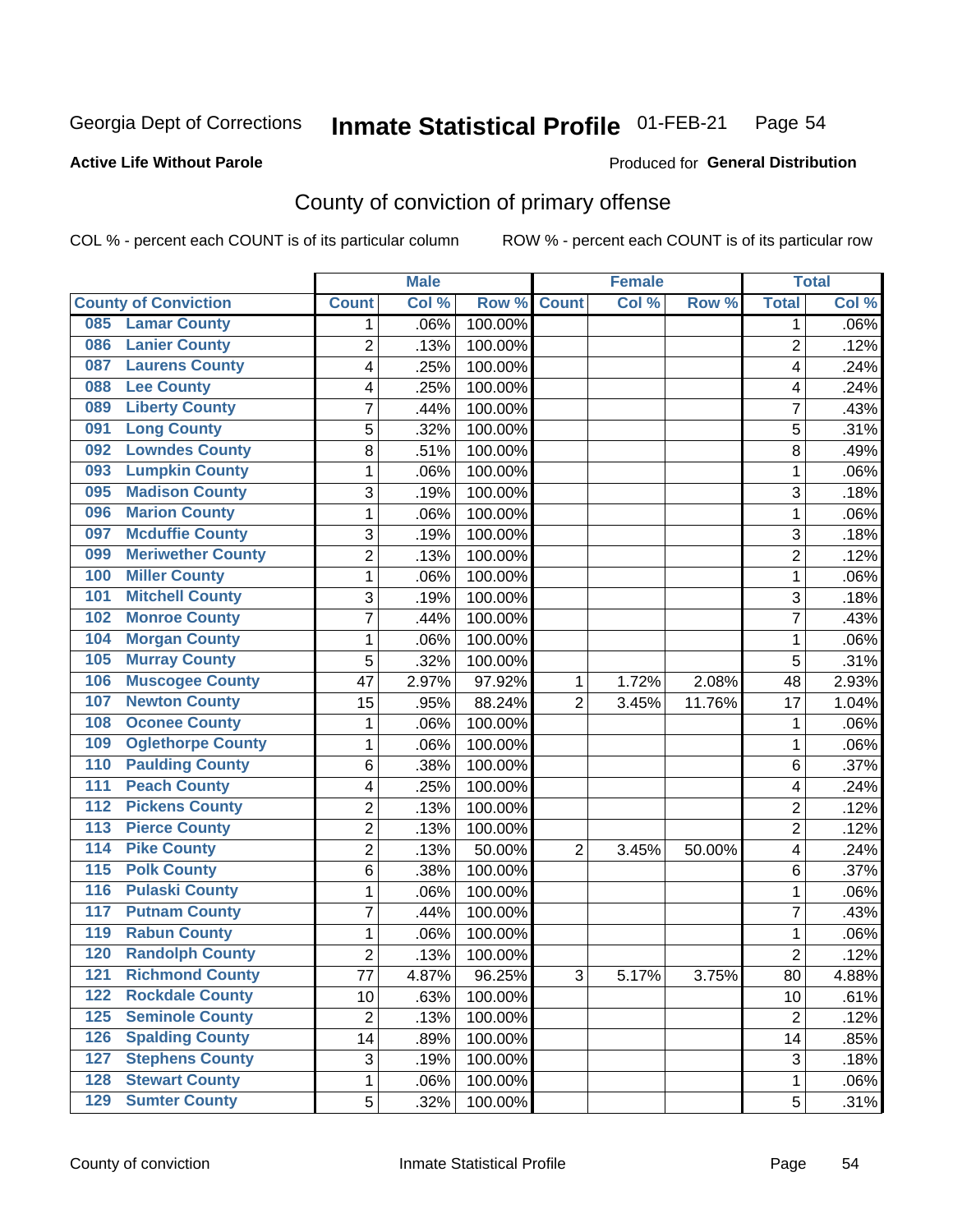#### Inmate Statistical Profile 01-FEB-21 Page 55

**Produced for General Distribution** 

#### **Active Life Without Parole**

## County of conviction of primary offense

COL % - percent each COUNT is of its particular column

|                                 |                | <b>Male</b> |         |                 | <b>Female</b> |        |                | <b>Total</b> |
|---------------------------------|----------------|-------------|---------|-----------------|---------------|--------|----------------|--------------|
| <b>County of Conviction</b>     | <b>Count</b>   | Col %       | Row %   | <b>Count</b>    | Col %         | Row %  | <b>Total</b>   | Col %        |
| <b>Taliaferro County</b><br>131 | 1              | .06%        | 100.00% |                 |               |        | 1              | .06%         |
| <b>Tattnall County</b><br>132   | $\overline{2}$ | .13%        | 66.67%  | 1               | 1.72%         | 33.33% | 3              | .18%         |
| <b>Taylor County</b><br>133     | 1              | .06%        | 100.00% |                 |               |        | 1              | .06%         |
| <b>Terrell County</b><br>135    | 3              | .19%        | 100.00% |                 |               |        | 3              | .18%         |
| <b>Thomas County</b><br>136     | 5              | .32%        | 100.00% |                 |               |        | 5              | .31%         |
| <b>Tift County</b><br>137       | 10             | .63%        | 100.00% |                 |               |        | 10             | .61%         |
| <b>Toombs County</b><br>138     | 10             | .63%        | 100.00% |                 |               |        | 10             | .61%         |
| <b>Towns County</b><br>139      |                | .06%        | 100.00% |                 |               |        | 1              | .06%         |
| <b>Treutlen County</b><br>140   | 5              | .32%        | 100.00% |                 |               |        | 5              | .31%         |
| <b>Troup County</b><br>141      | 10             | .63%        | 90.91%  | 1               | 1.72%         | 9.09%  | 11             | .67%         |
| <b>Turner County</b><br>142     | $\overline{2}$ | .13%        | 100.00% |                 |               |        | $\overline{2}$ | .12%         |
| <b>Twiggs County</b><br>143     | 1              | .06%        | 100.00% |                 |               |        | 1              | .06%         |
| <b>Upson County</b><br>145      | 5              | .32%        | 100.00% |                 |               |        | 5              | .31%         |
| <b>Walker County</b><br>146     | 9              | .57%        | 90.00%  | 1               | 1.72%         | 10.00% | 10             | .61%         |
| <b>Walton County</b><br>147     | 21             | 1.33%       | 100.00% |                 |               |        | 21             | 1.28%        |
| <b>Ware County</b><br>148       | 16             | 1.01%       | 100.00% |                 |               |        | 16             | .98%         |
| <b>Warren County</b><br>149     | 3              | .19%        | 75.00%  | 1               | 1.72%         | 25.00% | 4              | .24%         |
| <b>Washington County</b><br>150 | 4              | .25%        | 100.00% |                 |               |        | 4              | .24%         |
| <b>Wayne County</b><br>151      | 12             | .76%        | 100.00% |                 |               |        | 12             | .73%         |
| <b>White County</b><br>154      | 1              | .06%        | 100.00% |                 |               |        | 1              | .06%         |
| <b>Whitfield County</b><br>155  | 13             | .82%        | 92.86%  | 1               | 1.72%         | 7.14%  | 14             | .85%         |
| <b>Wilkes County</b><br>157     | $\overline{2}$ | .13%        | 100.00% |                 |               |        | $\overline{2}$ | .12%         |
| <b>Worth County</b><br>159      | 1              | .06%        | 100.00% |                 |               |        |                | .06%         |
| <b>Total Rported</b>            | 1,581          | 100%        | 96.46%  | $\overline{58}$ | 100%          | 3.54%  | 1,639          | 100%         |

| rtea  |      |    |      |
|-------|------|----|------|
| Cotot | .581 | ວເ | ,639 |

|  | Mode (most frequent) | <b>Fulton County</b> | <b>Clayton County</b> | <b>Fulton County</b> |
|--|----------------------|----------------------|-----------------------|----------------------|
|--|----------------------|----------------------|-----------------------|----------------------|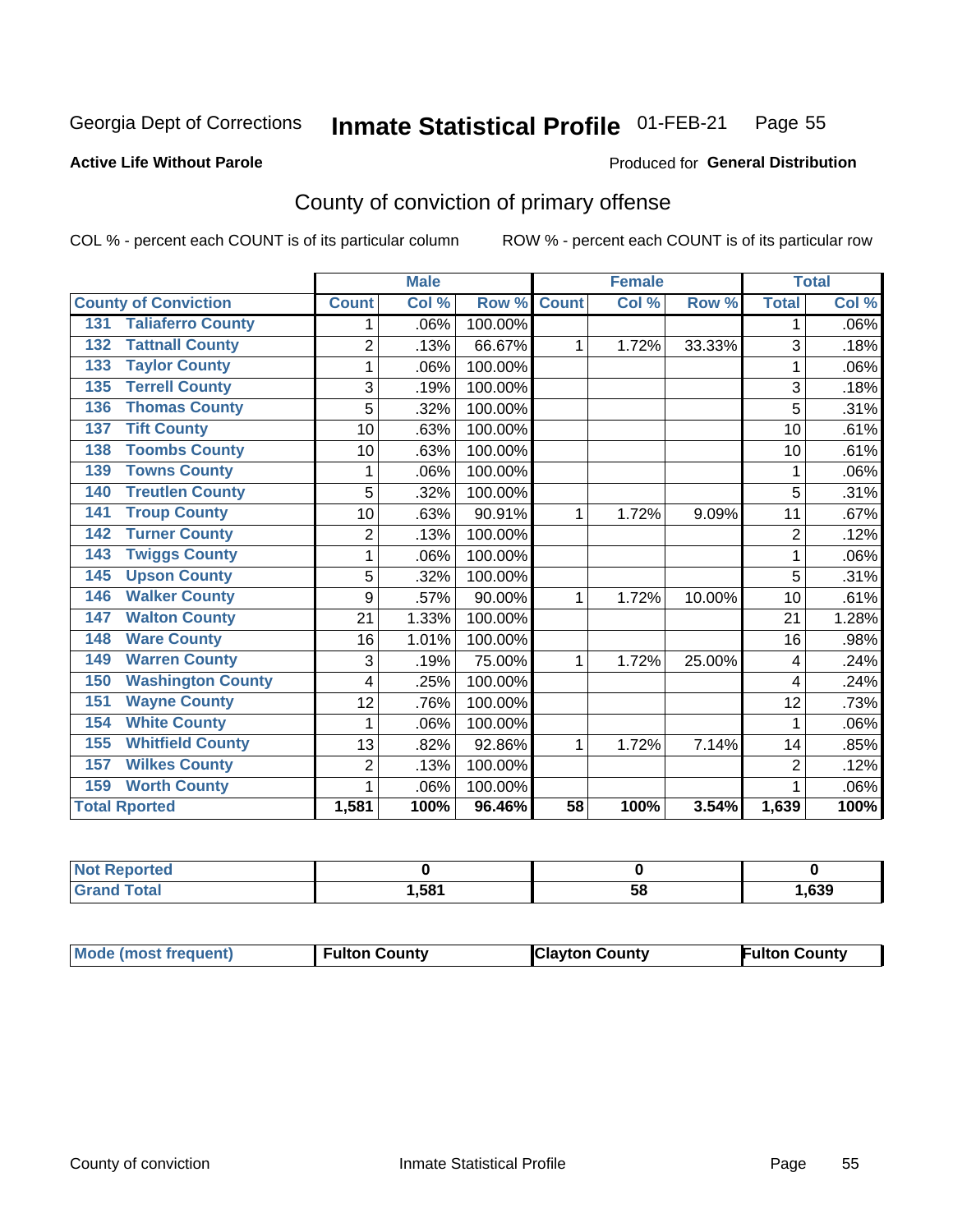### Georgia Dept of Corrections **Active Life Without Parole**

#### Inmate Statistical Profile 01-FEB-21 Page 56

Produced for General Distribution

## Circuit of conviction of primary offense

|                         |                                 |                | <b>Male</b> |         |                         | <b>Female</b> |        |                 | <b>Total</b> |
|-------------------------|---------------------------------|----------------|-------------|---------|-------------------------|---------------|--------|-----------------|--------------|
|                         | <b>Circuit of Conviction</b>    | <b>Count</b>   | Col %       | Row %   | <b>Count</b>            | Col %         | Row %  | <b>Total</b>    | Col %        |
| 1                       | <b>Alapaha Circuit</b>          | 13             | .82%        | 100.00% |                         |               |        | 13              | .80%         |
| $\overline{2}$          | <b>Alcovy Circuit</b>           | 36             | 2.28%       | 94.74%  | $\overline{2}$          | 3.57%         | 5.26%  | 38              | 2.33%        |
| $\overline{\mathbf{3}}$ | <b>Atlanta Circuit</b>          | 215            | 13.64%      | 98.62%  | 3                       | 5.36%         | 1.38%  | 218             | 13.36%       |
| 4                       | <b>Atlantic Circuit</b>         | 15             | .95%        | 93.75%  | $\mathbf{1}$            | 1.79%         | 6.25%  | 16              | .98%         |
| $\overline{\mathbf{5}}$ | <b>Augusta Circuit</b>          | 100            | 6.35%       | 95.24%  | 5                       | 8.93%         | 4.76%  | 105             | 6.43%        |
| $\overline{6}$          | <b>Blue Ridge Circuit</b>       | 9              | .57%        | 100.00% |                         |               |        | 9               | .55%         |
| 7                       | <b>Brunswick Circuit</b>        | 44             | 2.79%       | 100.00% |                         |               |        | 44              | 2.70%        |
| 8                       | <b>Chattahoochee Circuit</b>    | 51             | 3.24%       | 98.08%  | 1                       | 1.79%         | 1.92%  | 52              | 3.19%        |
| $\overline{9}$          | <b>Cherokee Circuit</b>         | 16             | 1.02%       | 94.12%  | 1                       | 1.79%         | 5.88%  | 17              | 1.04%        |
| 10                      | <b>Clayton Circuit</b>          | 76             | 4.82%       | 93.83%  | 5                       | 8.93%         | 6.17%  | 81              | 4.96%        |
| $\overline{11}$         | <b>Cobb Circuit</b>             | 69             | 4.38%       | 97.18%  | $\overline{2}$          | 3.57%         | 2.82%  | 71              | 4.35%        |
| $\overline{12}$         | <b>Conasauga Circuit</b>        | 18             | 1.14%       | 94.74%  | $\mathbf{1}$            | 1.79%         | 5.26%  | 19              | 1.16%        |
| $\overline{13}$         | <b>Cordele Circuit</b>          | 16             | 1.02%       | 100.00% |                         |               |        | 16              | .98%         |
| $\overline{14}$         | <b>Coweta Circuit</b>           | 26             | 1.65%       | 96.30%  | $\mathbf{1}$            | 1.79%         | 3.70%  | 27              | 1.65%        |
| $\overline{15}$         | <b>Dougherty Circuit</b>        | 33             | 2.09%       | 97.06%  | $\mathbf{1}$            | 1.79%         | 2.94%  | 34              | 2.08%        |
| 16                      | <b>Dublin Circuit</b>           | 11             | .70%        | 100.00% |                         |               |        | 11              | .67%         |
| $\overline{17}$         | <b>Eastern Circuit</b>          | 67             | 4.25%       | 97.10%  | $\overline{2}$          | 3.57%         | 2.90%  | 69              | 4.23%        |
| $\overline{18}$         | <b>Flint Circuit</b>            | 18             | 1.14%       | 94.74%  | $\mathbf{1}$            | 1.79%         | 5.26%  | 19              | 1.16%        |
| 19                      | <b>Griffin Circuit</b>          | 30             | 1.90%       | 93.75%  | $\overline{2}$          | 3.57%         | 6.25%  | 32              | 1.96%        |
| 20                      | <b>Gwinnett Circuit</b>         | 71             | 4.51%       | 94.67%  | $\overline{4}$          | 7.14%         | 5.33%  | 75              | 4.60%        |
| $\overline{21}$         | <b>Houston Circuit</b>          | 26             | 1.65%       | 100.00% |                         |               |        | 26              | 1.59%        |
| $\overline{22}$         | <b>Lookout Mountain Circuit</b> | 15             | .95%        | 88.24%  | $\overline{2}$          | 3.57%         | 11.76% | 17              | 1.04%        |
| 23                      | <b>Macon Circuit</b>            | 48             | 3.05%       | 96.00%  | $\overline{2}$          | 3.57%         | 4.00%  | 50              | 3.06%        |
| 24                      | <b>Middle Circuit</b>           | 35             | 2.22%       | 100.00% |                         |               |        | 35              | 2.14%        |
| $\overline{25}$         | <b>Mountain Circuit</b>         | 8              | .51%        | 100.00% |                         |               |        | 8               | .49%         |
| 26                      | <b>Northeastern Circuit</b>     | 25             | 1.59%       | 86.21%  | $\overline{\mathbf{4}}$ | 7.14%         | 13.79% | 29              | 1.78%        |
| $\overline{27}$         | <b>Northern Circuit</b>         | 16             | 1.02%       | 88.89%  | $\overline{2}$          | 3.57%         | 11.11% | 18              | 1.10%        |
| 28                      | <b>Ocmulgee Circuit</b>         | 23             | 1.46%       | 95.83%  | $\mathbf{1}$            | 1.79%         | 4.17%  | 24              | 1.47%        |
| 29                      | <b>Oconee Circuit</b>           | $\overline{2}$ | .13%        | 100.00% |                         |               |        | $\overline{2}$  | .12%         |
| 30                      | <b>Ogeechee Circuit</b>         | 16             | 1.02%       | 94.12%  | $\mathbf{1}$            | 1.79%         | 5.88%  | 17              | 1.04%        |
| $\overline{31}$         | <b>Pataula Circuit</b>          | 11             | .70%        | 100.00% |                         |               |        | 11              | .67%         |
| 32                      | <b>Piedmont Circuit</b>         | 21             | 1.33%       | 100.00% |                         |               |        | 21              | 1.29%        |
| 33                      | <b>Rome Circuit</b>             | 34             | 2.16%       | 97.14%  | $\mathbf 1$             | 1.79%         | 2.86%  | 35              | 2.14%        |
| 34                      | <b>South Georgia Circuit</b>    | 16             | 1.02%       | 100.00% |                         |               |        | 16              | .98%         |
| 35                      | <b>Southern Circuit</b>         | 18             | 1.14%       | 100.00% |                         |               |        | 18              | 1.10%        |
| 36                      | <b>Southwestern Circuit</b>     | 10             | .63%        | 100.00% |                         |               |        | 10              | .61%         |
| 37                      | <b>Stone Mountain Circuit</b>   | 145            | 9.20%       | 97.32%  | 4                       | 7.14%         | 2.68%  | 149             | 9.13%        |
| 38                      | <b>Tallapoosa Circuit</b>       | 11             | .70%        | 100.00% |                         |               |        | 11              | .67%         |
| 39                      | <b>Tifton Circuit</b>           | 14             | .89%        | 100.00% |                         |               |        | 14              | .86%         |
| 40                      | <b>Toombs Circuit</b>           | 9              | .57%        | 90.00%  | $\mathbf{1}$            | 1.79%         | 10.00% | 10 <sub>1</sub> | .61%         |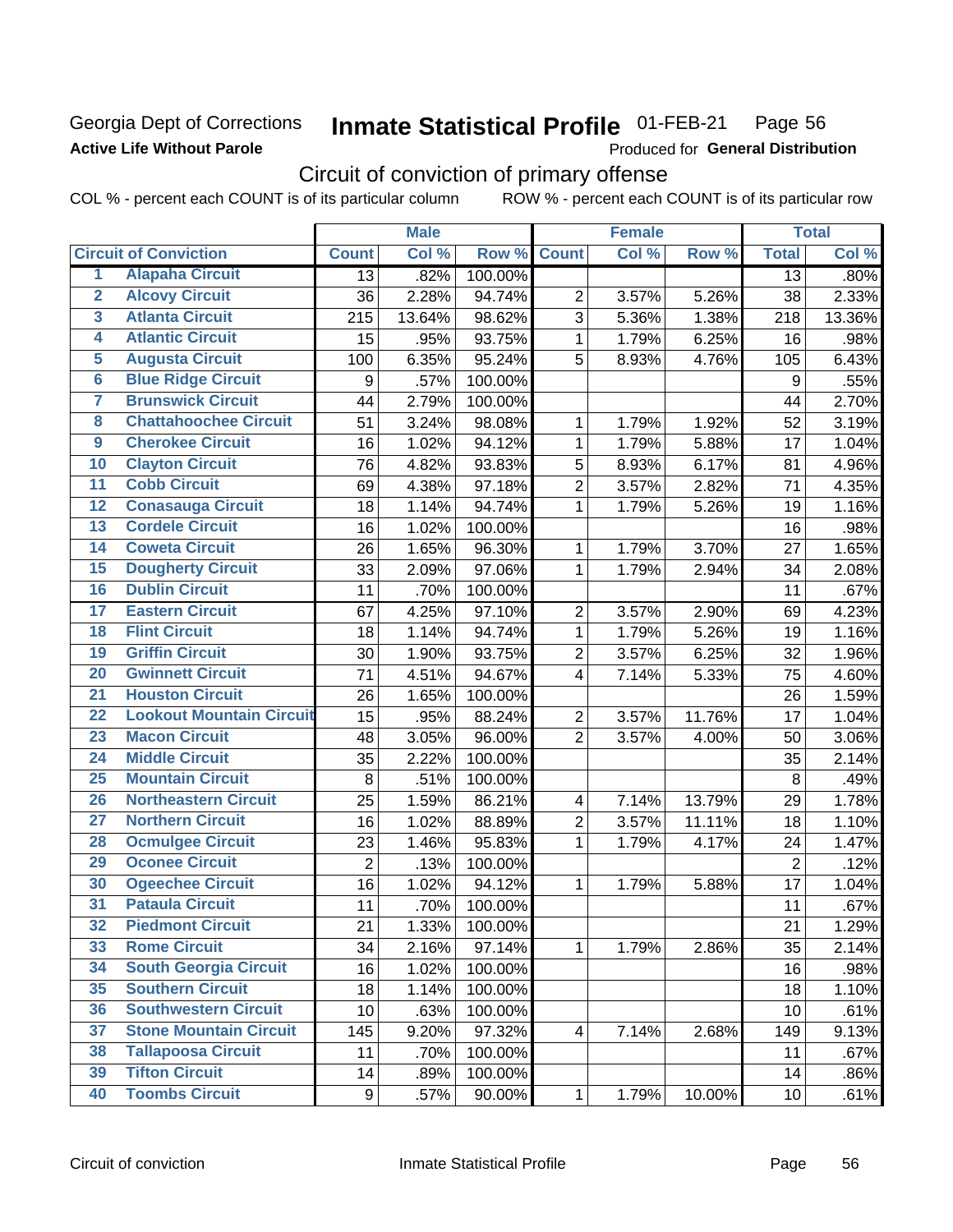## Georgia Dept of Corrections **Active Life Without Parole**

#### **Inmate Statistical Profile 01-FEB-21** Page 57

Produced for General Distribution

## Circuit of conviction of primary offense

|    |                                  |              | <b>Male</b>    |         |                | <b>Female</b> |        |              | <b>Total</b>   |
|----|----------------------------------|--------------|----------------|---------|----------------|---------------|--------|--------------|----------------|
|    | <b>Circuit of Conviction</b>     | <b>Count</b> | Col %          | Row %   | <b>Count</b>   | Col %         | Row %  | <b>Total</b> | Col %          |
| 41 | <b>Waycross Circuit</b>          | 37           | 2.35%          | 94.87%  | $\overline{2}$ | 3.57%         | 5.13%  | 39           | 2.39%          |
| 42 | <b>Western Circuit</b>           | 25           | 1.59%          | 96.15%  |                | 1.79%         | 3.85%  | 26           | 1.59%          |
| 43 | <b>Rockdale Circuit</b>          | 10           | .63%           | 100.00% |                |               |        | 10           | .61%           |
| 44 | <b>Douglas Circuit</b>           | 37           | 2.35%          | 94.87%  | $\overline{2}$ | 3.57%         | 5.13%  | 39           | 2.39%          |
| 45 | <b>Appalachian Circuit</b>       | 4            | .25%           | 100.00% |                |               |        | 4            | .25%           |
| 46 | <b>Enotah Circuit</b>            | 3            | .19%           | 100.00% |                |               |        | 3            | .18%           |
| 47 | <b>Bell-Forsyth J.C.</b>         | 5            | .32%           | 83.33%  |                | 1.79%         | 16.67% | 6            | .37%           |
| 48 | <b>Towaliga Judicial Circuit</b> | 12           | .76%           | 100.00% |                |               |        | 12           | .74%           |
| 49 | <b>Paulding Circuit</b>          | 6            | .38%           | 100.00% |                |               |        | 6            | .37%           |
|    | <b>Total Rported</b>             | 1,576        | 100%           | 96.57%  | 56             | 100%          | 3.43%  | 1,632        | 100%           |
|    | <b>Not Reported</b>              |              | 5              |         |                | $\mathbf{2}$  |        |              | 7              |
|    | <b>Grand Total</b>               |              | 1,581          |         |                | 58            |        |              | 1,639          |
|    | <b>Mode (most frequent)</b>      |              | <b>Atlanta</b> |         |                | Augusta       |        |              | <b>Atlanta</b> |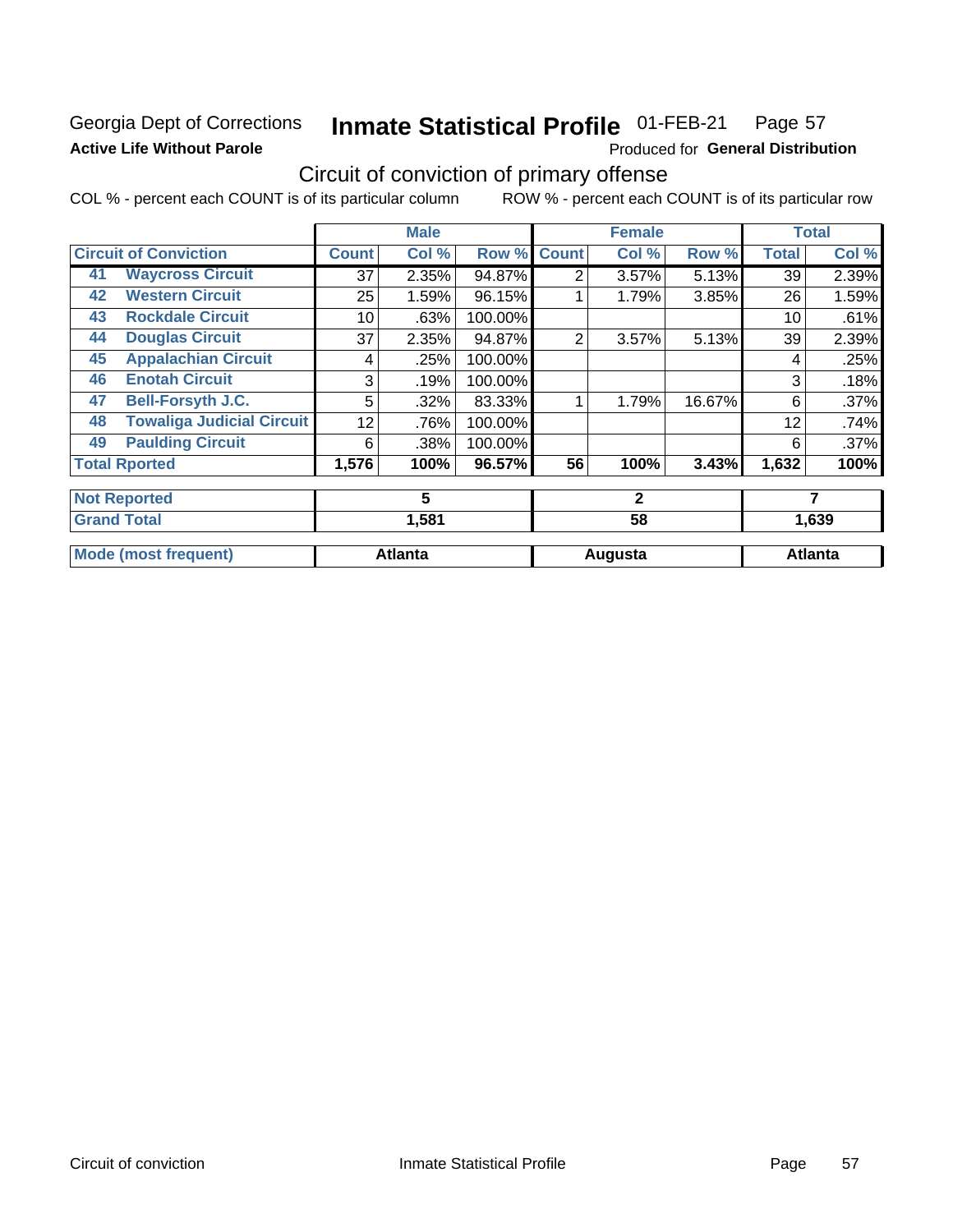### **Active Life Without Parole**

### Produced for General Distribution

## Years served (jail + prison) in this incarceration

COL % - percent each COUNT is of its particular column

|                        |                 | <b>Male</b> |                  |                 | <b>Female</b> |       |                | <b>Total</b> |
|------------------------|-----------------|-------------|------------------|-----------------|---------------|-------|----------------|--------------|
| <b>Years Served</b>    | <b>Count</b>    | Col %       | Row <sup>%</sup> | <b>Count</b>    | Col %         | Row % | <b>Total</b>   | Col %        |
| Less than one year     | 7               | 0.44%       | 100.00%          |                 |               |       | 7              | 0.43%        |
| 1 to 1.99 years        | 33              | 2.09%       | 100.00%          |                 |               |       | 33             | 2.01%        |
| 2 to 2.99 years        | 76              | 4.81%       | 97.44%           | $\overline{2}$  | 3.45%         | 2.56% | 78             | 4.76%        |
| 3 to 3.99 years        | 84              | 5.31%       | 95.45%           | 4               | 6.90%         | 4.55% | 88             | 5.37%        |
| 4 to 4.99 years        | 125             | 7.91%       | 96.90%           | 4               | 6.90%         | 3.10% | 129            | 7.87%        |
| 5 to 5.99 years        | 117             | 7.40%       | 95.12%           | 6               | 10.34%        | 4.88% | 123            | 7.50%        |
| 6 to 6.99 years        | 125             | 7.91%       | 94.70%           | $\overline{7}$  | 12.07%        | 5.30% | 132            | 8.05%        |
| 7 to 7.99 years        | 115             | 7.27%       | 94.26%           | 7               | 12.07%        | 5.74% | 122            | 7.44%        |
| <b>8 to 8.99 years</b> | 98              | 6.20%       | 91.59%           | 9               | 15.52%        | 8.41% | 107            | 6.53%        |
| 9 to 9.99 years        | 97              | 6.14%       | 97.00%           | 3               | 5.17%         | 3.00% | 100            | 6.10%        |
| 10 to 10.99 years      | $\overline{75}$ | 4.74%       | 94.94%           | 4               | 6.90%         | 5.06% | 79             | 4.82%        |
| 11 to 11.99 years      | 53              | 3.35%       | 98.15%           | 1               | 1.72%         | 1.85% | 54             | 3.29%        |
| 12 to 12.99 years      | 41              | 2.59%       | 97.62%           | 1               | 1.72%         | 2.38% | 42             | 2.56%        |
| 13 to 13.99 years      | 48              | 3.04%       | 100.00%          |                 |               |       | 48             | 2.93%        |
| 14 to 14.99 years      | 29              | 1.83%       | 93.55%           | $\overline{c}$  | 3.45%         | 6.45% | 31             | 1.89%        |
| 15 to 15.99 years      | 26              | 1.64%       | 96.30%           | $\mathbf 1$     | 1.72%         | 3.70% | 27             | 1.65%        |
| 16 to 16.99 years      | 43              | 2.72%       | 100.00%          |                 |               |       | 43             | 2.62%        |
| 17 to 17.99 years      | 27              | 1.71%       | 93.10%           | $\overline{c}$  | 3.45%         | 6.90% | 29             | 1.77%        |
| 18 to 18.99 years      | 42              | 2.66%       | 93.33%           | 3               | 5.17%         | 6.67% | 45             | 2.75%        |
| 19 to 19.99 years      | 39              | 2.47%       | 100.00%          |                 |               |       | 39             | 2.38%        |
| 20 to 20.99 years      | 40              | 2.53%       | 100.00%          |                 |               |       | 40             | 2.44%        |
| 21 to 21.99 years      | 31              | 1.96%       | 100.00%          |                 |               |       | 31             | 1.89%        |
| 22 to 22.99 years      | 33              | 2.09%       | 97.06%           | 1               | 1.72%         | 2.94% | 34             | 2.07%        |
| 23 to 23.99 years      | 42              | 2.66%       | 97.67%           | 1               | 1.72%         | 2.33% | 43             | 2.62%        |
| 24 to 24.99 years      | 38              | 2.40%       | 100.00%          |                 |               |       | 38             | 2.32%        |
| 25 to 25.99 years      | 27              | 1.71%       | 100.00%          |                 |               |       | 27             | 1.65%        |
| 26 to 26.99 years      | 23              | 1.45%       | 100.00%          |                 |               |       | 23             | 1.40%        |
| 27 to 27.99 years      | 15              | 0.95%       | 100.00%          |                 |               |       | 15             | 0.92%        |
| 28 to 28.99 years      | 5               | 0.32%       | 100.00%          |                 |               |       | 5              | 0.31%        |
| 29 to 29.99 years      | 5               | 0.32%       | 100.00%          |                 |               |       | $\overline{5}$ | 0.31%        |
| Thirty + years         | 22              | 1.39%       | 100.00%          |                 |               |       | 22             | 1.34%        |
| <b>Total Reported</b>  | 1,581           | 100%        | 96.46%           | $\overline{58}$ | 100%          | 3.54% | 1,639          | 100%         |

| <b>Not Reported</b>            |                 |                   |                 |
|--------------------------------|-----------------|-------------------|-----------------|
| <b>Grand Total</b>             | 1.581           | 58                | 1,639           |
|                                |                 |                   |                 |
| <b>Mean</b><br>(average)       | 11.52           | 8.97              | 11.43           |
| <b>Median (middle)</b>         | 9.14            | 7.92              |                 |
| <b>Mode</b><br>(most frequent) | 9 to 9.99 years | 10 to 10.99 years | 9 to 9.99 years |
|                                |                 |                   |                 |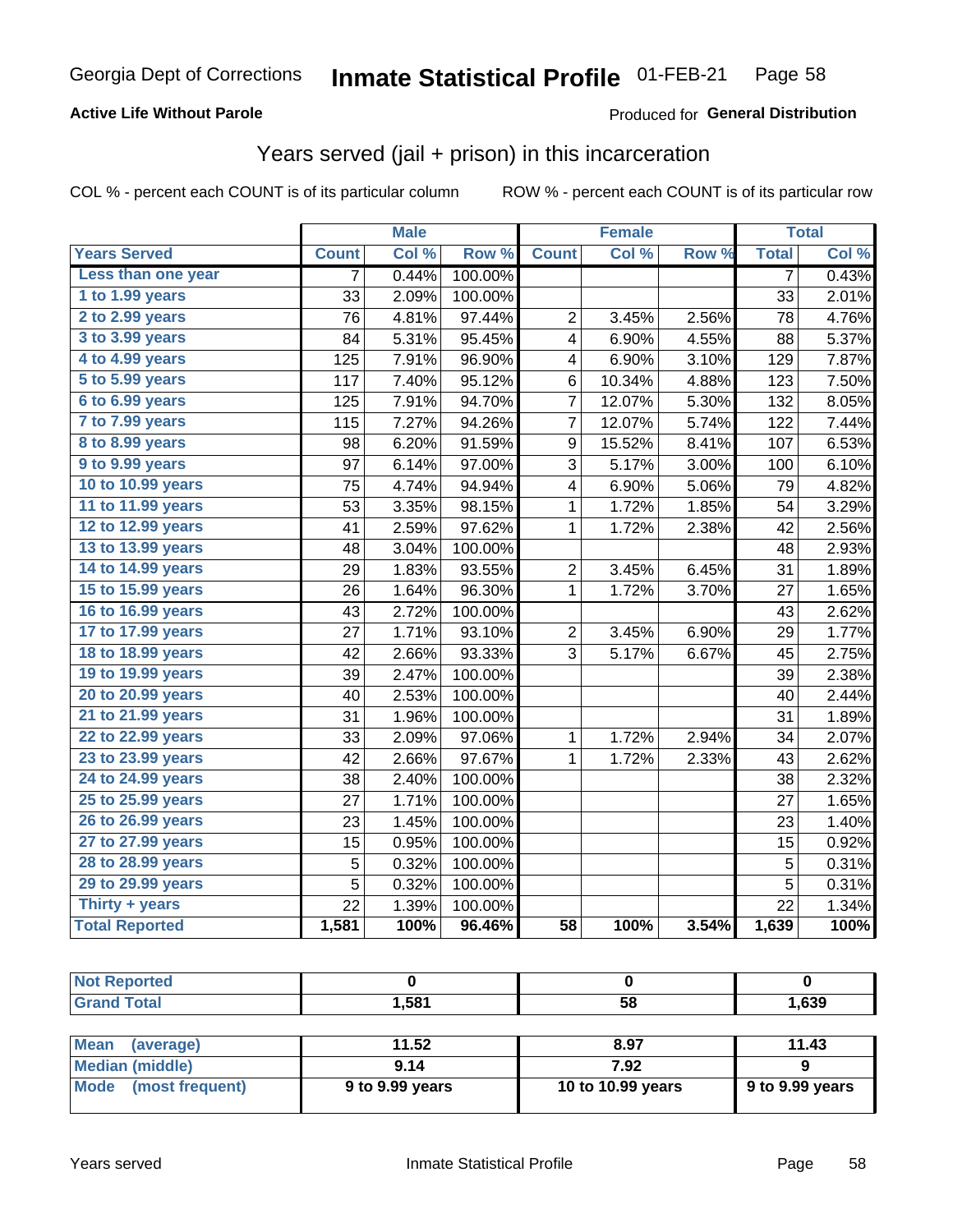#### **Inmate Statistical Profile 01-FEB-21** Page 59

### **Active Life Without Parole**

Produced for General Distribution

## Results of most recent HIV tests

COL % - percent each COUNT is of its particular column

|                         | <b>Male</b>       |        |        | <b>Female</b> |           |          | Total       |        |
|-------------------------|-------------------|--------|--------|---------------|-----------|----------|-------------|--------|
| <b>HIV Test Results</b> | <b>Count</b>      | Col%   | Row %I | <b>Count</b>  | Col %     | Row %    | $\tau$ otal | Col %  |
| <b>Positive</b>         | 12                | 0.79%  | 92.31% |               | .89%      | 7.69%    | 13          | 0.83%  |
| <b>Negative</b>         | .507              | 99.21% | 96.66% | 52            | $98.11\%$ | $3.34\%$ | .559        | 99.17% |
| <b>Total Reported</b>   | $.519$ $^{\circ}$ | 100%   | 96.63% | 53            | 100%      | 3.37%    | 1,572       | 100%   |

| <b>Not Reported</b>         | ~~<br><u>UL</u> |    | $\sim$<br>o. |
|-----------------------------|-----------------|----|--------------|
| <b>Total</b><br><b>Gran</b> | .581            | 58 | ,639         |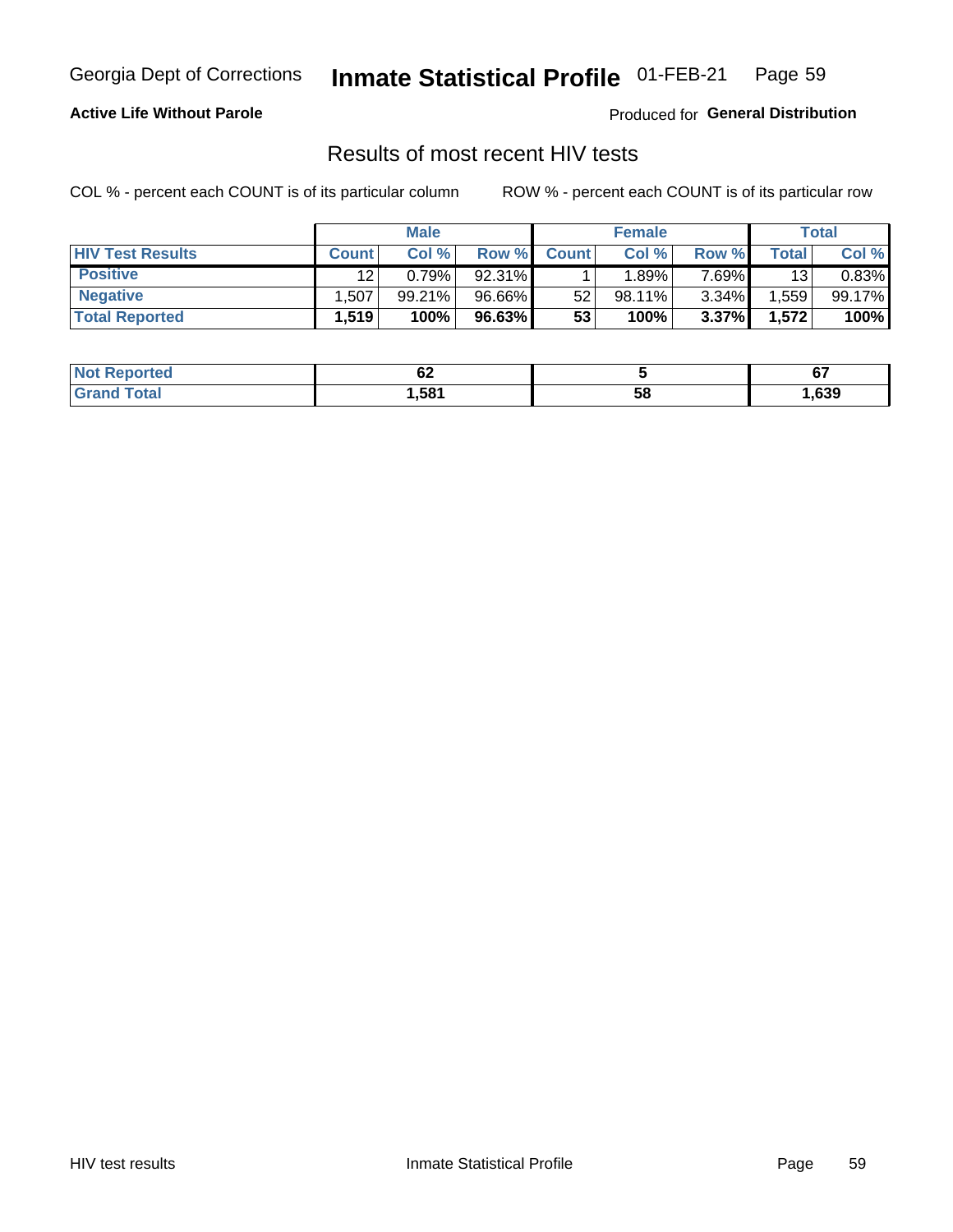## Georgia Dept of Corrections **Inmate Statistical Profile** 01-FEB-21 Page 60

### **Active Life Without Parole**

Produced for **General Distribution**

## Results of most recent tuberculosis test

|                                  | <b>Male</b>        |        |           | <b>Female</b> |           |          | Total        |        |
|----------------------------------|--------------------|--------|-----------|---------------|-----------|----------|--------------|--------|
| <b>Tuberculosis Test Results</b> | <b>Count</b>       | Col %  | Row %I    | <b>Count</b>  | Col %     | Row %    | <b>Total</b> | Col %  |
| <b>Positive on current test</b>  | 292                | 18.61% | $99.32\%$ |               | 3.57%     | $0.68\%$ | 294          | 18.09% |
| <b>Negative</b>                  | 1.277 <sub>1</sub> | 81.39% | 95.94%    | 54            | $96.43\%$ | 4.06%    | 1,331        | 81.91% |
| <b>Total Reported</b>            | ,569               | 100%   | 96.55%    | 56            | 100%      | 3.45%    | 1,625        | 100%   |

| ported<br>I NOT  | . .  |    | ''   |
|------------------|------|----|------|
| 'otal<br>$G$ ren | ,581 | эŏ | ,639 |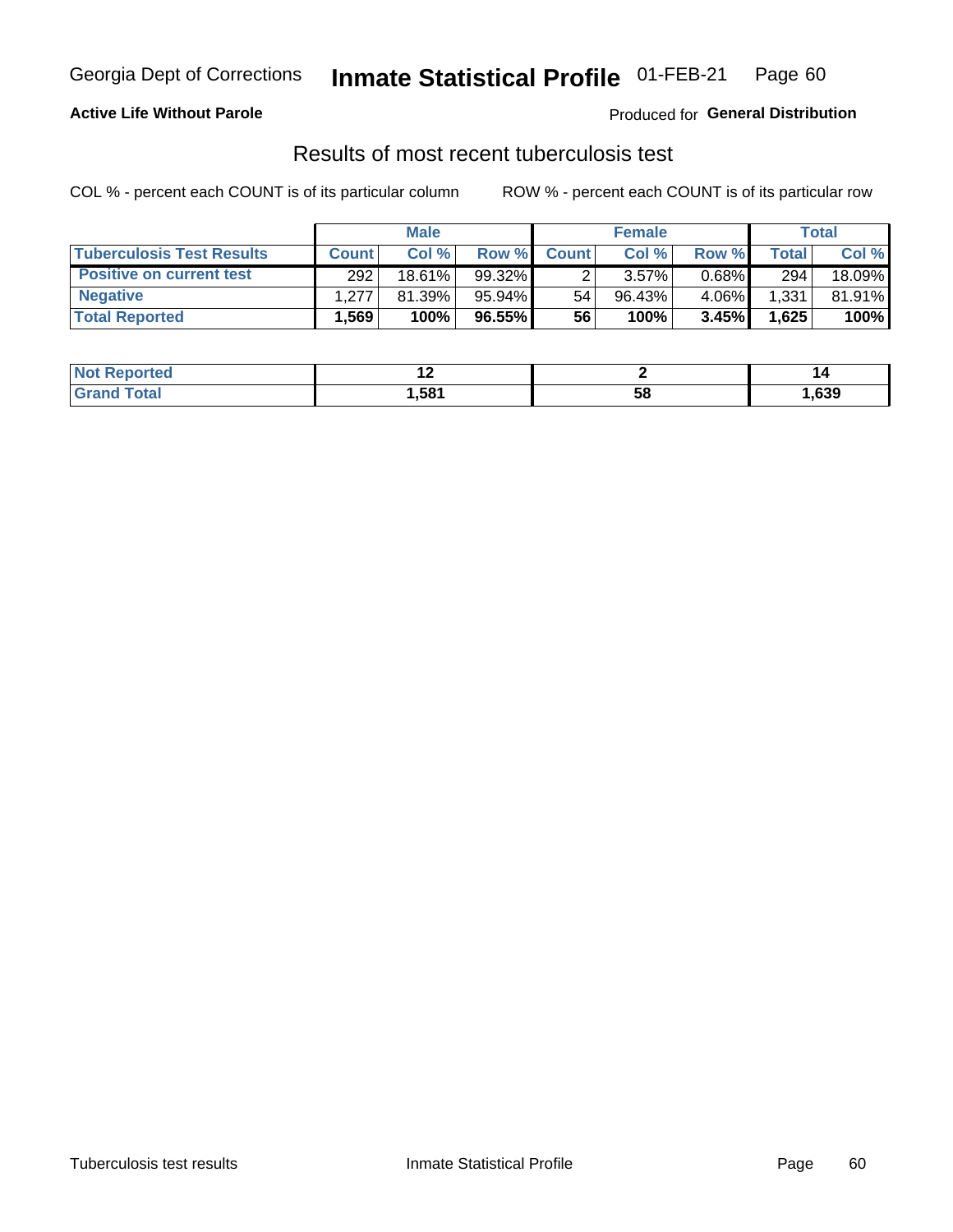## Georgia Dept of Corrections **Inmate Statistical Profile** 01-FEB-21 Page 61

### **Active Life Without Parole**

Produced for **General Distribution**

### Results of most recent syphilis test

|                                 | <b>Male</b>  |          |        | <b>Female</b> |             |          | Total |        |
|---------------------------------|--------------|----------|--------|---------------|-------------|----------|-------|--------|
| <b>Syphilis Test Results</b>    | <b>Count</b> | Col%     | Row %I | <b>Count</b>  | Col%        | Row %    | Total | Col %  |
| <b>Positive on current test</b> | 15           | $2.60\%$ | 93.75% |               | $9.09\%$    | $6.25\%$ | 16    | 2.73%  |
| <b>Negative</b>                 | 561          | 97.40%   | 98.25% | 10            | $90.91\%$   | 1.75%    | 571   | 97.27% |
| <b>Total Reported</b>           | 576'         | 100%     | 98.13% | 44            | <b>100%</b> | 1.87%    | 587   | 100%   |

| <b>Not Reported</b> | ,005  | ,,<br>. . | 1,052 |
|---------------------|-------|-----------|-------|
| Total<br>Grand      | 581,ا | 58        | ,639  |